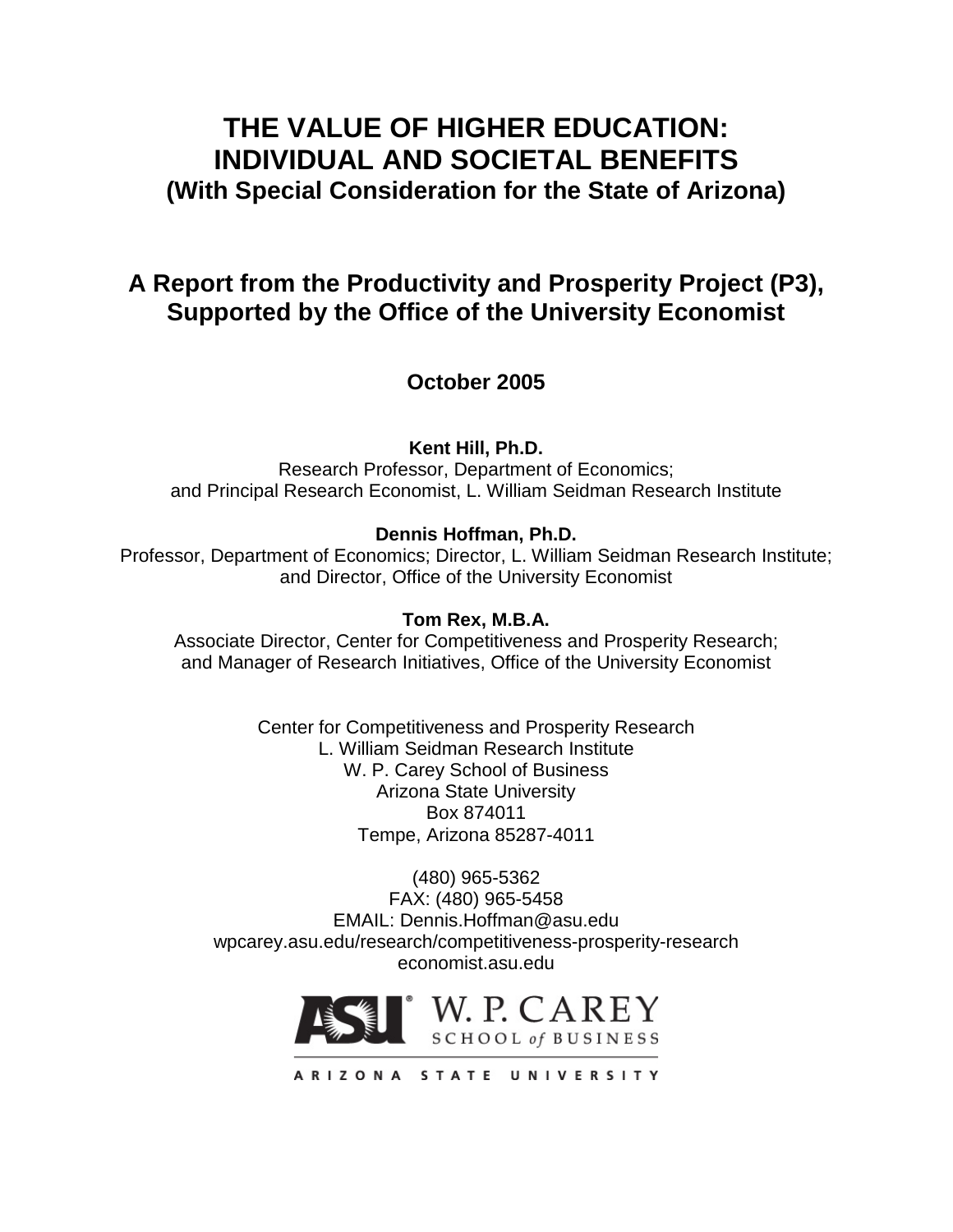#### **PREFACE**

*The Value of Higher Education: Individual and Societal Benefits* was undertaken under the broad research agenda of the *Productivity and Prosperity Project: An Analysis of Economic Competitiveness (P3)* at Arizona State University. *P3* is a new initiative led by existing faculty and research staff of the L. William Seidman Research Institute in the W. P. Carey School of Business at Arizona State University. Research affiliates from throughout the school and university may participate in projects that inform debate on a broad set of issues related to achieving economic prosperity for all citizens of Arizona. As part of *P3*, the role of individual initiative and incentives, labor markets, knowledge inputs, and development strategy in the creation of regional wealth and economic prosperity will be examined.

The analysis of the value of higher education contained in this report represents an important dimension of the *P3* research agenda since measuring the value of educated workers can provide empirical context for understanding the importance of an educated and skilled workforce in a modern economy. While increasing amounts of educational attainment are known by economists and sociologists to yield benefits, the absolute magnitude of the benefits sometimes is obscured by peripheral discussions regarding alternative education delivery methods, school choice, or appropriate funding mechanisms. Thus, it is important to document just how valuable education, specifically higher education, is for both individuals and society in general.

The economic value that accrues from those who earn four-year university degrees and graduate degrees is the focus of this report. Higher education influences economic well-being in other ways as well. The economic impacts of expenditures by institutions, their employees, and their students already have been well documented. The benefits of knowledge creation — research and development — at universities will be the subject of a forthcoming report undertaken by the *P3* research agenda.

In this report, the increases in individual earnings realized from enhanced educational attainment are measured and the benefits to the economy and society in general that are provided by a highly educated workforce are examined. Higher education enrollment and financing and educational attainment in Arizona are compared to the national average and to other states. Factors influencing the location decisions of highly educated individuals are reviewed. Finally, policy options that might result in enhanced educational attainment in Arizona are presented.

The analysis and conclusions provided in this report reflect a broad survey of the academic and policy report literature on this important contemporary issue as well as the expertise of faculty and staff in the L. William Seidman Research Institute. The authors acknowledge comments received from faculty of the Department of Economics and other university departments, staff of the Arizona Board of Regents, and support staff from the Seidman Institute. The authors assume responsibility for any errors and omissions.

> Kent Hill Dennis Hoffman Tom Rex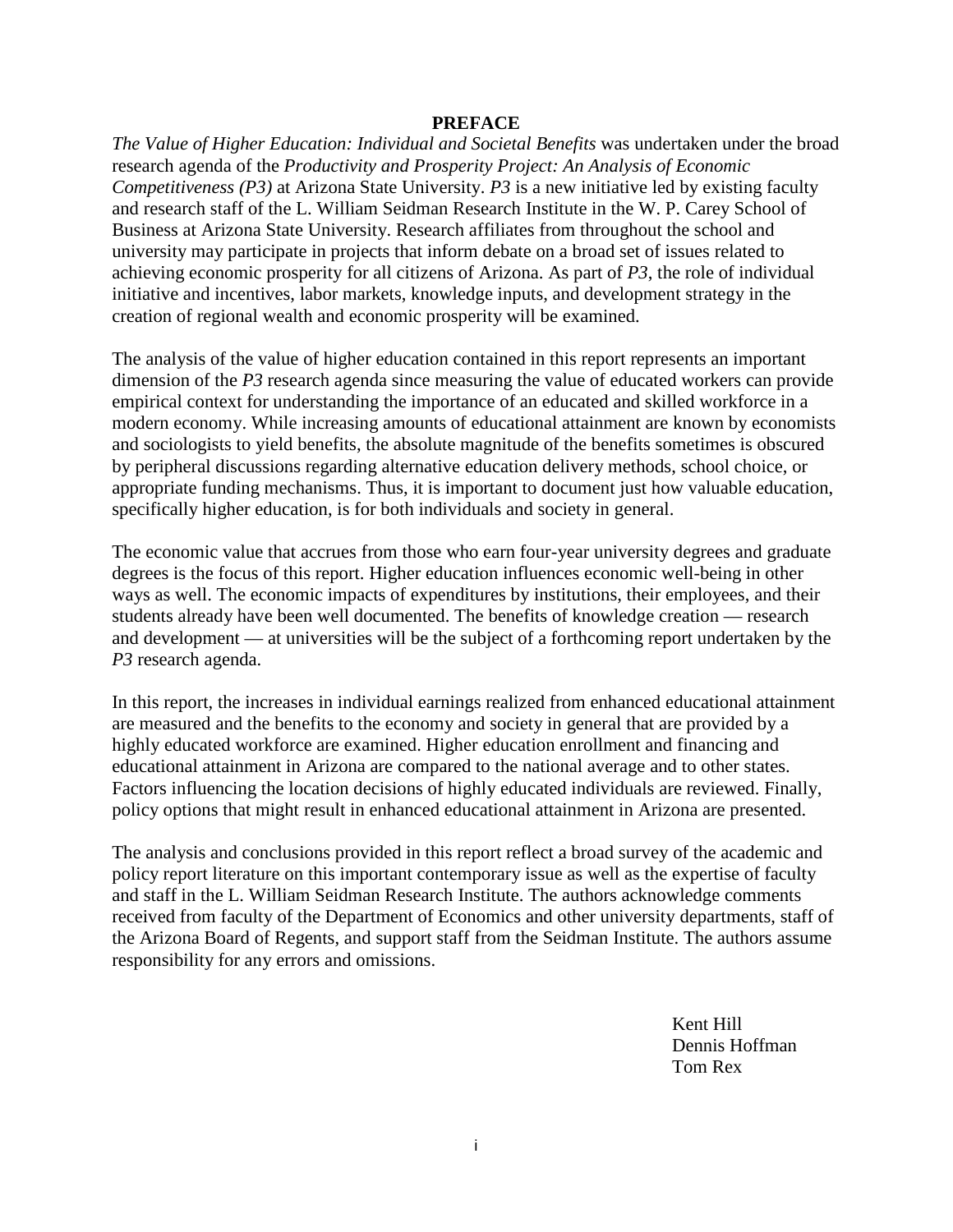## **TABLE OF CONTENTS**

| <b>Executive Summary</b>                                           | 1  |
|--------------------------------------------------------------------|----|
| Overview                                                           | 9  |
| L Benefits to Individuals of Enhanced Educational Attainment       | 12 |
| The Relationship Between Earnings and Educational Attainment       | 13 |
| The Rate of Return from a Bachelor's Degree                        | 18 |
| Distinguishing the Effects of Educational Attainment from Ability  | 20 |
| <b>Barriers to Educational Attainment</b>                          | 21 |
| II. Societal Benefits of Enhanced Educational Attainment           | 26 |
| <b>Evidence of Societal Benefits</b>                               | 27 |
| <b>Quantifying Societal Benefits</b>                               | 28 |
| <b>Additional Work on Social Benefits</b>                          | 35 |
| III. Empirical Data on Higher Education Enrollment and Finance     | 37 |
| All Institutions                                                   | 38 |
| <b>Public Institutions</b>                                         | 41 |
| IV. Empirical Data on Educational Attainment                       | 46 |
| Educational Attainment in Arizona Relative to All States           | 46 |
| <b>Educational Attainment Relative to Job Quality</b>              | 49 |
| V. Geographical Distribution of the University-Educated Population | 51 |
| Determinants of the Size of the University-Educated Population     | 51 |
| Importance of Graduates from Local Universities                    | 53 |
| Effect of College Location on Later Residence                      | 56 |
| VI. Public Policy Issues                                           | 59 |
| Helping People Realize Their Economic Potential                    | 59 |
| Economic Development Through Higher Education                      | 61 |
| <b>Goals of State Tuition Policy</b>                               | 62 |
| References                                                         | 64 |
| <b>Biographical Profiles of the Authors</b>                        | 68 |

## **LIST OF TABLES**

| I:1. Mean Annual Earnings by Age and Educational Attainment in the United States | 14 |
|----------------------------------------------------------------------------------|----|
| I:2. Mean Annual Earnings by Age and Educational Attainment in Arizona           | 16 |
| I:3. Value of a Bachelor's Degree                                                | 19 |
| II:1. Base Data for Moretti Simulation                                           | 31 |
| II:2. Societal Value of a Bachelor's Degree                                      | 33 |
| III:1. Revenues and Expenditures per Full-Time-Equivalent Student                | 40 |
| IV:1. Educational Attainment by State in 2000 and Change Over Time               | 47 |
| V:1. Educational Attainment and Degrees Awarded Locally                          | 54 |
| V:2. Likelihood of Working in a State After Graduation                           | 57 |

## **LIST OF FIGURES**

| 1. The Relationship Between Higher Education and Economic Well-Being |  |
|----------------------------------------------------------------------|--|
|----------------------------------------------------------------------|--|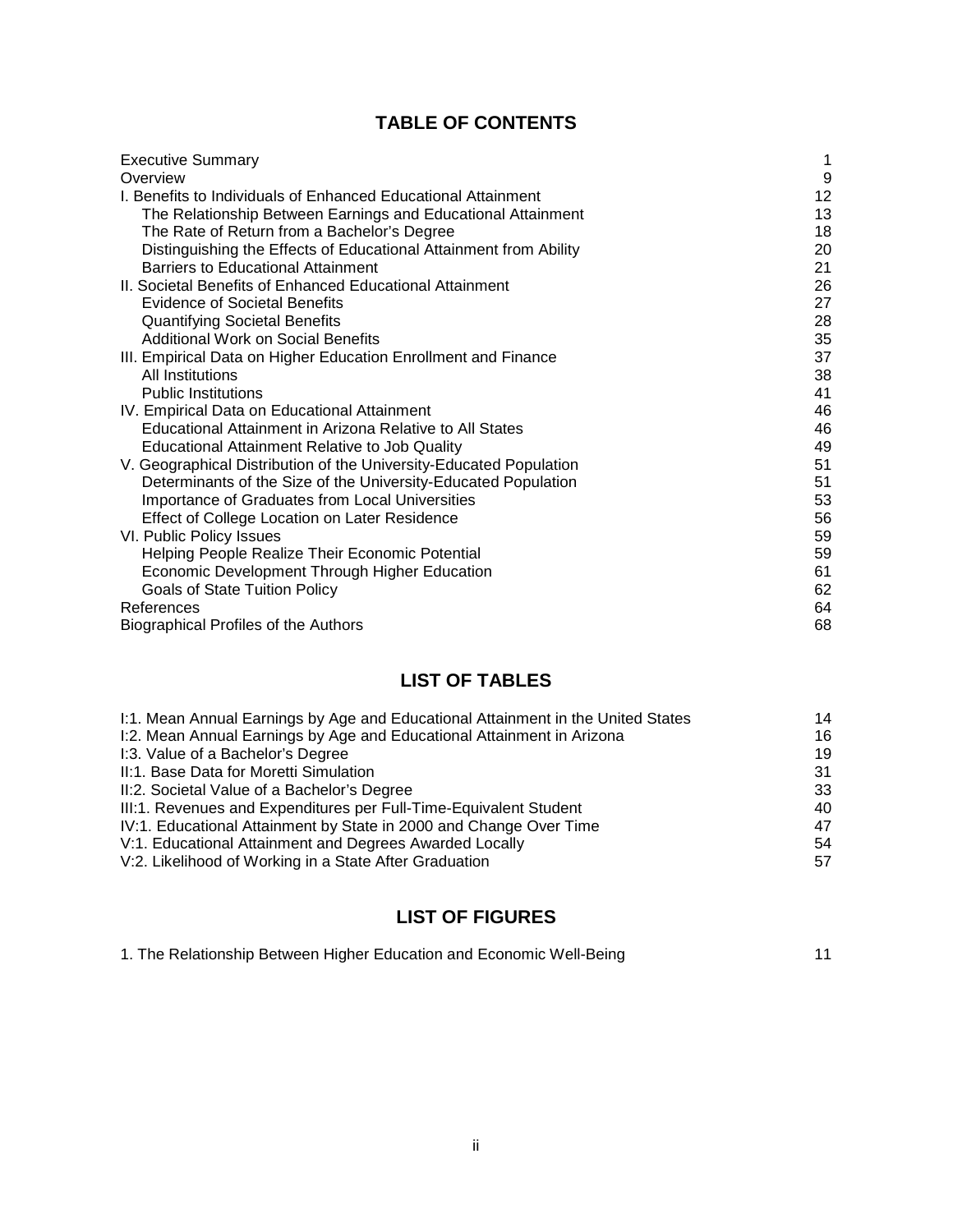## **LIST OF CHARTS**

| I:1. Mean Annual Earnings by Age and Educational Attainment in the United States                     | 14 |
|------------------------------------------------------------------------------------------------------|----|
| I:2. Mean Annual Earnings by Age and Educational Attainment in Arizona                               | 16 |
| I:3. Ratio of Mean Annual Earnings of University Graduates to High School Graduates                  | 17 |
| I:4. College Participation Rates by Parental Income                                                  | 22 |
| I:5. College Participation Rates by Parental Income and Armed Forces Qualification Test              | 24 |
| I:6. College Participation Rates by Parental Income and Armed Forces Qualification Test              | 25 |
| Adjusted for Family Background                                                                       |    |
| III:1. Enrollment in Public Institutions of Higher Education as a Percentage of the Total Population | 43 |
| III:2. Inflation-Adjusted State and Local Government Appropriations for Higher Education Per Full-   | 43 |
| <b>Time-Equivalent Student</b>                                                                       |    |
| III:3. State and Local Government Appropriations for Higher Education as a Percentage of Gross       | 44 |
| <b>State Product</b>                                                                                 |    |
| III:4. State and Local Government Appropriations for Higher Education Per Full-Time-Equivalent       | 44 |
| Student as a Share of Gross State Product Per Capita                                                 |    |
| IV:1. Educational Attainment in Arizona in 2000 Relative to National Average                         | 49 |
| V:1. The Relationship Between Educational Attainment and Degrees Awarded After Adjustment            | 55 |
| for Weather                                                                                          |    |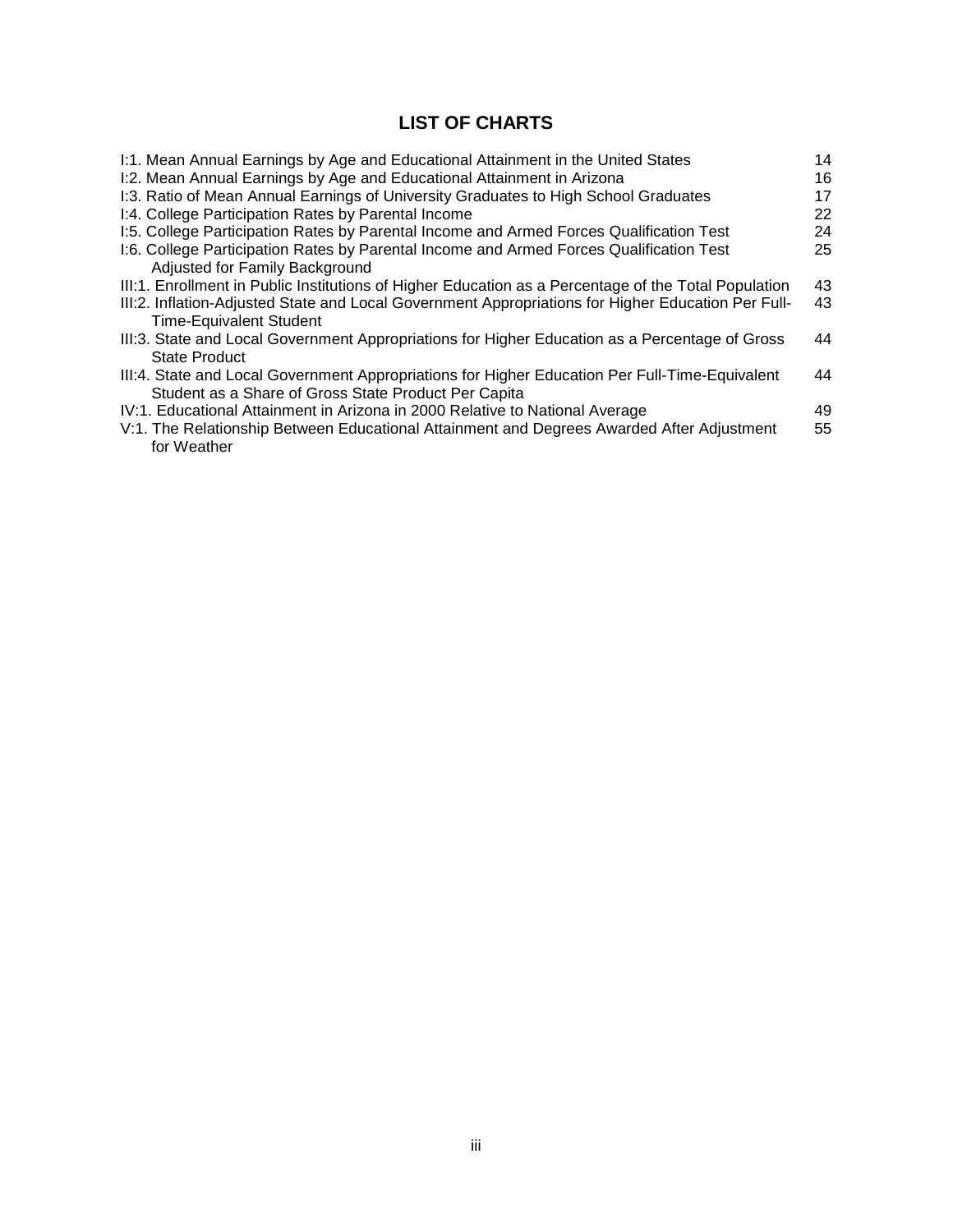## **EXECUTIVE SUMMARY: THE VALUE OF HIGHER EDUCATION**

• Higher education provides considerable value to individuals, the economies where educated individuals work and live, and society in general.

## **Private Returns**

- Individual earnings are strongly related to educational attainment. People who have completed high school earn more than those who have not; people with a bachelor's degree earn more than those with only a high school diploma; and those with a graduate education earn more than those with only an undergraduate education.
- Average annual earnings of individuals with a bachelor's degree are more than 75 percent higher than the earnings of high school graduates. These additional earnings sum to over \$1 million over a lifetime.
- The differential in earnings based on educational attainment has increased over time. For example, for full-time male workers between the ages of 35 and 44, the earnings premium associated with having a bachelor's degree versus a high school diploma has risen from 38 percent in the 1980-84 period to 94 percent in 2000-03.
- The benefits to an individual from a university education vary with the quality of the institution attended. Those who graduate from an elite university earn substantially more than those who graduate from a lower-quality institution.
- To properly assess the economic value of a college education, the benefits realized in terms of higher future earnings must be discounted to adjust for the time value of money. The discounted earnings must then be weighed against the full costs of acquiring a college education including not only the tuition paid by the student, but the earnings foregone while the student is in college and the appropriations of state and local governments. When these calculations are made, the benefits of a college education are seen to be more than three times as large as the costs.
- If the value of a college education is expressed on the same basis as the return on a financial investment, the net return is on the order of 12 percent per year, over and above inflation. This compares favorably with annual returns on stocks that historically have averaged 7 percent.
- Despite the very high return on investment for the time and money spent on attaining a college degree, only one-quarter of the U.S. adult population has at least a bachelor's degree. Academic ability and information barriers limit the number of individuals who attain a university degree.
- Financial barriers to the completion of a bachelor's degree exist but government programs that promote access have been effective.
- The academic ability of the individual which is shaped throughout his life by a variety of family and environmental factors — and the values and goals of the individual — which are strongly influenced by the education of his parents — are important determinants of educational attainment.

## **Societal Benefits**

Social benefits of a workforce with greater educational attainment and skills can be traced to the enhanced worker productivity associated with greater educational attainment. These productivity gains translate into higher output and incomes for the economy.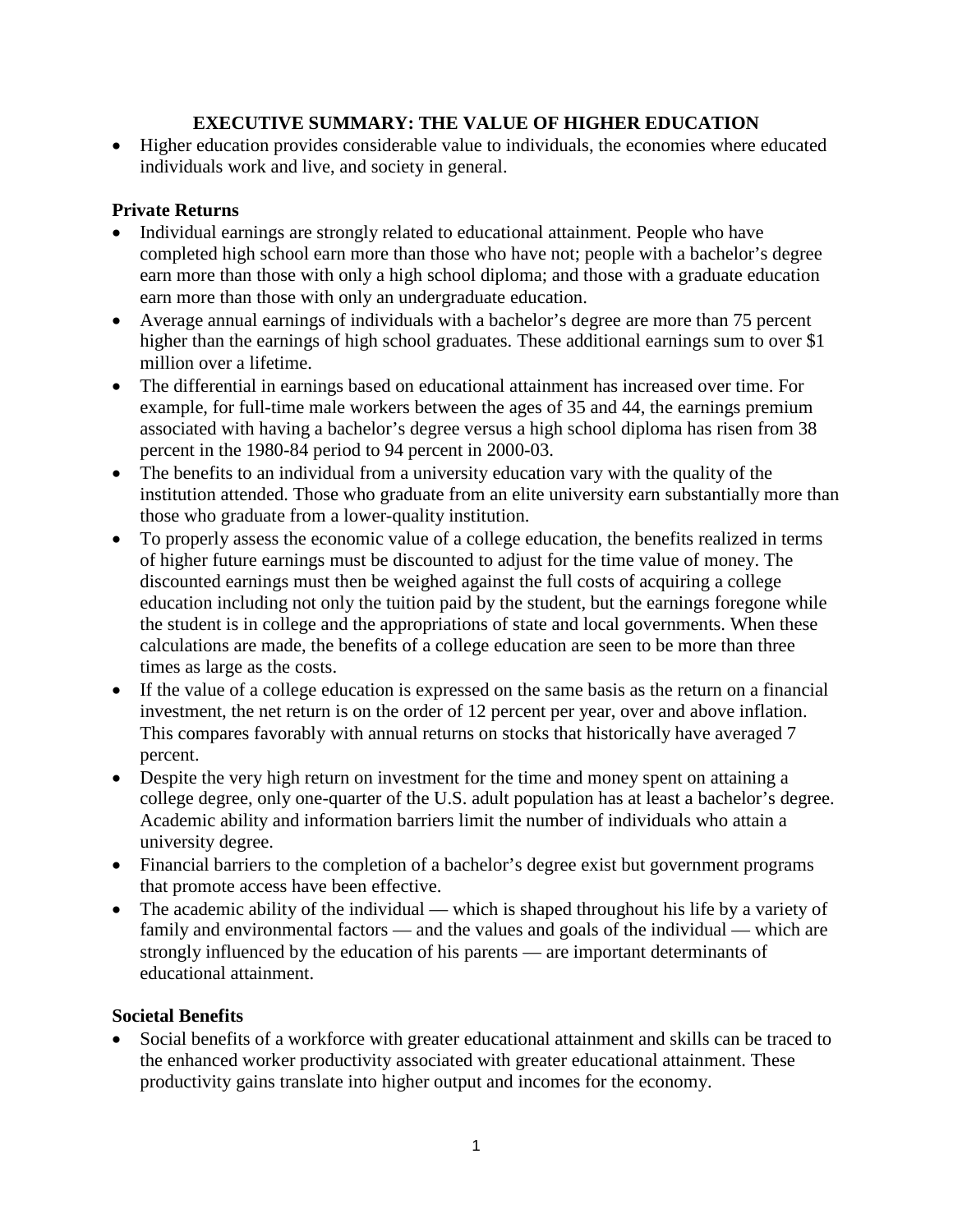- Non-monetary societal benefits in regions with high proportions of college graduates include lower crime rates, greater and more informed civic participation, and improved performance across a host of socioeconomic measures.
- Intergenerational social benefits may be very large as degree attainment today translates into higher probabilities of degree attainment in future generations.
- Empirical work in econometrics suggests that after controlling for differences in amenities and individual wages, an increase in the share of college graduates in the labor force leads to significant increases in productivity and wages for all workers.
- A portion of this significant wage effect is attributable to spillovers that result from productivity gains. Simulations for Arizona using conservative estimates of these spillovers suggest that combining spillovers and individual benefits realized from a four-year college degree, degreed workers account for gross lifetime earnings that total \$1.6 to \$1.9 million more than workers with only a high school diploma.
- Accounting for costs of education and the time value of money, discounted lifetime net benefits from a university degree — including combined individual and societal benefits exceed \$600,000 per worker —a combined internal rate of return of about 16 percent.
- A statewide simulation designed to measure the impact of raising the share of college graduates in the labor force by 0.2 percent (the median annual rate of increase observed in the econometric studies) that used Arizona data on educational costs and wages reveals that total costs match benefits after about 11 years. After accounting for the time value of money, the payback period is about 13 years and the net discounted benefits (benefits less costs) that accrue after 20 years are estimated at \$364 million.
- Numerous estimates of the rate of return to investments in education prevail in the literature. Results suggest that significant portions of economic and job growth are attributable to human capital while discernible evidence of non-monetary benefits also is seen empirically.

## **Higher Education Enrollment and Finance**

- Enrollment in degree-granting institutions of higher education in Arizona as a percentage of the state's population was about equal to the national average in 2003. Many Arizonans attend community colleges but do not complete a four-year degree.
- Combining both public and private institutions, total revenues and expenditures per student at Arizona institutions of higher education were far below the national averages in 2003, among the least in the nation. Among public institutions, Arizona's per student higher education revenues and expenditures were not as far below average, but still ranked among the bottom 10 states in the nation.
- Public financial support for higher education, as measured by government appropriations, was marginally higher in Arizona than the national per student average in 2003, with Arizona ranking just above the middle of the states. However, tuition and fees and other revenues were far below the per student average.
- Increases in public support for higher education per student have been nearly equal in Arizona and the nation.

## **Educational Attainment**

• Arizona ranks in the middle of the states on the percentage of its residents possessing a bachelor's degree, slightly below the U.S. average. However, educational attainment has increased less in Arizona than the national average in recent decades.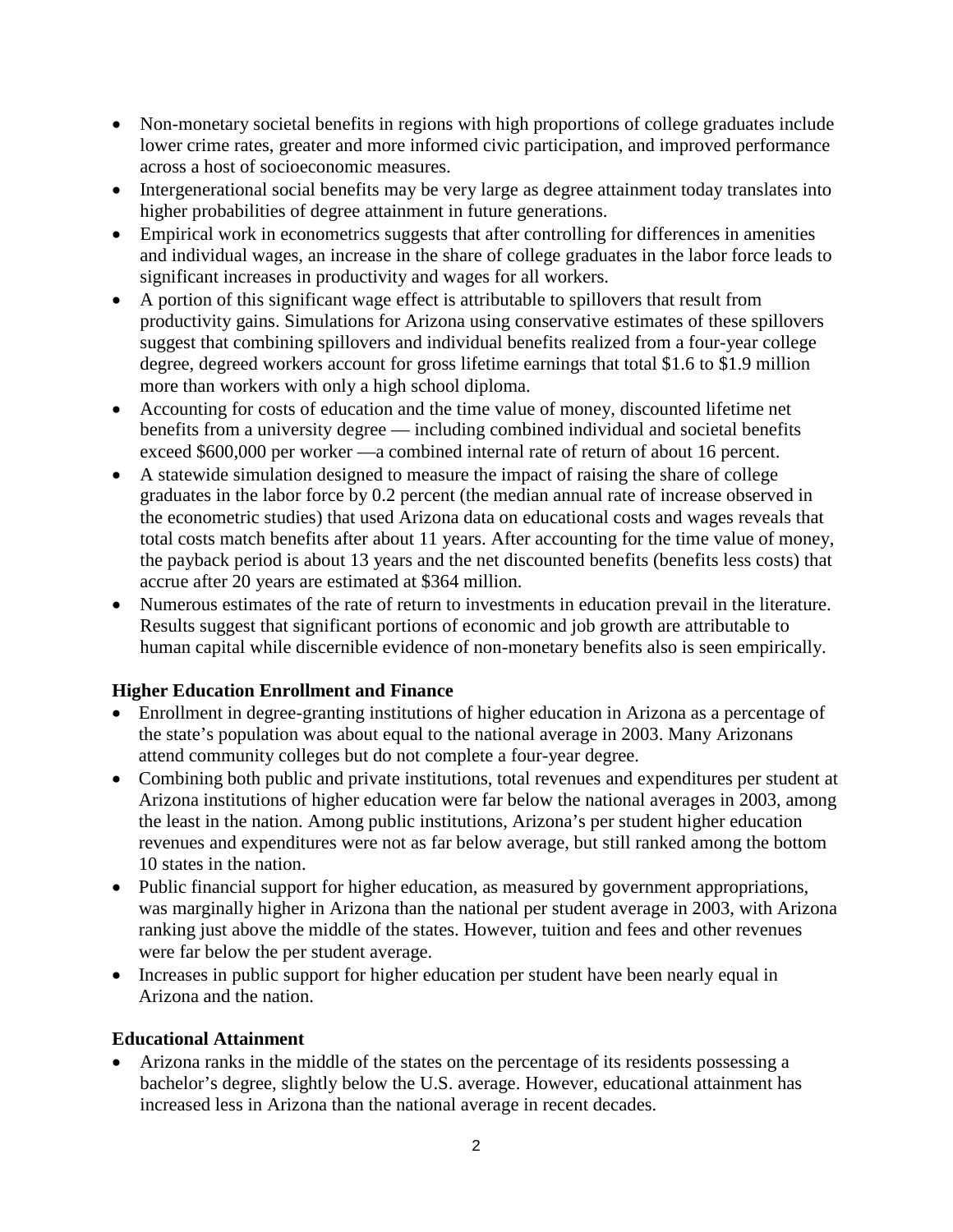- Arizona compares less favorably among labor force participants, since the state's overall educational attainment is bolstered by highly educated retirees who migrate to the state at retirement.
- The educational attainment of young adults in Arizona is substantially below the national average.
- Among those educated in Arizona and among immigrants to the state, educational attainment is relatively low. In contrast, the attainment of interstate migrants is considerably higher.

## **Geographic Distribution of the University-Educated Population**

- To realize a high share of college graduates in its population, a region must either graduate a large number of people from local institutions of higher education or attract college graduates from other regions.
- Labor force participants with university degrees are highly mobile in terms of their residence. Thus, the number of university graduates from local institutions of higher education is not necessarily highly related to the number of college graduates living in a community.
- In any community, the retention of locally educated individuals and the attraction of highly educated people from other regions are heavily dependent on the availability of job opportunities appropriate for those with college degrees. Urban and natural amenities also are important to the attraction and retention of college graduates.
- National studies indicate that a statistically significant relationship exists between the number of new college graduates in a state and average educational attainment in the state's adult population. But the strength of this relationship appears modest.
- Studies find that if an additional 100 college-bound students choose to attend college in a given state, the long-run effect of raising the college-educated workforce in that state will be only 5-to-10 workers.

## **Policy Issues**

- Despite the high rate of return to higher education, only one-quarter of the U.S. population has obtained a four-year college degree. Underinvestment in higher education occurs.
- Impediments to college degree attainment include family financial constraints, lack of academic skills necessary for success, and an apparent lack of knowledge or belief in the large effect that a college education has on an individual's future earnings.
- While policy interventions designed to address financial access are abundant, more attention may be needed to address the information and ability concerns
- Evidence does not exist that local production of graduates, in isolation, will be an effective economic development strategy. A portfolio approach — that incorporates higher education and that is aimed at quality workforce development, quality public infrastructure, an emphasis on quality of life and amenities, and efforts to attain and maintain business climate conducive to attracting quality employment opportunities — may yield the highest returns.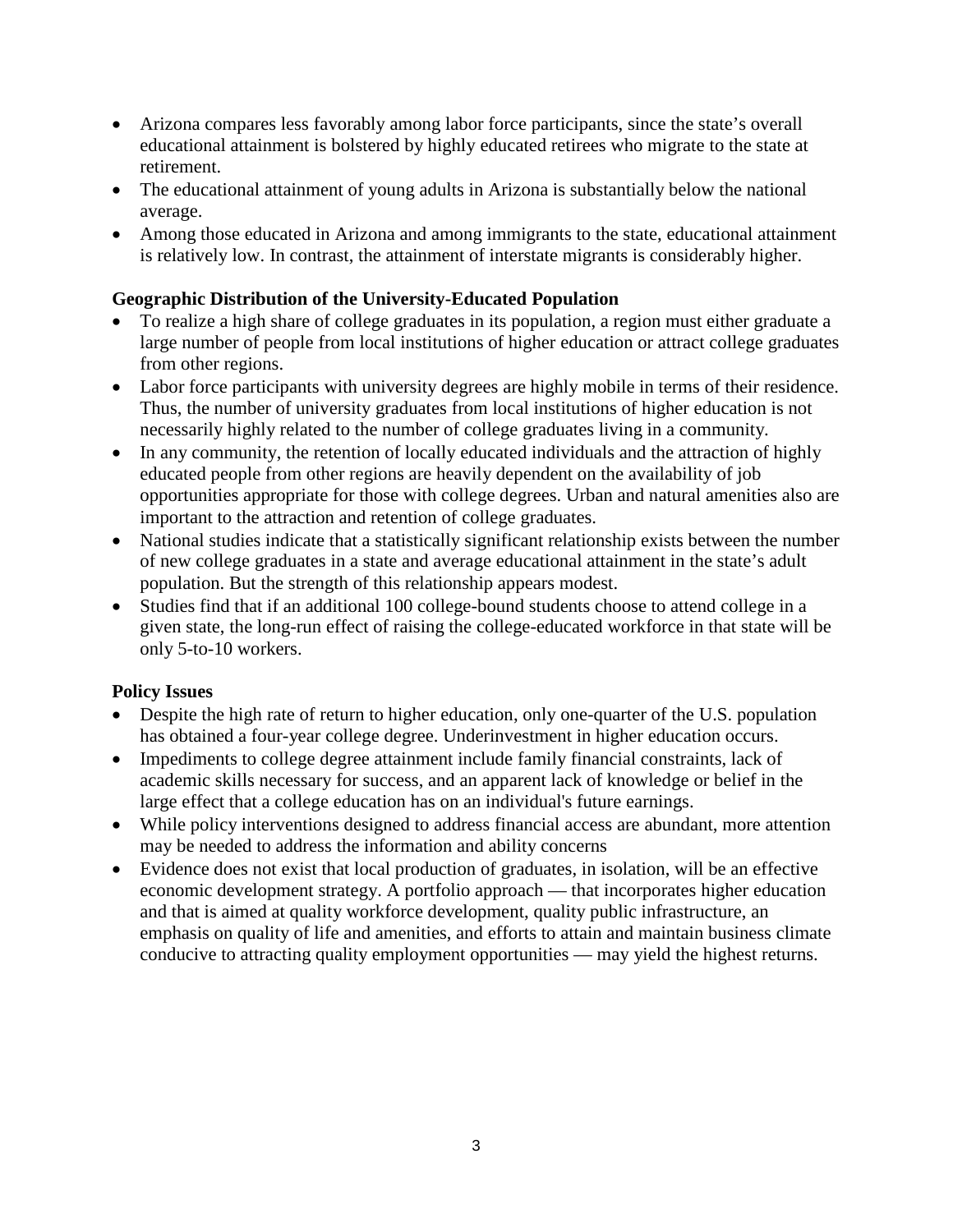#### **Overview**

Higher education provides considerable value to individuals, to the economies where educated individuals live and work, and society in general. Economies that have experienced substantial investment in either private or public institutions of higher learning have realized considerable growth and prosperity.

Higher education influences economic well-being in three ways. First, the direct expenditures by the institutions, their employees, and their students impact the local economy. This spending multiplies through the local economy until the monies are used to purchase goods and services from outside the local area. Such economic impacts have been estimated at many institutions of higher education. For example, the total impact of Arizona State University was estimated at 37,000 jobs resulting in more than \$1 billion in wages each year. However, only the higher education revenues originating from outside the local economy — such as from National Science Foundation grants — and the spending of out-of-state students and their parents can be considered a unique economic impact of higher education.

Second, higher education provides financial and non-financial benefits to the individual who pursues an advanced education and to society in general. The average earnings of individuals are closely related to their educational attainment. In particular, those with a bachelor's degree earn substantially more than even those with some college education. Relative to those with a bachelor's degree, a postgraduate degree provides nearly as large a boost in earnings. In addition, society benefits from an educated populace. The average wage — even for those workers who do not possess much educational attainment — is higher in communities with a substantial proportion of highly educated workers. Various other benefits to society also are realized from enhanced educational attainment, such as a lower crime rate. This report provides a detailed analysis of the impacts of enhanced educational attainment.

Third, institutions of higher education are increasingly focused on knowledge creation. Thus, universities are sources of key research and development innovations that simultaneously can be beneficial to society and conducive to economic growth. This topic will be discussed in a future report of the *Productivity and Prosperity Project*.

#### **Benefits to Individuals of Enhanced Educational Attainment**

Individual earnings are directly related to educational attainment. Those with a high school diploma earn more than those who did not graduate from high school, those who received some college credits earn more than those whose education ended with a high school diploma, those with a bachelor's degree earn more than those with some college credits, and those with a graduate degree earn more than those with a bachelor's degree as their highest attainment. In particular, those with a bachelor's degree earn substantially more than those with some college credits. A postgraduate degree provides an additional boost in earnings.

Earnings vary widely with educational attainment. For example, 2000 census data revealed that average annual earnings of individuals with a bachelor's degree was from 74 to 87 percent higher (depending on age) than the earnings of individuals whose maximum educational attainment was a high school diploma. Over a career, an individual with a bachelor's degree earns on average in excess of \$1 million more than a counterpart with only a high school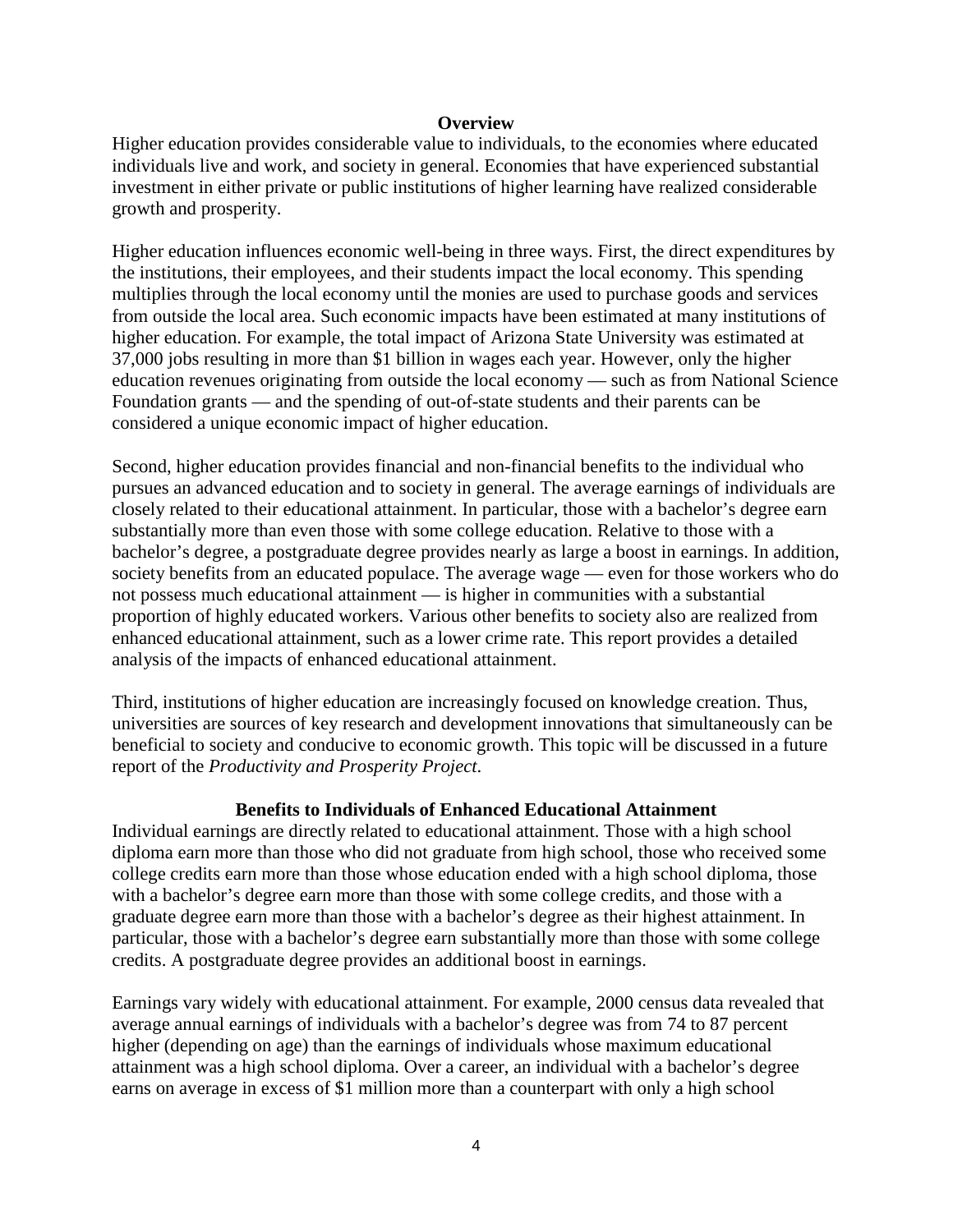diploma. Based on a cost-benefit analysis over a person's working life, the expected net return from an individual's payment of tuition and fees and foregone income while obtaining a bachelor's degree is in excess of 11 percent, a rate that compares favorably with real returns on most financial assets.

The differential in earnings based on educational attainment has increased over time. For example, for full-time male workers between the ages of 35 and 44, the earnings differential between those having a bachelor's degree and those with a high school diploma has risen from 38 percent in the 1980-84 period to 94 percent in 2000-03. This rising differential constitutes the principal evidence for the emerging "knowledge economy."

The benefits to an individual from a university education vary with the quality of the institution attended. In studies of universities, quality is defined by measures such as average faculty salaries and average test scores of entering freshmen. These studies generally find that the quality of the institution has a significant effect on the earnings of graduates later in life. Those who graduate from elite institutions earn substantially more than those who graduate from lowerquality institutions. Some evidence also exists that the value of a college education is higher for those who attend graduate degree-granting research institutions, such as Arizona State University.

A long-standing concern of researchers has been that individuals who are successful in school tend to have high cognitive and non-cognitive abilities and these abilities would have provided them with greater earnings capacity whether or not they chose to become highly educated. While controlling for innate ability when studying the effects of education on earnings is difficult, the consensus view of labor market researchers is that the effects of "ability bias" are small in data comparing educational attainment to earnings. The true benefit of educational attainment is not much below the estimate observed in a simple cross-tabulation of earnings and education.

Despite the very high return on investment for the time and money spent on attaining a college degree, only one-quarter of the U.S. adult population (28 percent of those 25-to-34 years old) has at least a bachelor's degree. Three barriers — financial, ability, and information — limit the number of individuals who attain a university degree.

The available evidence suggests that no more than 8 percent of the youth population fail to complete college simply because of a lack of financial resources, undoubtedly due in large part to government programs that help to ease financing burdens. A review of the literature reveals that the academic ability of the individual, which is shaped throughout his life by a variety of family and environmental factors, and the values and goals of the individual, which are strongly influenced by the education of his parents, are the main determinants of educational attainment. A lack of information on the costs and benefits of higher education may underlie these factors.

#### **Societal Benefits of Enhanced Educational Attainment**

In regions with a highly educated labor force, all workers — not just those with advanced educational achievements — receive higher wages than their counterparts in regions with lesser educational attainment. These monetary benefits have been measured using widely varying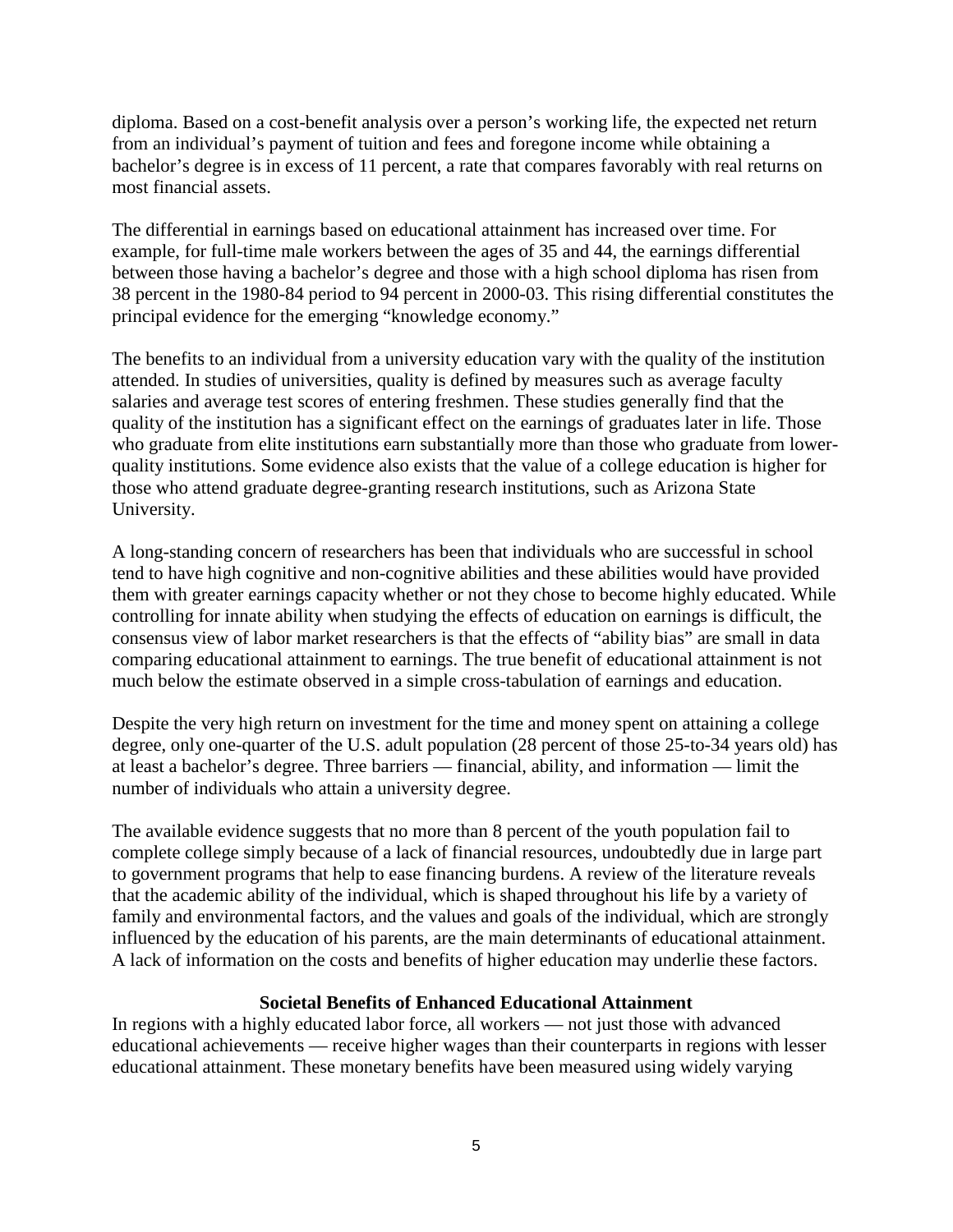techniques, such as by examining the economic performance of regions with different shares of college graduates in the labor force.

Recent research indicates that significantly higher wages are present in regions with greater shares of college graduates in the labor force. An extensive econometric analysis found that after controlling for other factors, a 1 percentage point increase in the labor force share of college graduates in a metropolitan area yields a 1.9 percent increase in the wages for high school dropouts, a 1.6 percent gain in the wages of high school graduates, and a 0.4 percent rise in the wages of the graduates themselves, over and above the average wage differential between individuals with college degrees and those with less education. One explanation for these higher wages in areas with higher educational attainment is the enhancement of productivity that comes with a workforce with more education and skills.

In a simulation that applied these wage estimates to Arizona data, a conservative estimate of the portion of this annual wage appreciation that occurs due to social spillovers is \$16,000 per university graduate. Adding social spillovers to the more than 11 percent expected net return received by individuals who have at least a bachelor's degree increases the net return to nearly 16 percent.

A second simulation was designed to measure the aggregate social costs and benefits of a program to permanently increase the labor force share of university graduates by 0.2 percent (the average annual increase measured in the econometric analysis) in Arizona, which amounts to about 4,500 workers as of 2005. After accounting for the time value of money and comparing the monetary costs and benefits, the payback period was estimated to be 13 years. After 20 years, discounted social benefits exceed discounted social costs by \$364 million. The net benefits would be higher if the costs were reduced by providing incentives for students to graduate in a timely fashion and to seek employment in Arizona after graduation from the university.

In addition to the monetary societal benefits of enhanced educational attainment, regions with greater shares of educated workers, especially highly educated workers, enjoy lower crime rates, have fewer demands placed upon social services, greater civic participation, and improved personal health. These benefits accrue to subsequent generations.

#### **Empirical Data on Higher Education Enrollment and Finance**

Enrollment in degree-granting institutions of higher education in Arizona as a percentage of the state's population was about equal to the national average in 2003. The Arizona figure was higher than the national average at private for-profit institutions, slightly greater than the national average at public institutions, but considerably below average at private not-for-profit institutions.

Total revenues and expenditures per student at Arizona institutions of higher education were far below the national averages in 2003, among the least in the nation. Among public institutions, Arizona's per student higher education revenues and expenditures were not as far below average, but still ranked among the bottom 10 states in the nation.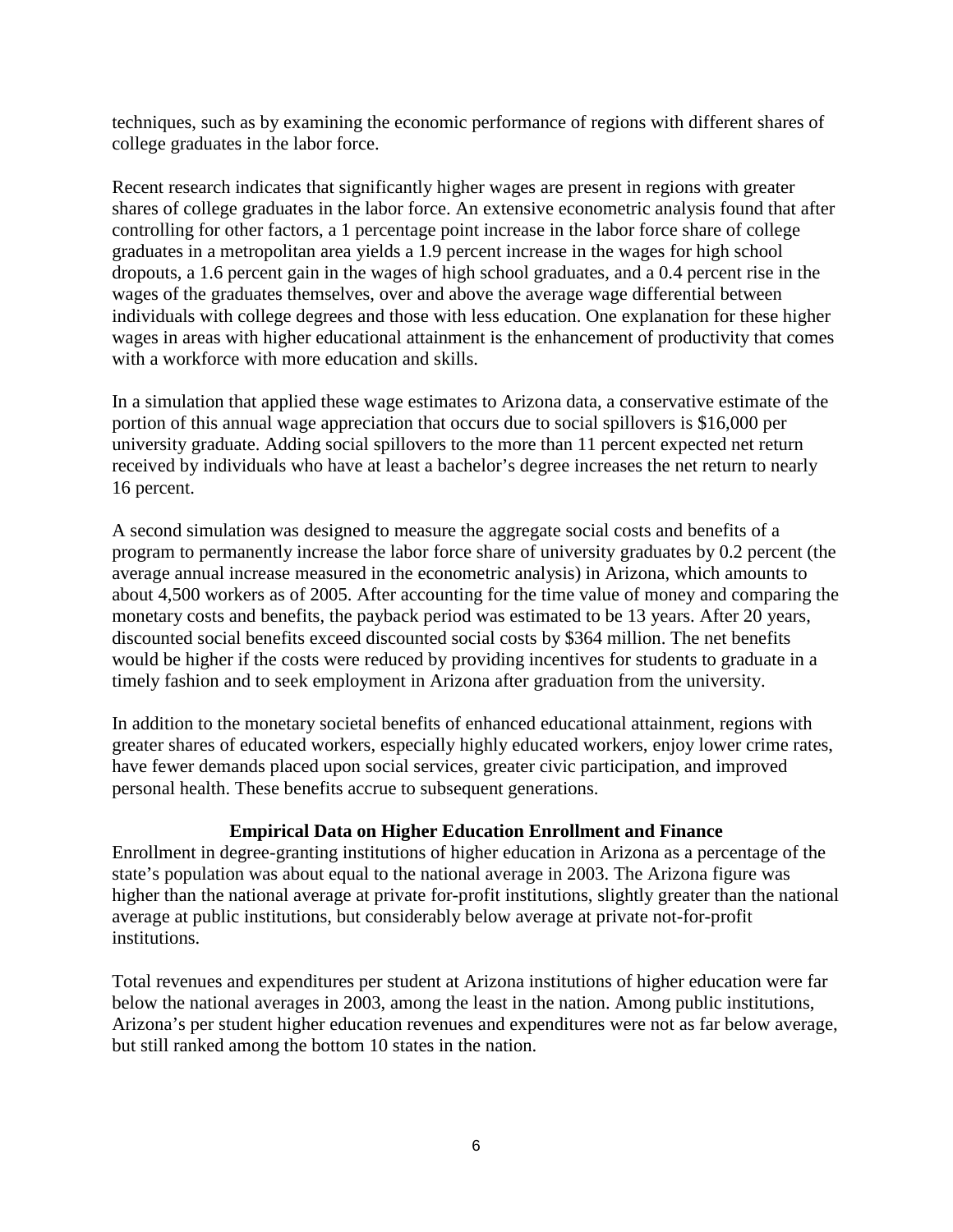The ability to pay for education is below average in Arizona due to the state's subpar incomes. Thus, the state's higher education revenues and expenditures per student adjusted for income were not as far below the national average in 2003. Among public institutions, Arizona's per student revenues and expenditures were close to the national average, ranking near the middle of the states.

Public financial support for higher education, as measured by government appropriations, was marginally higher in Arizona than the national per student average in 2003, with Arizona ranking just above the middle of the states. Adjusted by the state's ability to pay, public support for higher education in Arizona was considerably higher in 2003 than the national average.

Increases in public support for higher education per student have been nearly equal in Arizona and the nation. However, the increases have not been as great as gains in the ability to pay, particularly in Arizona.

#### **Empirical Data on Educational Attainment**

As measured by the percent of the population 25 years and older with at least a bachelor's degree, educational attainment in Arizona is near average. Arizona ranked 25th among the states according to the 2000 census, with 23.5 percent possessing a bachelor's degree, slightly below the U.S. average of 24.4 percent.

However, Arizona compares less favorably among those in the labor force, since the state's overall educational attainment is bolstered by highly educated retirees who migrate to the state at retirement. The educational attainment of young adults (especially those than 35 years of age) in Arizona is considerably lower than the national average, while the attainment of those 65 or older is higher than average. The comparatively low attainment of young adults reflects both the below-average achievement of children educated in Arizona and the strong net in-migration of young, poorly educated people.

Among those born in Arizona and living in the state in 2000, the percentage of those 25 or older with a bachelor's degree was only 18 percent, just half of the figure of Arizona residents born elsewhere in the United States. Among those born in another country but living in Arizona in 2000, the share with a university degree was slightly higher than that of Arizona natives.

Educational attainment has increased in recent decades in every state. This has occurred primarily because of the deaths of the less-educated older generations. Educational attainment among young adults has increased only a little. Arizona's ranking among the states on the percentage with a bachelor's degree declined between 1980 and 2000, from 19th in 1980 to 24th in 2000. The state ranked just 39th on the change in educational attainment between 1980 and 2000.

#### **The Geographic Distribution of the University-Educated Population**

For a region to realize the benefits from a highly educated populace, it must be able to either achieve an adequate number of college graduates at its local institutions of higher education or attract such individuals from other regions. National data reveal considerable labor force migration of college graduates. Thus, the number of university graduates from local institutions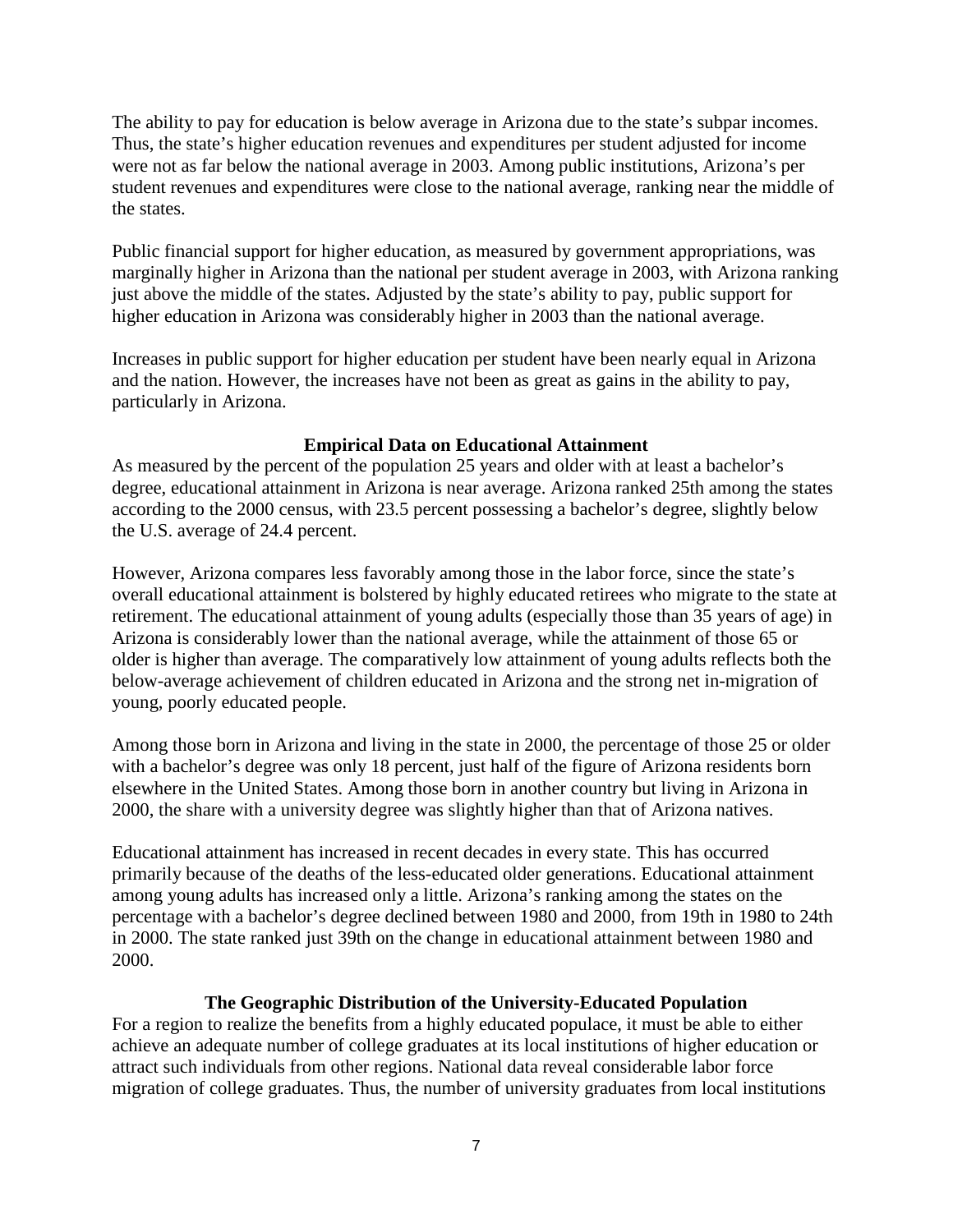of higher education is not necessarily highly related to the number of college graduates living in a community.

The retention of locally educated individuals and the attraction of highly educated people from other regions are heavily dependent on the availability of job opportunities appropriate for those with college degrees. Urban and natural amenities also are important to the attraction and retention of college graduates.

National studies indicate that a statistically significant relationship exists between the number of new college graduates in a state and average educational attainment in the state's adult population. But the strength of this relationship appears modest. Studies find that if an additional 100 college-bound students choose to attend college in a given state, the long-run effect of raising the college-educated workforce in that state will be only 5-to-10 workers.

#### **Public Policy Issues**

A primary conclusion of this report is that college education yields high rewards that accrue to individuals and to the communities where they ultimately find employment. Policies that eliminate barriers (informational, ability, or financial) and result in tangible increases in the number of degree holders are interventions that should be pursued. Considerable effort has already been undertaken to alleviate financial barriers and these efforts have brought results. Effective policies aimed at increasing both enrollment and degree completion rates simultaneously could be equally rewarding.

The barriers pose significant challenges and debate over the efficacy and cost of alternative policy options will occur, but in the end the potential rewards are very high. Empirical estimates capturing the magnitude of these rewards are detailed in this report – including significant monetary returns as well as a long list of non-monetary returns that continue to yield benefits over generations.

A narrow policy agenda exclusively focused on producing more college graduates locally is not likely to be sufficient in attaining the ultimate goal of increasing the proportion of productive, highly skilled workers in the labor force. Greater local production of graduates can help, but interventions that encourage quality job opportunities, amenities that attract businesses that offer quality opportunities, and a business climate that nurtures entrepreneurship and innovation are important ingredients. A general policy that supports a high quality transportation, communication, and education public infrastructure will help nurture a business climate that provides gainful employment opportunities for the graduates that are produced locally and those opportunities also can serve as a magnet for the mobile set of educated people that are produced each year across the nation.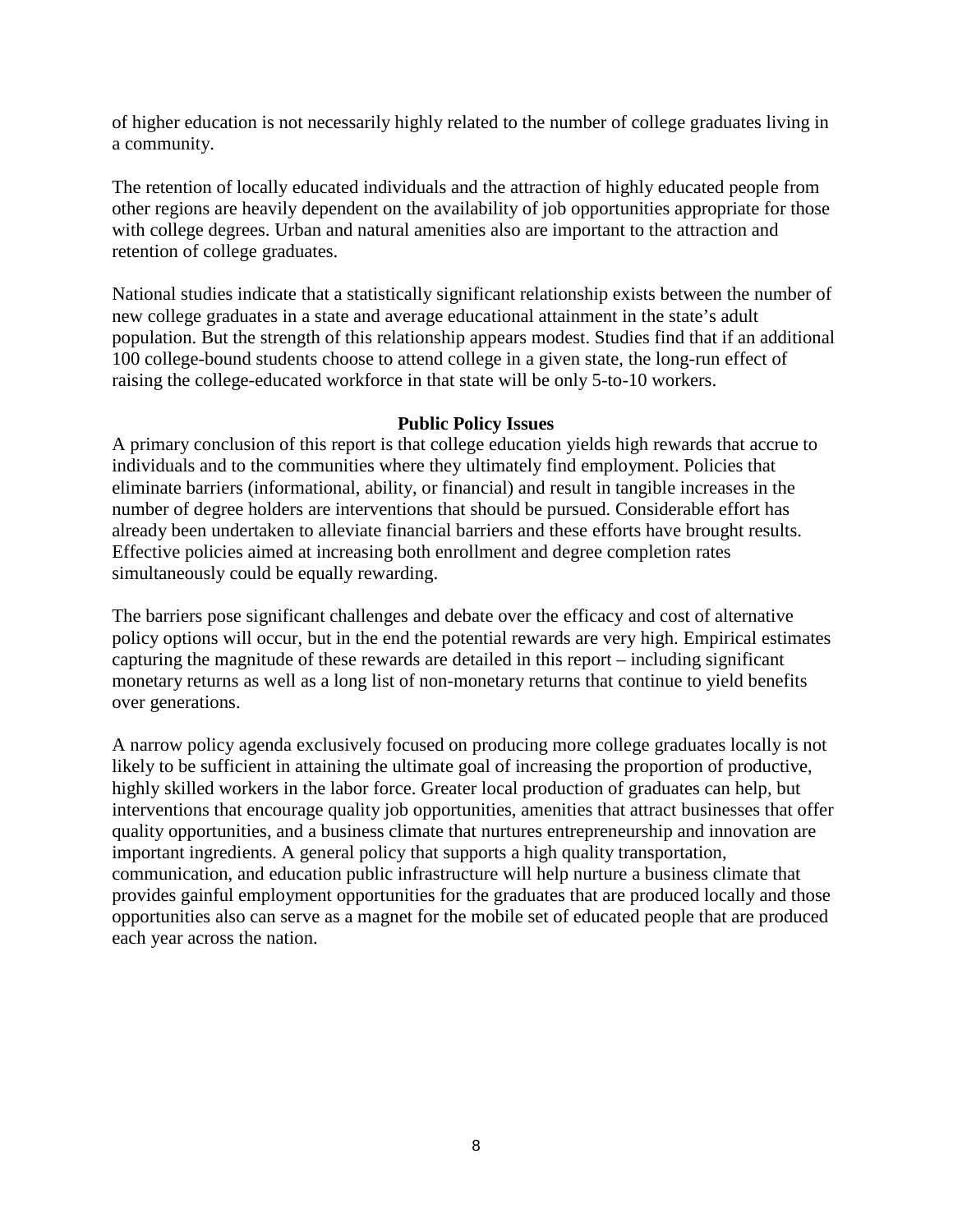#### **OVERVIEW**

Higher education provides considerable value to individuals, economies where educated individuals reside, and society in general. Economies that have experienced substantial investment in either private or public institutions of higher learning have realized considerable growth and prosperity.

Higher education influences economic well-being in three ways, as illustrated in Figure 1. First, direct expenditures by the institutions, their employees, and their students impact the local economy, as shown in panel A of Figure 1. This spending multiplies through the local economy until the monies are used to purchase goods and services from outside the local area. Such economic impacts have been estimated at many institutions of higher education. For example, the total impact of Arizona State University was estimated at 37,000 jobs resulting in more than \$1 billion in wages each year [L. William Seidman Research Institute, 2003]. However, only the higher education revenues originating from outside the local economy — such as from National Science Foundation grants — and the spending of out-of-state students and their parents can be considered a unique economic impact of higher education.

Second, higher education provides financial and non-financial benefits to the individual who pursues an advanced education and to society in general (see panel B of Figure 1). The average earnings of individuals are closely related to their educational attainment. In particular, those with a bachelor's degree earn substantially more than even those with some college education. Relative to those with a bachelor's degree, a postgraduate degree provides nearly as large a boost in earnings. In addition, society benefits from an educated populace. The average wage — even for those workers who do not possess much educational attainment — is higher in communities with a substantial proportion of highly educated workers. Various other benefits to society also are realized from enhanced educational attainment, such as a lower crime rate. This report provides a detailed analysis of the impacts of enhanced educational attainment.

Third, institutions of higher education are increasingly focused on knowledge creation (panel C of Figure 1). Thus, universities are sources of key research and development innovations that simultaneously can be beneficial to society and conducive to economic growth. This topic will be discussed in a future report of the *Productivity and Prosperity Project*.

The first two chapters of this report demonstrate the value of higher education. Chapter I presents the substantial financial benefits to individuals that result from enhanced educational attainment and examines the reasons why more people do not pursue higher education given the high rate of return from doing so. Chapter II demonstrates the value to the economy and to society in general of a highly educated populace, in the forms of higher wages to all workers, increased productivity, and nonmonetary benefits to society.

The next two chapters examine factual data on how Arizona compares to the national average and to other states on measures of higher education. Chapter III looks at higher education enrollment and finance, while Chapter IV presents data on educational attainment. While Arizona falls in the middle of the states on higher education enrollment (relative to the size of the population) and the educational attainment of all adults, the educational achievement of labor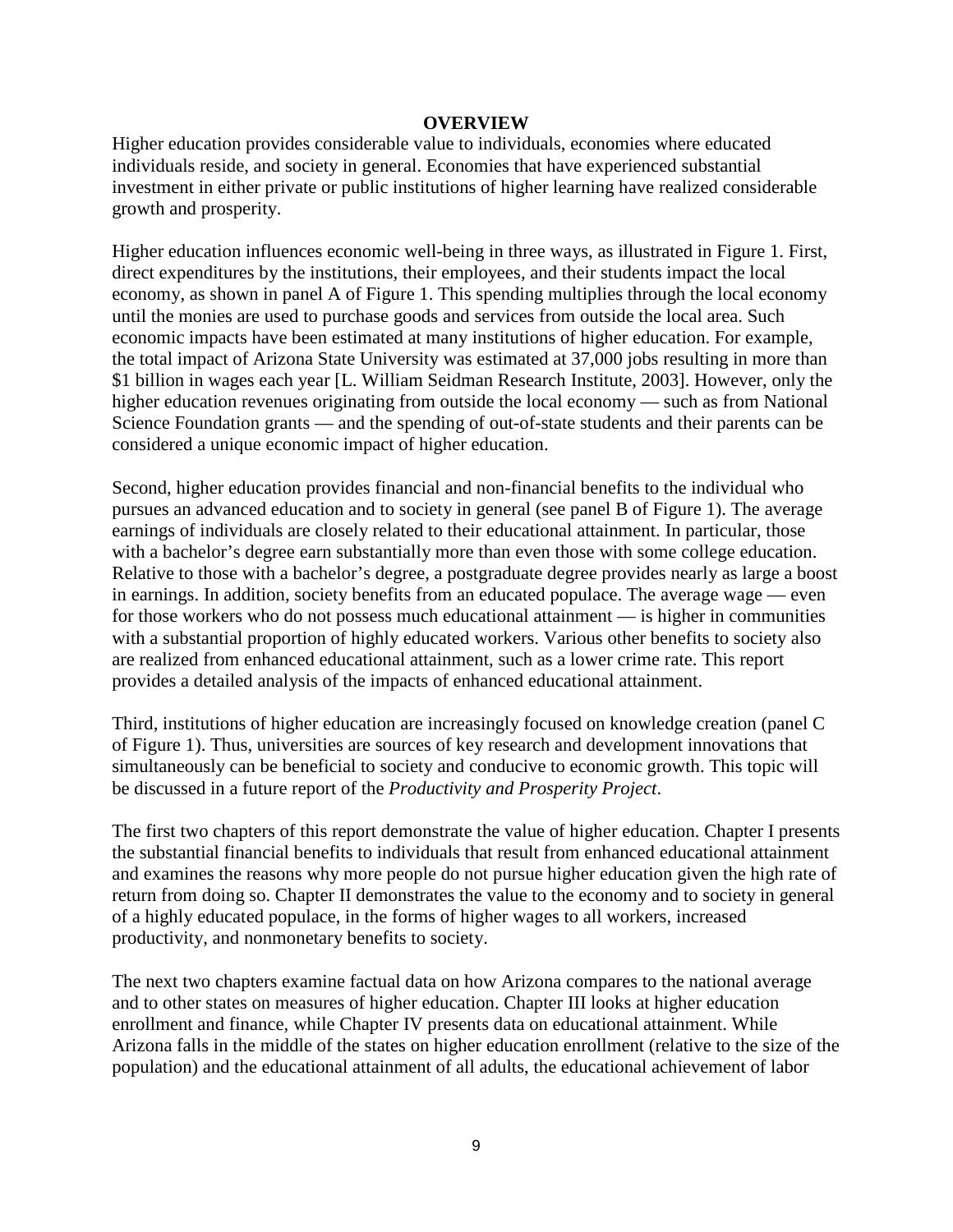force participants is subpar and total revenues per student in institutions of higher education are far below average.

Given the benefits of a highly educated workforce and Arizona's below-average performance, the last two chapters look at issues regarding the location decisions of highly educated people. Chapter V reviews the evidence while Chapter VI presents policy options that might result in enhanced educational attainment in Arizona.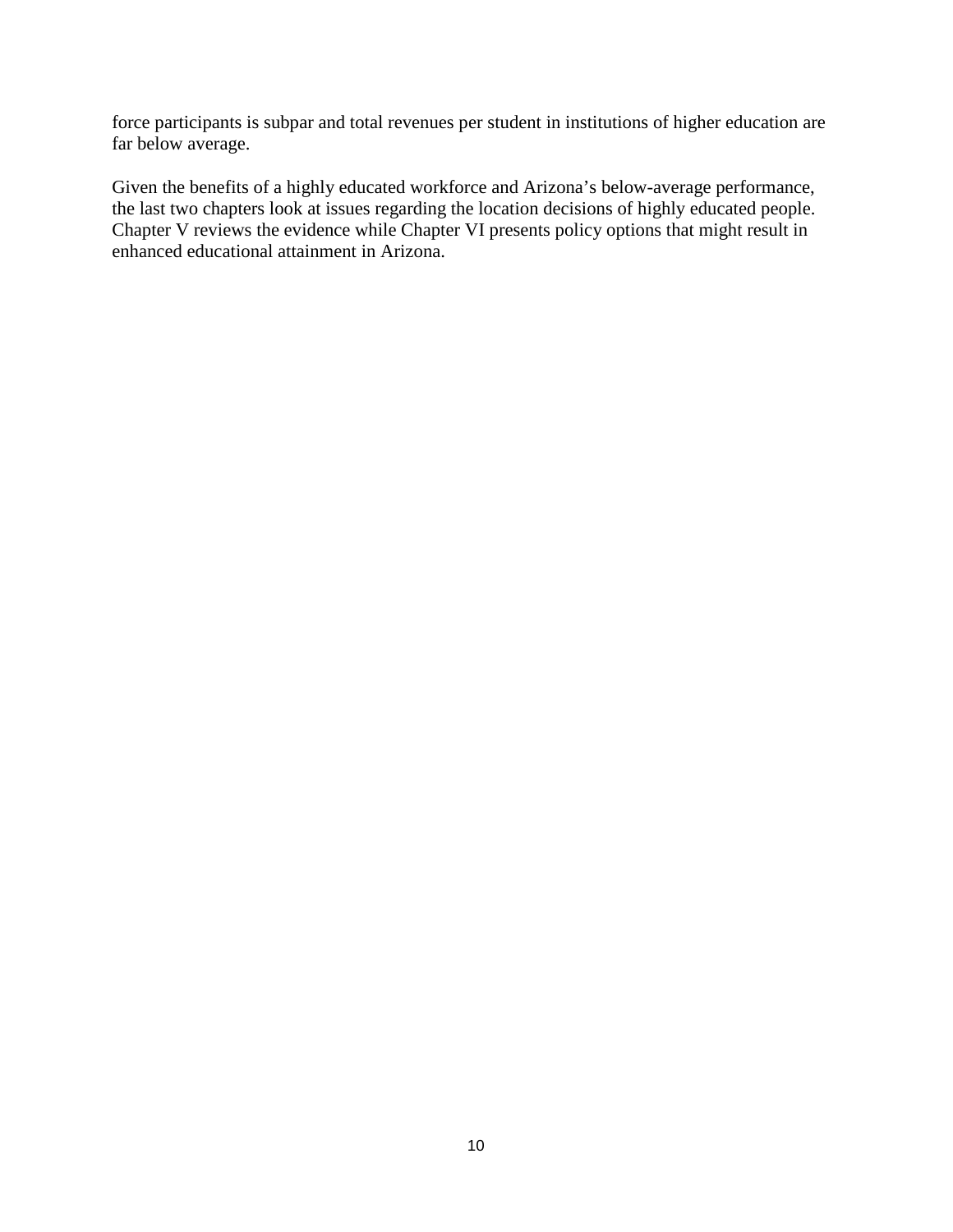

**FIGURE 1 THE RELATIONSHIP BETWEEN HIGHER EDUCATION AND ECONOMIC WELL-BEING**

Source: L. William Seidman Research Institute, W. P. Carey School of Business, Arizona State University.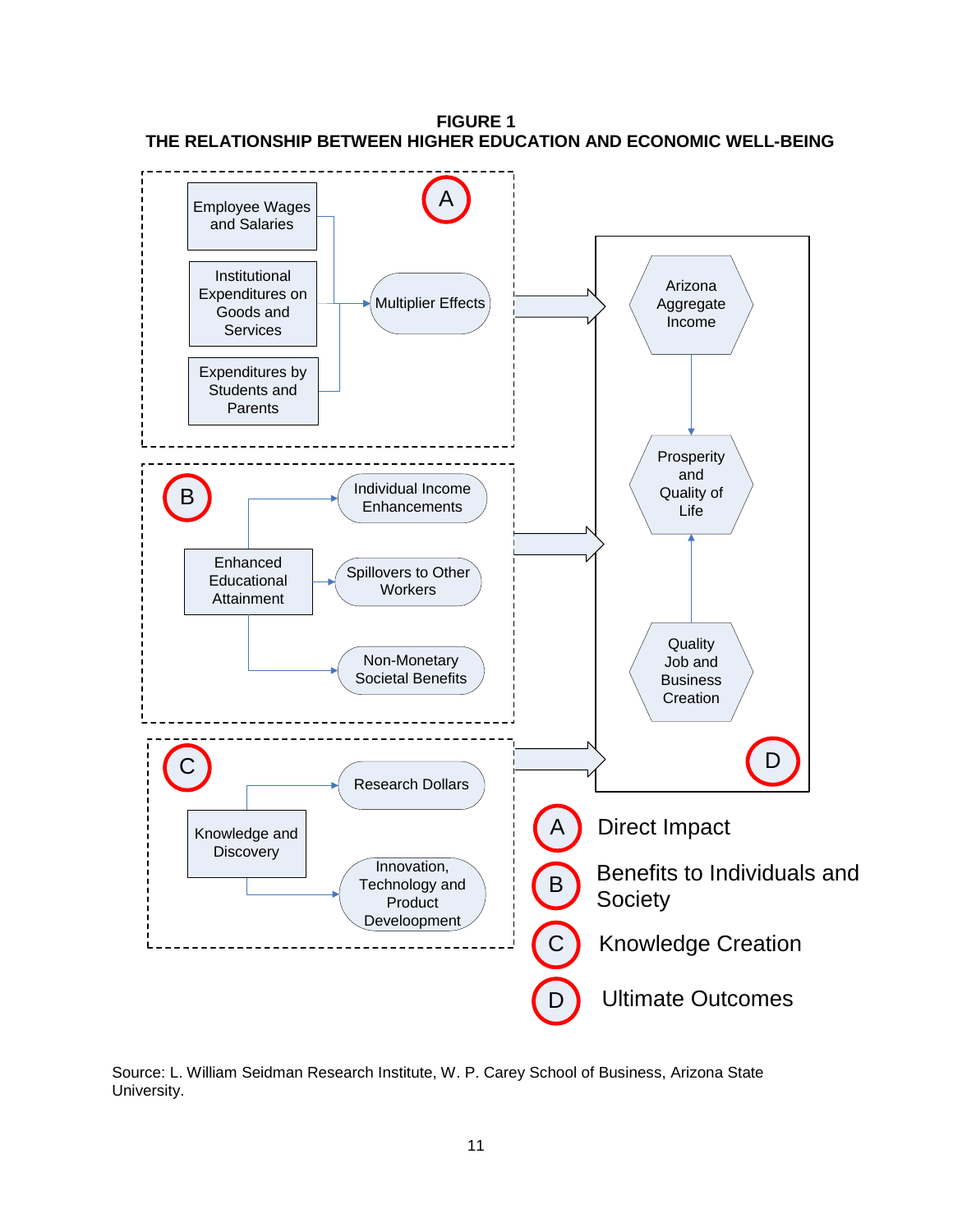#### **I. BENEFITS TO INDIVIDUALS OF ENHANCED EDUCATIONAL ATTAINMENT**

#### **Summary**

- Individual earnings are strongly related to educational attainment. People who have completed high school earn more than those who have not; people with a bachelor's degree earn more than those with only a high school diploma; and those with a graduate education earn more than those with only an undergraduate education.
- Average annual earnings of individuals with a bachelor's degree are more than 75 percent higher than the earnings of individuals whose maximum educational attainment is a high school diploma. Over a career, an individual with a bachelor's degree earns on average in excess of \$1 million more than a counterpart with only a high school diploma.
- The differential in earnings based on educational attainment has increased over time. For example, for full-time male workers between the ages of 35 and 44, the earnings premium associated with having a bachelor's degree versus a high school diploma has risen from 38 percent in the 1980-84 period to 94 percent in 2000-03.
- The benefits to an individual from a university education vary with the quality of the institution attended. Those who graduate from an elite university earn substantially more than those who graduate from a lower-quality institution.
- To properly assess the economic value of a college education, the benefits realized in terms of higher future earnings must be discounted to adjust for the time value of money. The discounted earnings must then be weighed against the full costs of acquiring a college education including not only the tuition paid by the student, but the earnings foregone while the student is in college and the appropriations of state and local governments. When these calculations are made, the benefits of a college education are seen to be more than three times as large as the costs.
- If the value of a college education is expressed on the same basis as the return on a financial investment, the net return is on the order of 12 percent per year, over and above inflation. This compares favorably with annual returns on stocks that historically have averaged 7 percent.
- Despite the very high return on investment for the time and money spent on attaining a college degree, only one-quarter of the U.S. adult population has at least a bachelor's degree. Academic ability and information barriers limit the number of individuals who attain a university degree.
- Financial barriers to the completion of a bachelor's degree exist but government programs that promote access have been effective.
- The academic ability of the individual which is shaped throughout his life by a variety of family and environmental factors — and the values and goals of the individual — which are strongly influenced by the education of his parents — are the main determinants of educational attainment.

## **Introduction**

Education provides a variety of benefits to students including enhanced social skills, greater awareness of human achievement, and an appreciation for cultural diversity. But education is increasingly viewed as an economic investment. Education provides a student with skills that are valued by employers and increases lifetime earnings capacity. In this chapter the statistical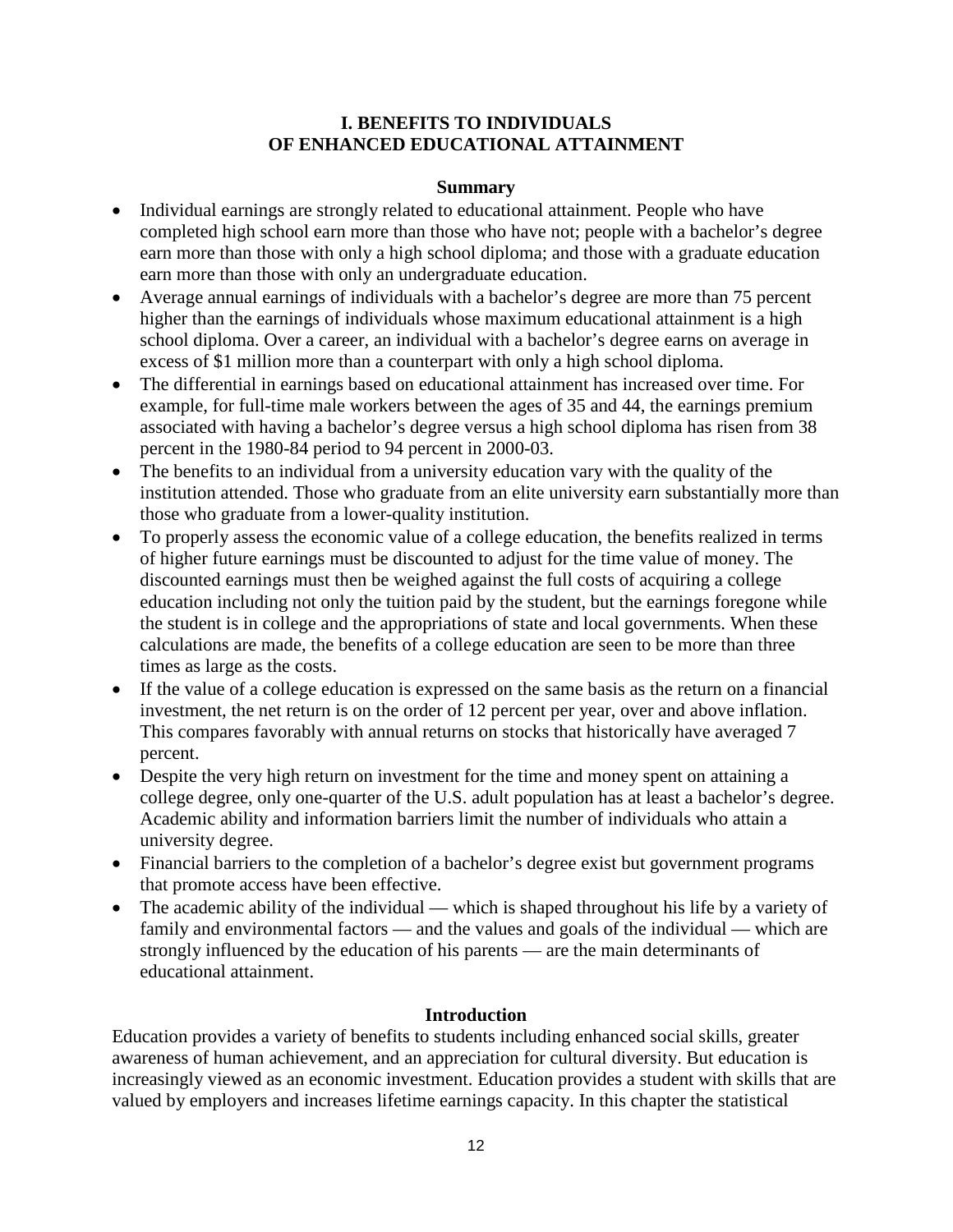evidence on the effect of educational attainment on earnings is examined to determine the economic rate of return realized when an individual invests in a college education. Particular emphasis is placed on the value an individual receives from completing a bachelor's degree.

In calculating the return on a college education, this chapter considers as benefits only the incremental earnings realized by the individual who earns the college degree. Spillover benefits that accrue to other parties are potentially significant, but they are not considered until the next chapter of the report. Following the conventional language used by economists, the return to education presented in this chapter is referred to as the "private return to education." When all benefits are considered, including spillovers received by other individuals, the calculated return is referred to as the "social return to education."

To determine the economic value of a college education, benefits must be weighed against the full costs of obtaining that education. These costs include the tuition payments made by the college attendee, the opportunity costs associated with earnings foregone while in college, and in the case of a public university the appropriations of state and local governments. The return on investment calculated using full costs is a more useful guide for public policy than one calculated using only the costs incurred by the student. College may represent a good personal investment for an individual if that education is highly subsidized by the government. But college is shown to represent a wise use of society's resources when the value of the enhanced skills the individual receives, as measured by increased earnings capacity, exceeds the full resource costs of providing that education.

#### **The Relationship Between Earnings and Educational Attainment**

The economic value of educational attainment is apparent from cross-tabulations of national data on individual earnings and educational attainment (see Table I:1 and the graphical depiction of this table in Chart I:1). Since annual individual earnings vary with the number of hours worked over the year, the data are for full-time, year-round workers. The latest data from the Current Population Survey, for 2002 and 2003, are depicted.

Since the age of an individual is strongly related to the number of years of work experience, and earnings rise with work experience, earnings increase with age regardless of the amount of educational attainment. In addition, in each age group, earnings increase with educational attainment.

The positive relationship between education and earnings is unmistakable and universal. Workers who have completed high school earn more than those who have not; those with some college earn more than those with only a high school education; people who have earned a college degree earn more than those with a partial college education; and those with a graduate degree earn more than those with only a bachelor's degree. These relationships hold for all age groups.

The earnings premium from a college education was substantial in 2002-03. Workers in the 30- 34 age group earned on average \$24,100 or 77 percent more if they had a bachelor's degree than if they only had a high school diploma. For workers in the 40-44 age group, those with a fouryear degree enjoyed an earnings premium of \$30,700 or 87 percent relative to high school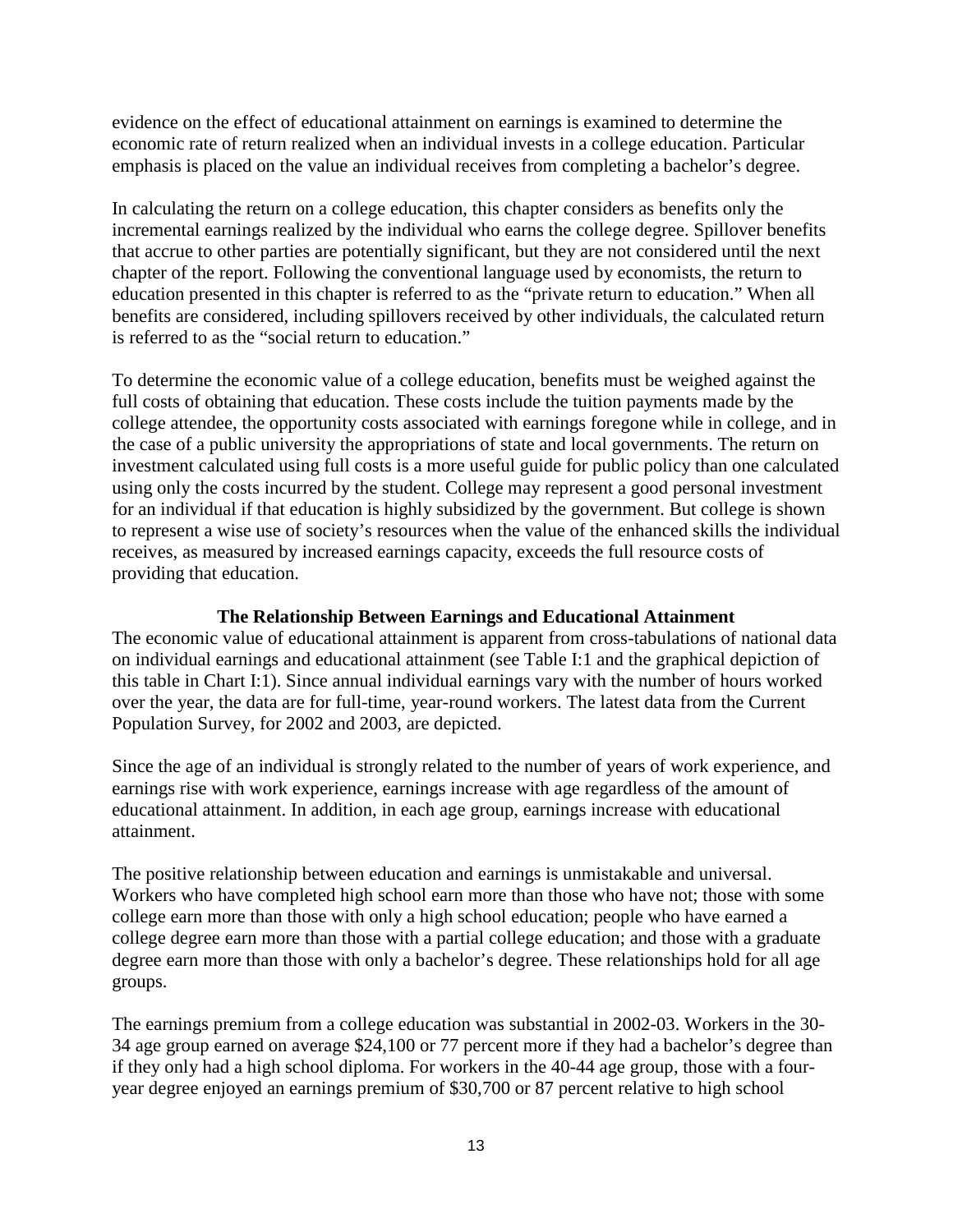## **TABLE I:1 MEAN ANNUAL EARNINGS BY AGE AND EDUCATIONAL ATTAINMENT IN THE UNITED STATES Full-time, Year-Round Workers, 2002-03**

|                             |           |           |           | <b>Age Group</b> |          |          |           |
|-----------------------------|-----------|-----------|-----------|------------------|----------|----------|-----------|
| <b>Attainment</b>           | $25 - 29$ | $30 - 34$ | $35 - 39$ | 40-44            | 45-49    | 50-54    | $55 - 59$ |
| Postgraduate                |           | \$66,232  | \$79,464  | \$86,670         | \$86,676 | \$85,061 | \$83,543  |
| University Graduate         | \$43,121  | 55.440    | 62.244    | 65.973           | 66.280   | 64.253   | 65,240    |
| Some College                | 31,338    | 36.271    | 41.635    | 42.295           | 43.829   | 45.453   | 43,330    |
| <b>High School Graduate</b> | 28,097    | 31.366    | 33.443    | 35.283           | 36,316   | 35,270   | 37,573    |
| Some High School            | 22,168    | 23,553    | 26.351    | 28,026           | 26,430   | 27.155   | 30,452    |

Source: U.S. Department of Commerce, Census Bureau, Current Population Survey.





Source: U.S. Department of Commerce, Census Bureau, Current Population Survey.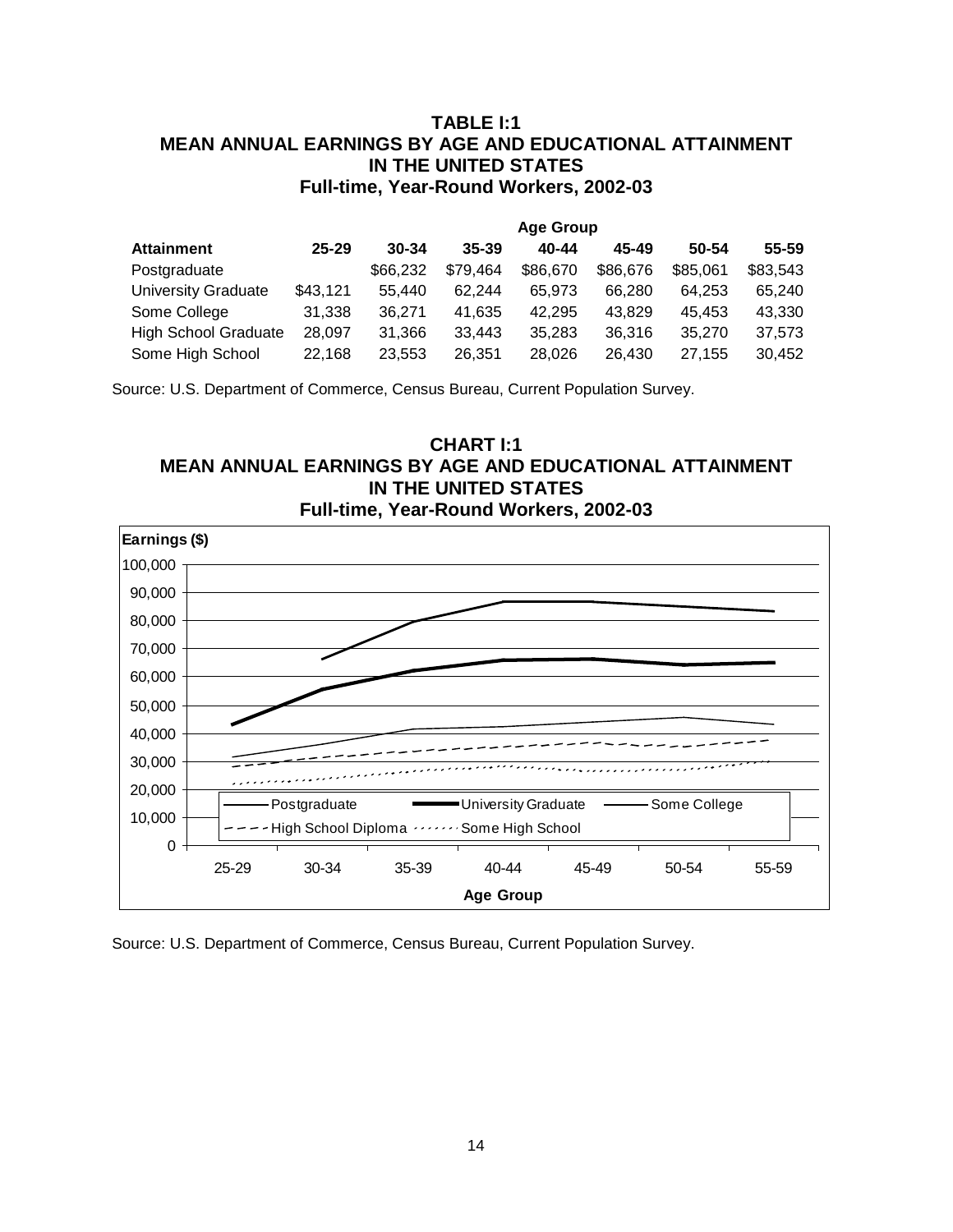graduates. For workers of age 50-to-54, those with a bachelor's degree earned \$29,000 or 82 percent more than those with a high school education.

Earnings by age and educational attainment for Arizonans are shown in Table I:2 and Chart I:2. Since the Current Population Survey data are not reliable by state, these data are from the 2000 Census and refer to earnings in the year 1999. The data are for people who live in Arizona but who may have been educated anywhere in the world.

The positive association between education and earnings also is obvious in the Arizona data. For example, for Arizona workers between the ages of 40 and 44, those with a bachelor's degree earned \$28,200 or 87 percent more than those with only a high school education.

#### **Increasing Benefits from Educational Attainment**

The value of a bachelor's degree relative to a high school diploma has been increasing steadily since the early 1980s (see Chart I:3). Looking, for example, at the 35-44 age group, male workers with a bachelor's degree earned 38 percent more than those with a high school degree over the 1980-84 period, but they earned 92 percent more than high school graduates over the 2000-03 period. For women, the college premium rose from 41 percent in 1980-84 to 80 percent in 2000-03. A rising skill premium is evident not only in the earnings of educated workers but also in the earnings of those with work experience and skills acquired on the job. These trends seem to reflect a broad-based increase in the demand for skilled workers and reduced demand for low-skill workers that is occurring throughout the industrialized world.

Labor market economists attribute the rise in the education/skills premium to several factors: the emergence of skill-using technologies (especially those involving the computer), increased trade with less-developed countries, increased immigration from labor-abundant countries, and a decline in the importance of unions. Although the high benefit of additional schooling should eventually lead to a greater supply of educated workers, the consensus opinion of experts is that the demand for knowledge workers will continue to grow and the return to education will remain high into the foreseeable future.

#### **Importance of College Quality**

Several recent studies attempt to determine whether the earnings benefits of a college education depend on the quality of the college attended. College quality is measured either in terms of inputs, such as instructional expenses per student or average faculty salaries, or in terms of peer quality, using variables such as the average SAT score of the entering class. The general finding in these studies is that college quality matters. The gross return on a college education is significantly higher for elite private colleges than it is for other institutions.

Two studies — one by Monks (2000) and another by Black and Smith (2004) — use data from the National Longitudinal Survey of Youth to match individuals and institutions. Both also use scores from the Armed Services Vocational Aptitude Battery (ASVAB) to control for ability. Ability bias is an issue in studies of college quality since students of higher ability tend to attend higher quality schools.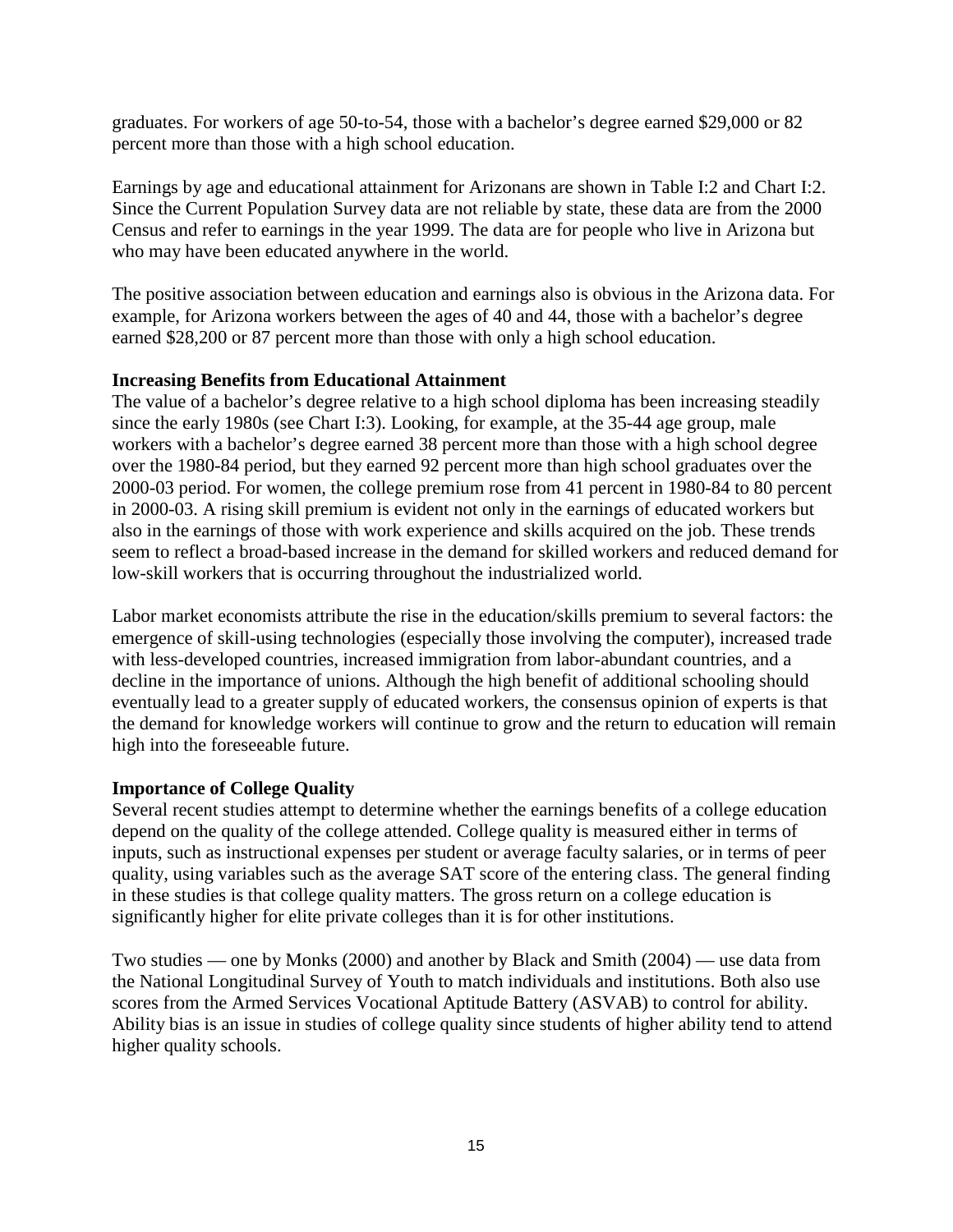## **TABLE I:2 MEAN ANNUAL EARNINGS BY AGE AND EDUCATIONAL ATTAINMENT IN ARIZONA Full-time, Year-Round Workers, 1999**

|                             |           |           |           | <b>Age Group</b> |          |          |          |
|-----------------------------|-----------|-----------|-----------|------------------|----------|----------|----------|
| <b>Attainment</b>           | $25 - 29$ | $30 - 34$ | $35 - 39$ | 40-44            | 45-49    | 50-54    | 55-59    |
| Postgraduate                |           | \$56,331  | \$69,010  | \$75,577         | \$71,611 | \$72,251 | \$73,088 |
| <b>University Graduate</b>  | \$38,509  | 46.714    | 56.968    | 60.790           | 57.499   | 55.693   | 59,320   |
| Some College                | 28,813    | 32,678    | 38,359    | 40.276           | 40.222   | 41,931   | 41,919   |
| <b>High School Graduate</b> | 26,599    | 27.904    | 31,417    | 32.587           | 33.672   | 34,401   | 34,678   |
| Some High School            | 23,313    | 24,898    | 25,610    | 26,387           | 29,218   | 27,289   | 27,017   |

Source: U.S. Department of Commerce, Census Bureau, 2000 Census Public Use Microdata Sample.





Source: U.S. Department of Commerce, Bureau of the Census, 2000 Census Public Use Microdata Sample.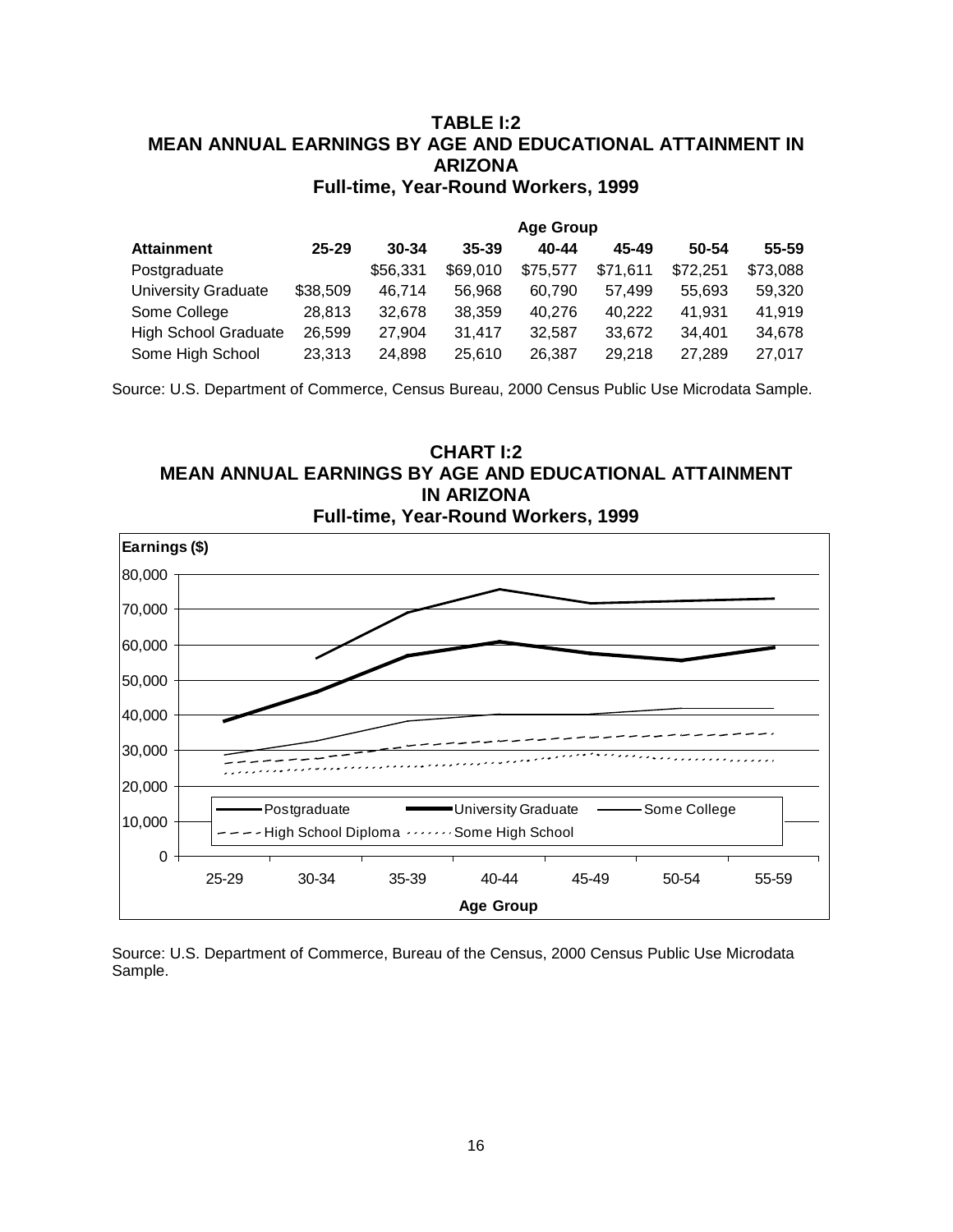## **CHART I:3 RATIO OF MEAN ANNUAL EARNINGS OF UNIVERSITY GRADUATES TO HIGH SCHOOL GRADUATES Full-time, Year-Round Workers in the United States**



Source: U.S. Department of Commerce, Census Bureau, Current Population Survey.

In the Monks study, college quality was measured using selectivity ratings from Barron's *Profiles of American Colleges*. These ratings were based on the percent of applicants accepted and on the entrance test scores, class rank, and high school grade point average of the entering class. In addition to the selectivity ratings, Monks also included variables on institutional control (public or private) and Carnegie classification (for example, "doctoral/research universities"). Control variables other than those relating to institutional type included age, gender, race, and score on the Armed Forces Qualification Test. The study used annual panel data from 1979 to 1993 to examine the effects of college characteristics on an individual's real hourly wages.

Individuals who graduated from a college rated as "highly or most competitive" earned 15 percent more than someone who graduated from a "competitive" institution. The wage premium for those who graduated from a "very competitive" college was 8 percent relative to a "competitive" institution. Graduates from public institutions earned 4 percent less than those from private institutions. Finally, graduates from graduate degree-granting research institutions earned 14 percent more than graduates from liberal arts colleges.

In the Black and Smith study, college quality was measured using an index based on average faculty salary, the average SAT score of the entering class, and the freshmen retention rate. Other individual characteristics used as controls included age, race, parental characteristics, and an ability measure constructed from age-adjusted ASVAB scores. The variable to be explained was the respondent's wage in 1998.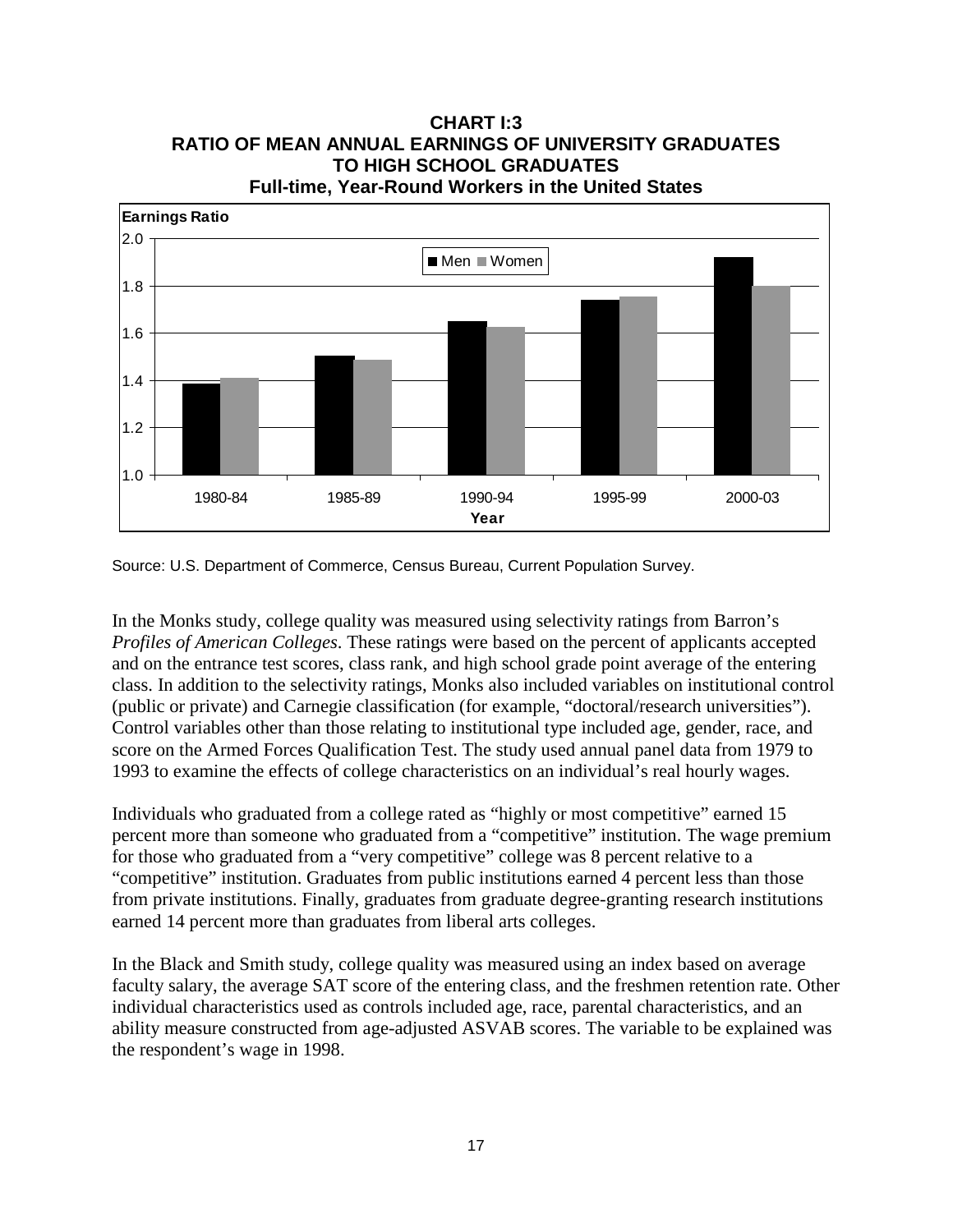For men, those who graduated from a college in the highest quartile earned 12 percent more than those who graduated from a college in the lowest quartile. Graduates from colleges in the second-highest quartile earned 5 percent more than those from the lowest quartile, but the difference was not statistically significant. There was no discernable difference in the wages of graduates from the lowest two quartiles.

The nature of the results for women was similar to those for men, but quantitatively smaller. Women graduating from colleges in the top quartile earned only 7 percent more than women who graduated from colleges in the lowest quartile.

#### **The Rate of Return from a Bachelor's Degree**

To assess the economic value of an incremental investment in education, such as college, the costs of education must be considered and discounting techniques must be used to properly recognize the full lifetime earnings benefits of additional education. A formal cost-benefit analysis of a four-year college education is provided in Table I:3. The analysis is based on nationwide figures for college costs and the national age-education-earnings data available from the 2002-03 Current Population Surveys. Separate calculations were made for men and women.

The full costs of going to college include tuition and fees paid by the student, state and local government appropriations in the case of a public university, and foregone earnings during the time the student is attending college. For public four-year research institutions, average tuition and fees are approximately \$5,000 per year and government appropriations are around \$9,000 per full-time equivalent student per year. For private four-year research institutions, mean tuition and fees are about \$16,000 per year. In this analysis, a figure of \$15,000 is used to represent the annual direct cost of attending college as an average of the costs of public and private institutions. Over four years, the total direct costs thus are \$60,000. For someone attending a public university, the personal out-of-pocket expenses are substantially less than this amount.

Assuming that college students work only during the summer and earn what a high school graduate would make, the earnings foregone by a male when attending college are \$17,650 per year, or \$70,600 over four years. For women, foregone earnings are \$14,325 per year, or \$57,300 over four years.

Benefit calculations are made assuming the individual is fully employed from age 22 to 65. For men, this assumption may serve to underestimate the net benefit of a college education since the incidence of unemployment is lower for college graduates than it is for high school graduates. For women, however, especially those who leave the labor force for a period of time to raise a family, the full employment assumption will exaggerate the net return associated with a college education. For each gender, the net benefit would be less if a person retires before the age of 65. Given the assumption of a 44-year working life, recent Census data suggest that the total lifetime earnings of a male worker will be \$1.27 million higher if he has a college degree than if he has only a high school education. For women, the lifetime earnings differential is \$0.96 million.

When comparing streams of expenses and income that accrue over time, it is necessary to "discount" figures to a common base year. The present discounted value of receiving \$10,000 ten years from now is less than \$10,000 — not just because of inflation, but because of the time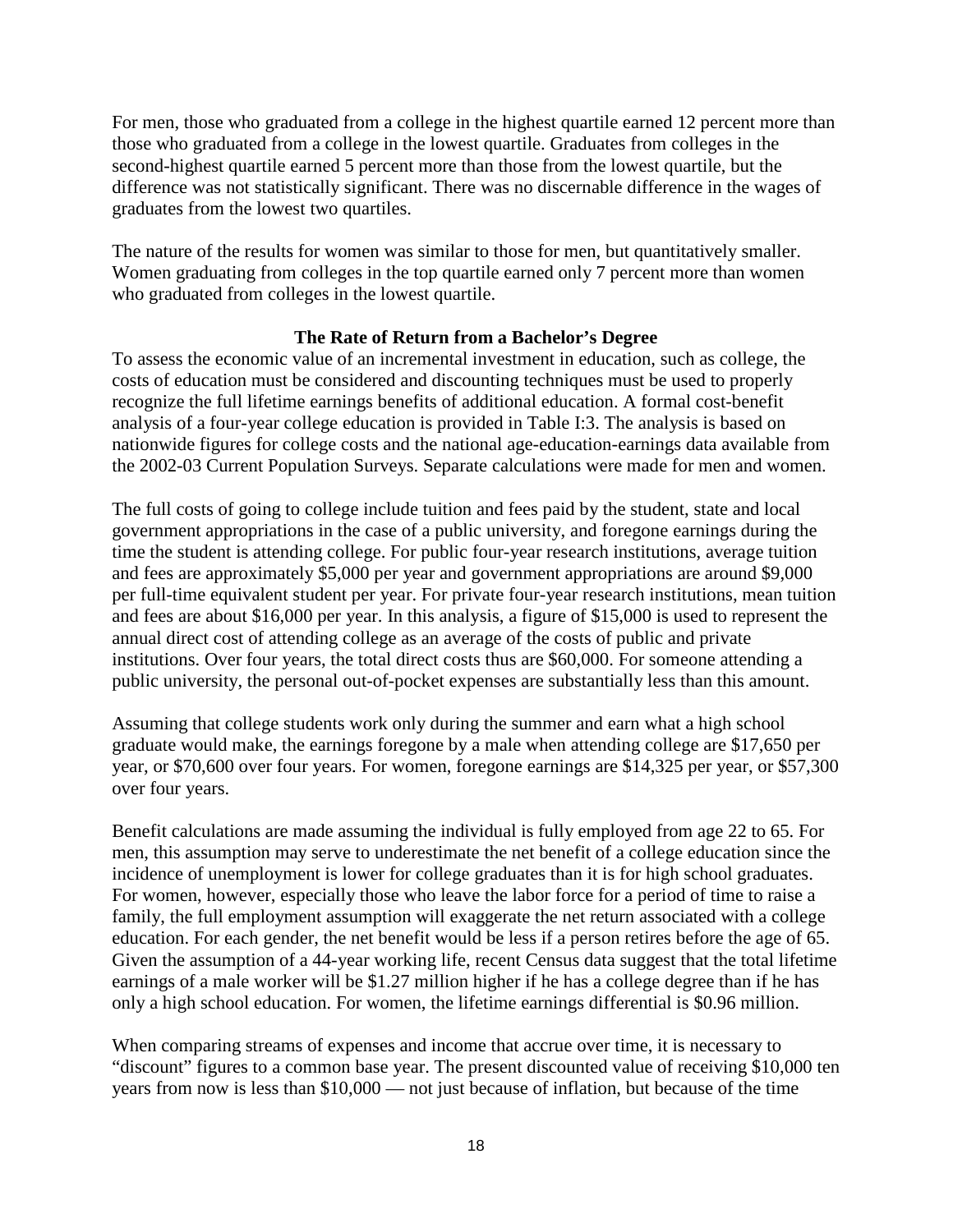#### **TABLE I:3 VALUE OF A BACHELOR'S DEGREE Based on Mean Earnings of Full-Time, Year-Round Workers in the United States in 2002-03**

|                                                             | Men       | Women     |
|-------------------------------------------------------------|-----------|-----------|
| Costs (Ages 18 to 21):                                      |           |           |
| Tuition, Fees, Government Appropriations                    | \$60,000  | \$60,000  |
| Foregone Earnings                                           | 70,592    | 57,292    |
| <b>Total Costs</b>                                          | 130,592   | 117,292   |
| Total Costs Discounted at 4 Percent Real Interest           | 123,250   | 110,696   |
| Benefits (Ages 22 to 65):                                   |           |           |
| Earnings with a High School Diploma                         | 1,734,824 | 1,243,838 |
| Earnings with a Four-Year Degree                            | 3,012,522 | 2,202,327 |
| Differential in Earnings                                    | 1,268,698 | 958,489   |
| Earnings Differential Discounted at 4 Percent Real Interest | 461.715   | 361,076   |
| Net Present Value of a Bachelor's Degree                    | 338,465   | 250,380   |
| Internal Rate of Return                                     | 11.7%     | 11.6%     |

Note: See the text for explanations of the calculations.

Source: Center for Business Research, L. William Seidman Research Institute, W. P. Carey School of Business, Arizona State University, using data from the U.S. Department of Commerce, Census Bureau.

value of money. If the annual real (inflation-adjusted) rate of interest is 4 percent, then \$10,000to be received 10 years from now has a present value of \$6,756 in the sense that a present period investment of \$6,756 at a 4 percent interest rate would be worth precisely \$10,000 in 10 years.

If expenses are discounted to the time an individual enters college (assumed to be at age 18), then the total costs of attending college are \$123,200 for men and \$110,700 for women. Discounting has a more dramatic effect on the value of future earnings. The present values of the incremental earnings afforded by a college education are \$461,700 for men and \$361,100 for women. On balance, however, the benefits of a college education greatly outweigh the costs. When evaluated at a discount rate of 4 percent, the net present value of a college education is \$338,500 for men and \$250,400 for women.

To compare the return on investment offered by a university education with other investments, it is useful to compute the "internal rate of return." This is the discount rate that equalizes the present value of benefits and costs. The concept of internal rate of return is equivalent to what financial economists refer to as the "yield to maturity" on a financial asset. Returns calculated in this way can be compared across all kinds of loans or bond purchases, regardless of the time pattern of interest and principal payments. The internal rate of return also can be thought of as a hurdle or break-even interest rate. If the internal rate of return on a college education is 12 percent, this means that a college participant could borrow at 12 percent interest all of the money needed to pay for the costs of attending a four-year college and have just enough in incremental college-generated earnings to pay off the loan with interest.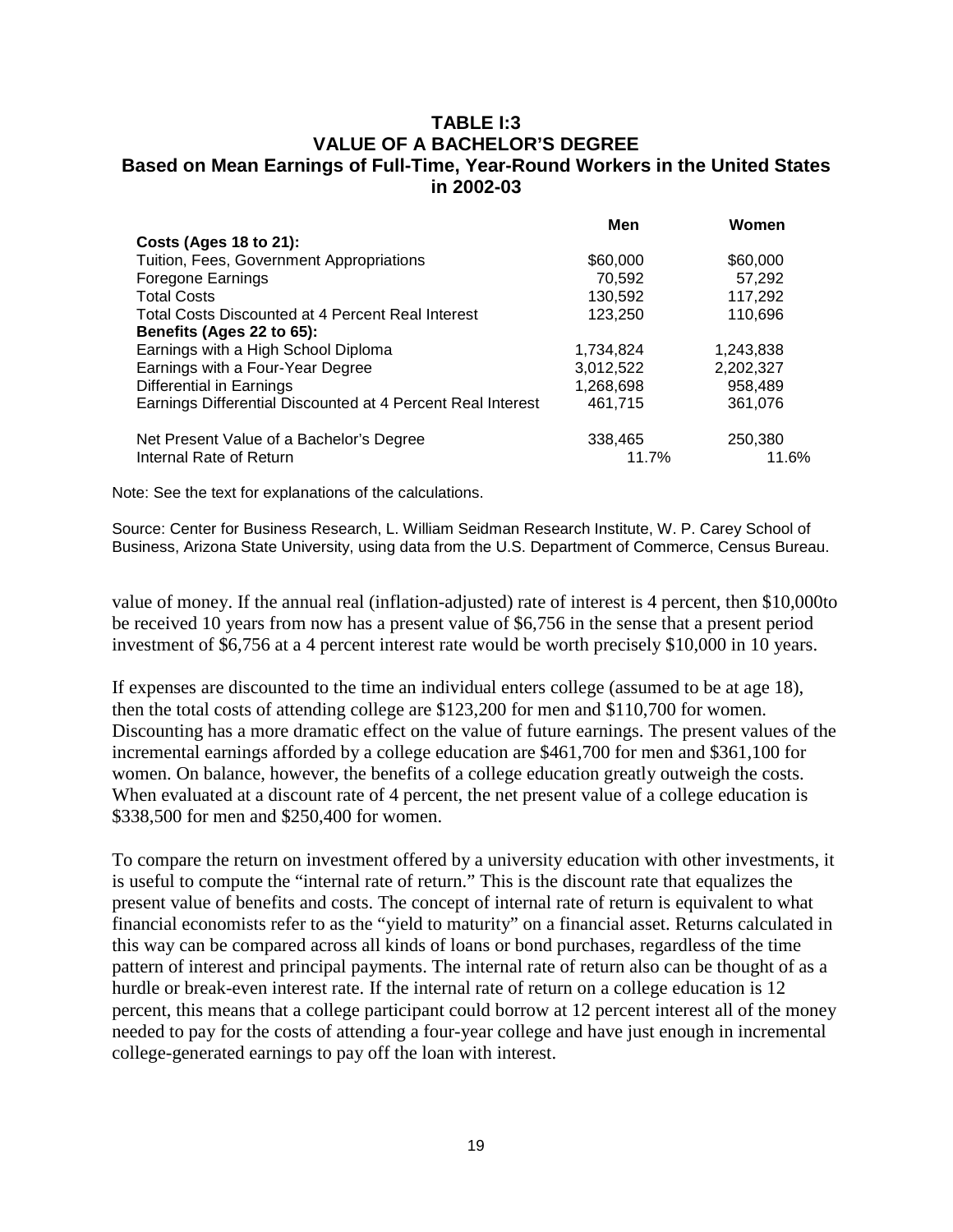For men, the internal rate of return on a college education is 11.7 percent. For women, the return (calculated assuming full lifetime employment) is almost identical at 11.6 percent. Both of these represent returns over and above inflation. These returns compare favorably with real returns on stocks that have averaged around 7 percent over the past 100 years.

The internal rate of return calculations conducted in this exercise include estimates of public subsidies on the cost side (by estimating cost per year at \$15,000 when tuition averages only \$5,000 per year at public research institutions) and only private returns in the benefit calculations. In the discussion in Chapter II, estimates of social benefits are included in the calculations.

#### **Distinguishing the Effects of Educational Attainment from Ability**

Social scientists long have been concerned that simple correlations between educational attainment and earnings may overstate the causal role played by education in determining earnings capacity. Individuals with high innate abilities, cognitive and non-cognitive, find it easier to be successful in school and will complete more years of schooling. But these innate abilities are themselves important in determining earnings capacity. Because abilities are difficult to observe, the correlation between educational attainment and unobserved ability will confound attempts to identify the true effect of education on earnings.

One method statisticians use to try to correct for unobserved and missing variables is a technique known as "instrumental variables" (IV). In the case of earnings and its relationship to educational attainment (observed) and ability (unobserved), the idea is to find another variable (the instrument), that determines and correlates with education but is itself uncorrelated with ability. The true effect of education on earnings can be estimated by replacing observed education with the value for education predicted by the instrument in an earnings regression.

Instrumental variables studies of the return to education have used as instruments college tuition, distance to college, and birth quarter (because of compulsory schooling laws, people born with birth dates earlier in the year have slightly less years of schooling than those born later in the year). The consistent and surprising finding of these studies is that IV estimates of the gross return to schooling (the marginal impact of years of education on earnings) are 20-to-40 percent higher than simple estimates uncorrected for ability (Card 1999, 2001).

One popular explanation for these results is that ability bias is small and that the benefits of schooling among low-income disadvantaged subgroups (those most likely to change their schooling status because of the instruments) must be higher than the returns in the general population. There is some debate, however, over how to interpret the findings. Carniero and Heckman (2002), for example, have argued that the instruments commonly used in IV studies are invalid since they likely are correlated with ability. Further, it does not follow from the fact that IV estimates are higher than simple estimates that disadvantaged groups have a higher return to schooling.

Some studies of the benefits of schooling have tried to deal with the issue of ability bias by using special data sets. Studies of identical twins, for example, find that the benefit of schooling is 10 percent lower than simple estimates (Card 1999). If one believes that identical twins have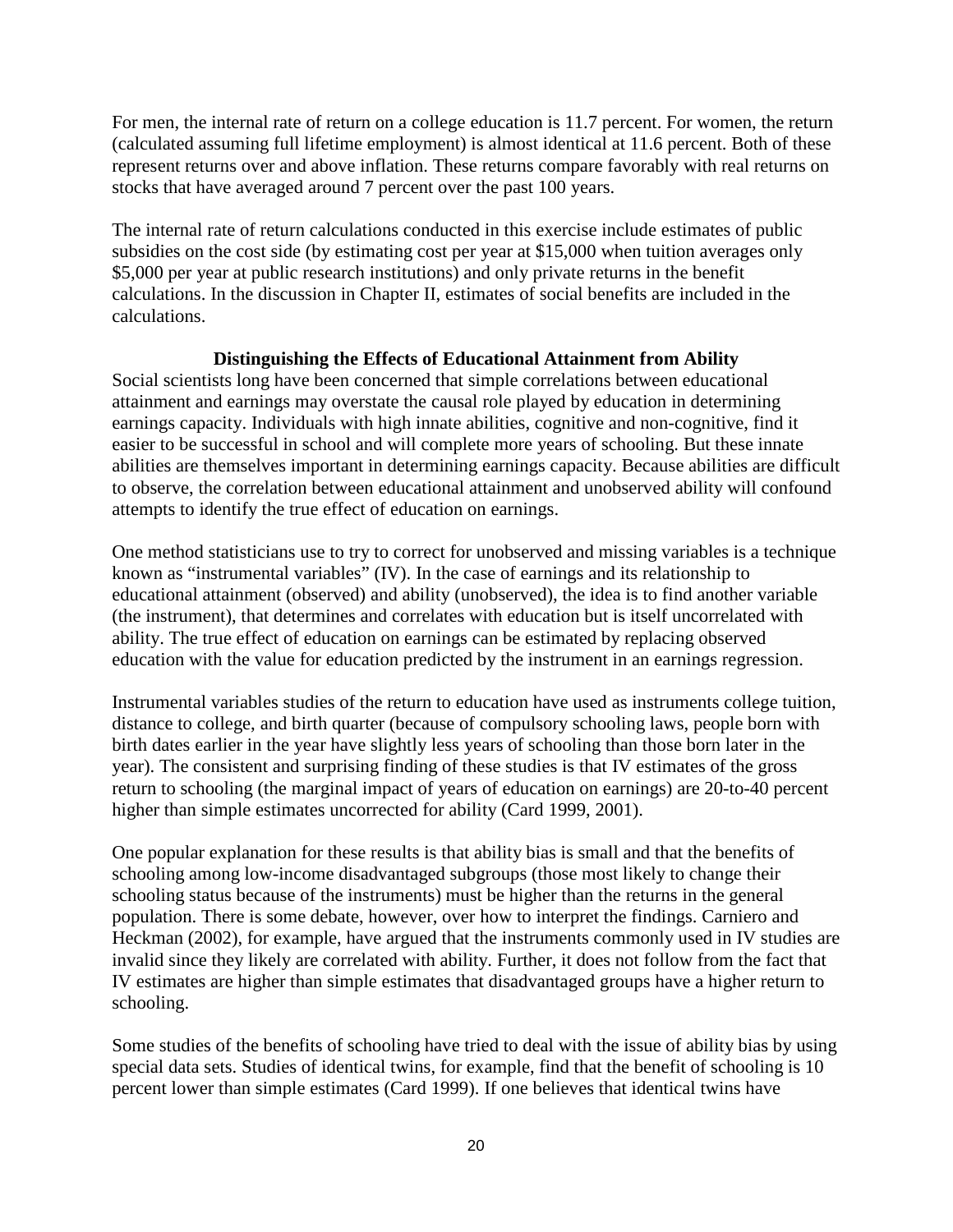identical abilities, then these findings suggest only a small upward bias in simple estimates of the effect of education on earnings. Another special data opportunity arises when countries enact broad changes in compulsory schooling laws. Britain, for example, in 1972 raised the age at which children could leave school from 15 to 16. With the new law, about one quarter of the youth population was forced to stay in school an extra year. Presumably there was no difference in the distributions of innate ability between people born in 1955/1956 and those born a little later who were affected by the law. Yet those born later, those with extra schooling, had significantly higher earnings later in adulthood. Estimates from these data suggest an earnings benefit of at least 10 percent for the extra year of schooling (Card 2002).

In summary, the issue of ability bias remains a formidable statistical problem for education researchers. But the weight of evidence from dozens of studies and the consensus view of social scientists is that the earnings differential between people with different levels of educational attainment is primarily a reflection of education itself, not differences in ability (Card 2002).

#### **Barriers to Educational Attainment**

For those who complete a four-year college program, the return on investment for the time and money spent on college is very high, something on the order of 11-to-12 percent. Yet only onequarter of the U.S. adult population (28 percent of those 25-34 years old) has at least a bachelor's degree. If an investment in college is so worthwhile, why do so many people choose not to invest? There are three possible answers:

- (1) Some people cannot afford college, either the out-of-pocket expenses, such as tuition and books, or the opportunity cost of being out of the labor force while in school. For these people, the costs of college participation are very high.
- (2) Some people do not have the academic skills necessary to be successful in college. For these people, the benefits from college participation are very low.
- (3) Some people are unaware or unconvinced of the economic value of a college education. This is especially true of individuals whose parents never went to college.

This section reviews the empirical evidence on the factors affecting college enrollment and graduation.

#### **College Enrollment and Family Income**

A strong correlation exists between college enrollment and family income. Chart I:4 shows trends in college participation by 18-to-24 year old males who have completed high school. College enrollment has risen over the past two decades, probably in response to the rise in earnings differentials between the less and more highly educated. College enrollment rates rose first among higher-income groups, beginning in the early 1980s. Enrollment rates began to increase in the early 1990s among youth from low-income families. Graduation rates, as measured by a bachelor's degree, have not increased as much.

More striking about Chart I:4, however, is the direct relationship between college enrollment and current family income. College enrollment rates in the bottom income quartile are 15 percentage points lower than they are in the third quartile and 25 percentage points lower than they are in the top half of the income distribution. A similar relationship between college enrollment and family income is apparent in data from other countries. The relationship also holds for other dimensions of college participation, including whether an individual enrolls in a two-year or four-year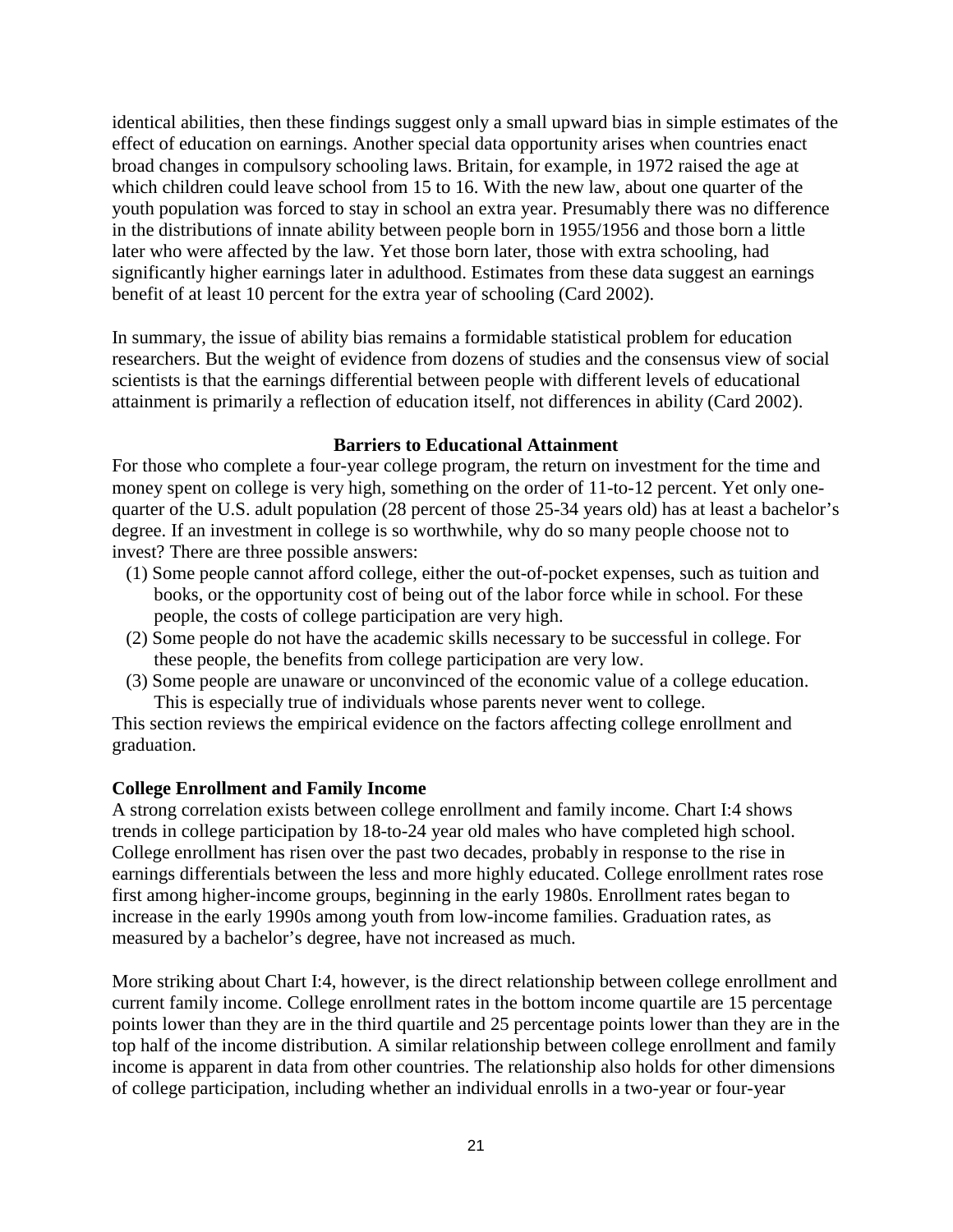

**CHART I:4 COLLEGE PARTICIPATION RATES OF MALES 18-TO-24 YEARS OLD**

Source: Carniero and Heckman, 2002.

college, whether college entry is delayed, and whether an individual completes a two-year or four-year program.

A common interpretation of the relationship in Chart I:4 is that college enrollment decisions are heavily influenced by the financial resources available to the family. College is a good long-term investment for most people. But children from low-income families are credit-constrained. They choose not to enroll in college because they cannot afford either the out-of-pocket expenses (such as tuition and fees) or the loss of income while spending time in college.

Economists note that loan markets for education are highly imperfect and may prevent cashconstrained individuals from making good long-term investments. Investments in human beings are unlike investments in physical assets. Students cannot offer themselves as collateral. The lack of collateral and the difficulty of monitoring performance make the market for human capital highly imperfect. This argument, together with evidence such as that presented in Chart I:4, is used to justify large-scale government programs to help finance education (Carniero and Heckman 2002).

#### **College Enrollment and Academic Ability**

Another possible interpretation of Chart I:4 is that it reflects a more fundamental relationship between college participation and the academic ability or college preparedness of the student. Current family income is highly correlated with long-run family income. Children who grew up in households that always had ample financial resources are also likely to have been enrolled in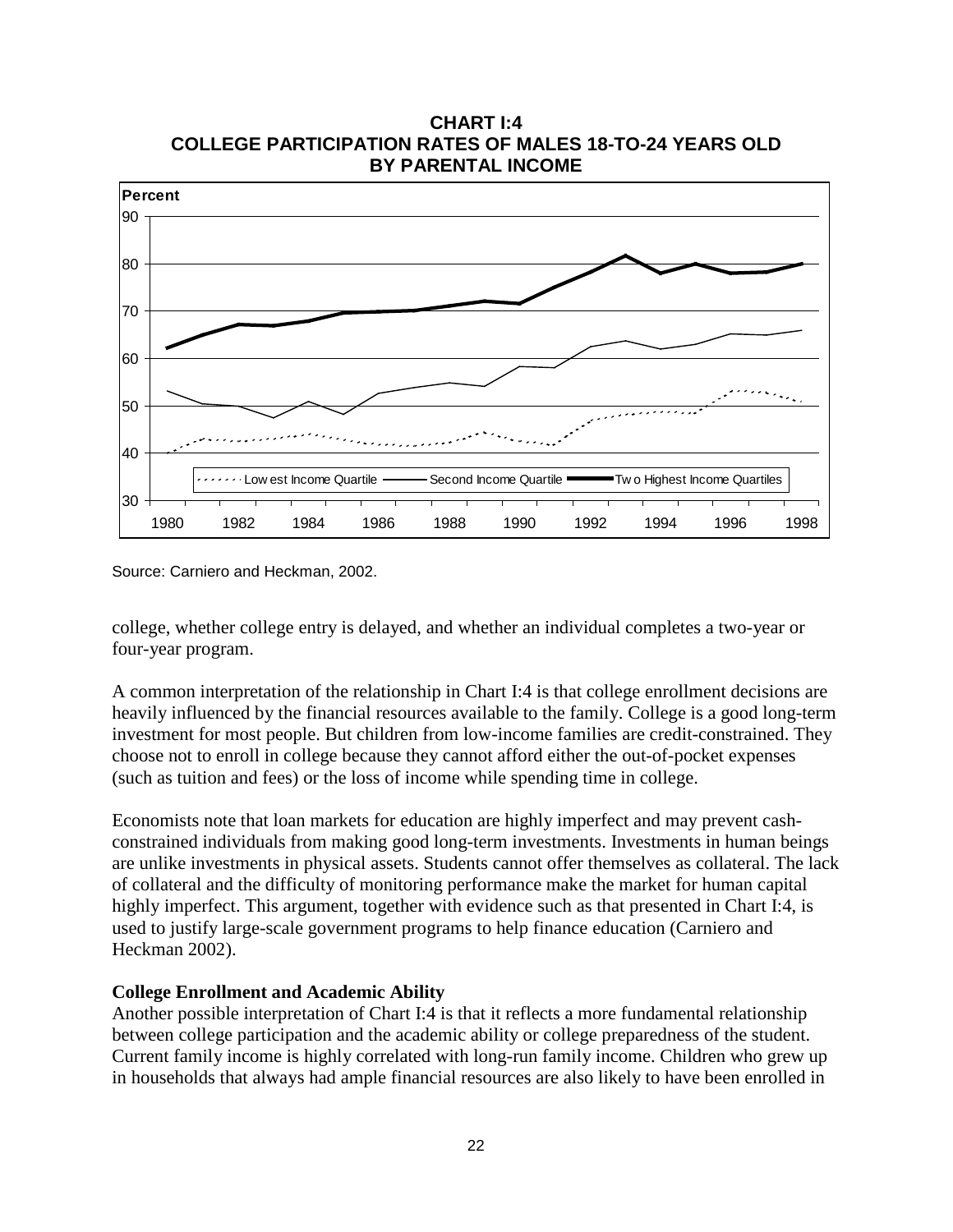high quality primary and secondary schools. They are also more likely to have developed the non-cognitive skills necessary to be successful in college.

Most data sets that provide information on educational attainment and family income do not contain measures of academic ability. One that does is the National Longitudinal Survey of Youth (NLSY) which contains results from the Armed Forces Qualification Test (AFQT), a measure of scholastic ability.

Cameron and Heckman (2001) use data from the 1979-91 waves of the NLSY to separate out the effects of family income from scholastic ability in explaining gaps in college enrollment between minority youth and whites. They find that when they do not control for ability in college attendance rates, 5 of the 11 point gap between blacks and whites, and 4 of the 7 point difference between Hispanics and whites, is explained by family income. When scholastic ability (as measured by AFQT scores measured before high school graduation) is accounted for, however, family income plays no role in explaining college attendance decisions, although it does continue to affect high school completion rates. Only one half of one point of the 11 point black-white gap is explained by family income. For Hispanics, the gap actually widens when family income is considered. Overall, it is ability and not current financial resources that seems to account for the gaps between minority and white schooling attainment.

While academic ability may be a more important determinant of college entry, family income still may operate as an additional constraint. Adjusting for ability weakens but does not eliminate the statistical relationship between income and college participation. Chart I:5 shows data on college enrollment among white males broken out by both family income quartiles and AFQT test terciles. The data were prepared by Carniero and Heckman (2002) using a sample of white males from the NLSY for 1979. The data suggest that even after controlling for scholastic ability, adolescents from high-income families enroll in college at higher rates than youths from low-income families.

#### **College Enrollment and Family Background**

The relationship between family income and college enrollment is likely to be overstated not only because of the connection between income and scholastic ability but also because of a correlation between income and family background characteristics that are important for college participation. Children from low-income families are more likely to have parents who are not themselves college educated. Young adults who are 18-to-24 years old may be able to drive, drink or vote, but they often lack the wisdom, discipline and foresight to make good long-term decisions. Those who attend college often do so because of the values and expectations instilled in them by their parents.

In their study of college enrollment, Carniero and Heckman (2002) are able to control not only for ability but also for family background variables such as the educational attainment of the father and mother, whether the child is from a broken home, and place of residence. The most statistically significant of these variables are the parents' education status. The results of their analysis are summarized in Chart I:6. Controlling for family background weakens further the relationship between family income and college enrollment. Comparing the highest and lowest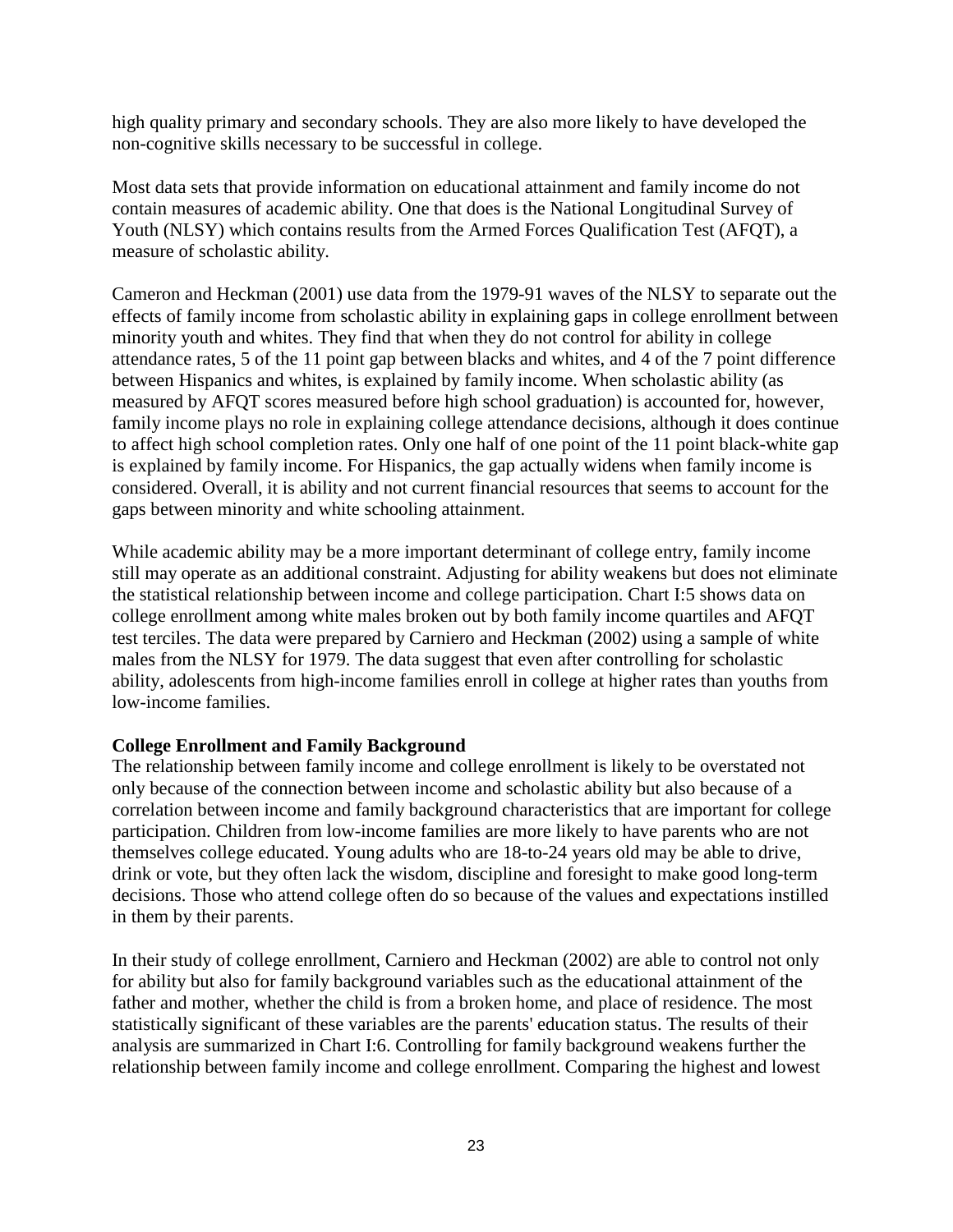#### **CHART I:5 COLLEGE PARTICIPATION RATES OF WHITE MALES BY PARENTAL INCOME AND ARMED FORCES QUALIFICATION TEST**



Source: Carniero and Heckman, 2002.

income quartiles, there is only 4 percentage point gap in college enrollment in the group with the highest ability and a 12 point gap in the lowest ability group.

Carniero and Heckman also look at other dimensions of college participation. After adjusting for both ability and family background, they find no meaningful or significant remaining effect of family income on whether an individual completes a four-year college program. Weak evidence exists of a relationship between income and delay of entry into college. Overall Carniero and Heckman conclude that at most 8 percent of American youth are subject to short-run liquidity constraints that affect their post-secondary schooling. The present lack of liquidity-constrained individuals in the population is undoubtedly due in large part to government programs that help to ease financing burdens.

Thus, the simple correlation between college participation and current family income greatly overstates the causal role played by family financial resources in college entry decisions. What seem to be more important for college educational attainment are (1) the academic ability of the individual, which is shaped throughout his life by a variety of family and environmental factors, and (2) the values and goals of the individual, which are strongly influenced by the education of his parents.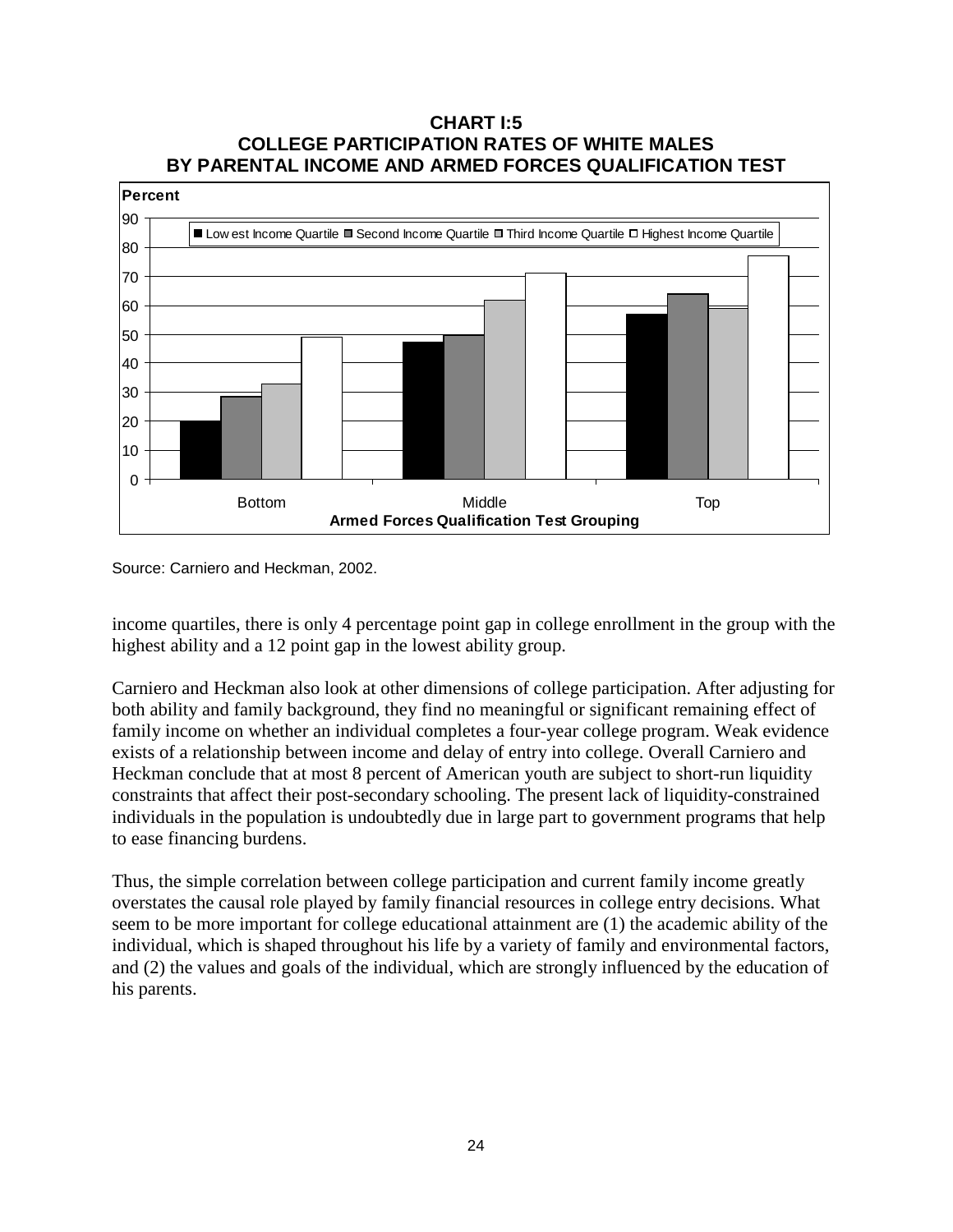## **CHART I:6 COLLEGE PARTICIPATION RATES OF WHITE MALES BY PARENTAL INCOME AND ARMED FORCES QUALIFICATION TEST ADJUSTED FOR FAMILY BACKGROUND**



\* Adjusted for Family Background

Source: Carniero and Heckman, 2002.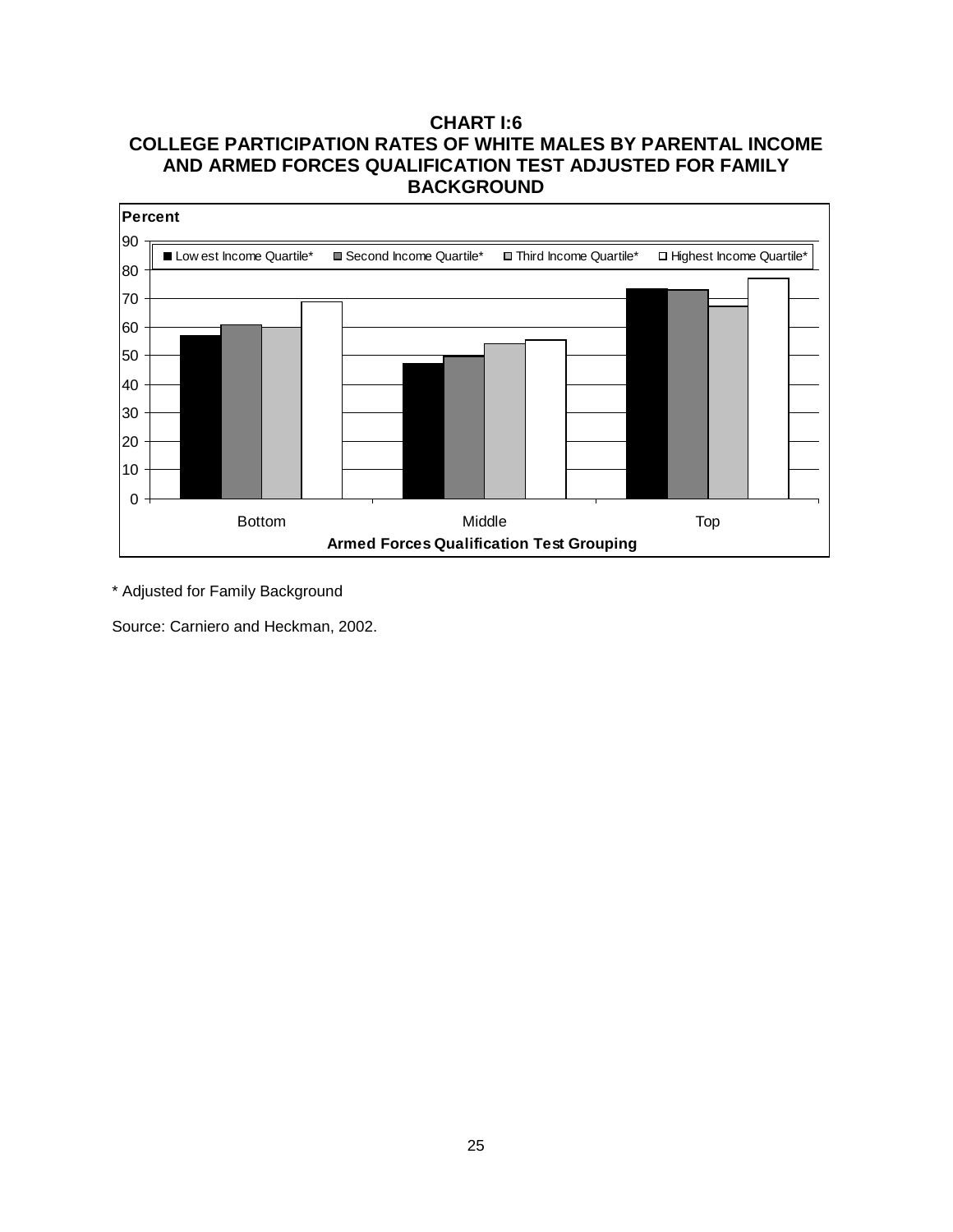## **II. SOCIETAL BENEFITS OF ENHANCED EDUCATIONAL ATTAINMENT**

#### **Summary**

- Societal benefits of a workforce with greater educational attainment and skills can be traced to the enhanced worker productivity associated with greater educational attainment. These productivity gains translate into higher output and incomes for the economy.
- Non-monetary societal benefits in regions with high proportions of college graduates include lower crime rates, greater and more informed civic participation, and improved performance across a host of socioeconomic measures.
- Intergenerational social benefits may be very large as degree attainment today translates into higher probabilities of degree attainment in future generations.
- Empirical work in econometrics suggests that after controlling for differences in amenities and individual wages, a 1 percentage point increase in the share of college graduates in the labor force leads to significant increases in wages for all workers.
- A portion of this significant wage effect is attributable to spillovers that result from productivity gains. Simulations for Arizona based on conservative estimates of these spillovers suggest that combining social spillovers and individual benefits realized from a four-year college degree, degreed workers earn and are responsible for gross lifetime earnings that total \$1.6 to \$1.9 million more than workers with only a high school diploma.
- Accounting for costs of education and the time value of money, discounted lifetime net benefits from a university degree — including combined individual and societal benefits exceed \$600,000 per worker: a combined internal rate of return of about 16 percent.
- An statewide simulation designed to measure the impact of raising the share of college graduates in the labor force by 0.2 percent (the median annual rate of increase observed in the econometric studies) that used Arizona data on educational costs and wages reveals that total costs match benefits after about 11 years. After accounting for the time value of money, the payback period is about 13 years and the net discounted benefits (benefits less costs) that accrue after 20 years are estimated at \$364 million.
- Numerous estimates of the rate of return to investments in education prevail in the literature. Results suggest that significant portions of economic and job growth are attributable to human capital while discernible evidence of non-monetary benefits also is seen empirically.

#### **Introduction**

Investments in physical capital, such as machinery, generally lead to higher worker productivity, greater output, and enhanced economic prosperity. Economists also have noted that significant benefits result from investments in human capital. Acquiring a university degree is a form of human capital investment; the benefits to the individual of acquiring a college education are large, as discussed in Chapter I.

Broader economic and societal benefits (also known as "social returns") also result from enhanced educational attainment. Social returns accrue from "spillovers" — the benefits that extend to third parties other than students and institutions of higher education. The greater labor productivity that educated workers bring to the labor force is the source of these spillovers. In addition to monetary benefits, a long list of non-monetary societal benefits from enhanced educational attainment has been documented.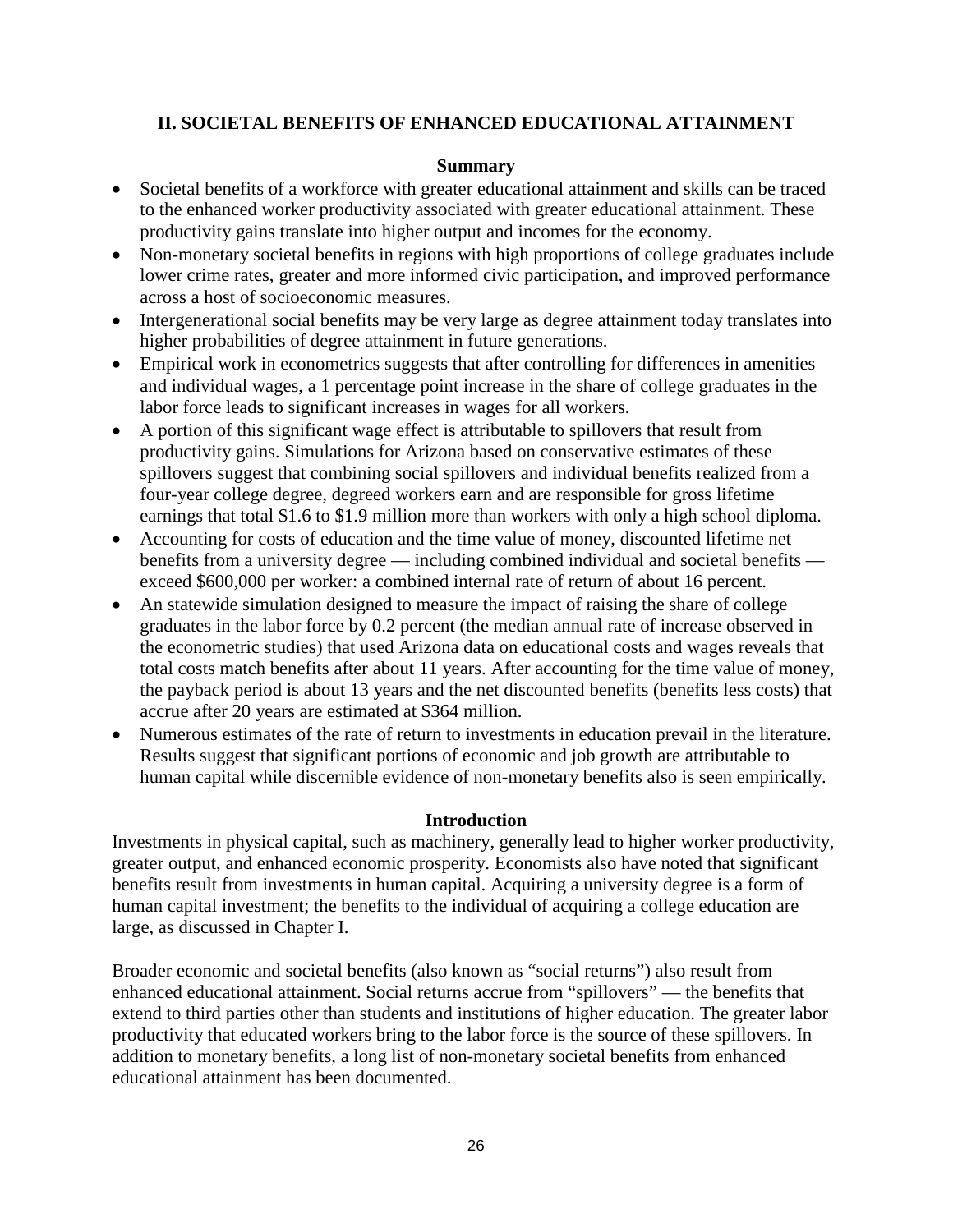Simulations based on the demographics of Arizona, the social cost of producing college graduates, and recent estimates of social returns (taken from the academic literature) indicate that monetary societal benefits potentially are very large. Non-monetary societal benefits are extensive but not easily quantified. The significant benefits that accumulate across generations are virtually impossible to quantify in a finite sample.

## **Evidence of Societal Benefits**

The benefits to society from investments in higher education may be separated into two types: monetary and non-monetary. Monetary social returns result from the addition of more educated workers to the labor force, specifically by increasing the labor force share of college graduates. The rationale for monetary social returns follows:

- **Technological Spillovers**: Social interaction is a catalyst for learning and overall knowledge creation. The more contact that takes place among educated people, the more the stock of knowledge expands. Learning and networking are important determinants of knowledge creation. According to Lucas (1988), productivity spillovers are large enough to explain the differences between rich and poor countries.
- **Human and Physical Capital Complementarities:** Physical and human capital can be complementary. Increased education, knowledge, and skills create an increase in the quality of the existing physical capital stock — increasing the productivity of capital that translates in higher labor productivity for all workers. For example, more educated workers use more sophisticated equipment that results in improved productivity. Moretti (2004) provides empirical evidence of this productivity enhancement.
- **Increasing Returns:** Romer (1988) argues that there are increasing benefits to investments in human capital. As the knowledge economy increases in importance, the role of human capital may outstrip physical capital and labor in determining aggregate growth rates across countries. Using this argument, the acquisition of knowledge capital creates "endogenous" growth — growth that feeds on itself — and economic returns that accelerate.

A portion of the societal benefits generated in this fashion are attributable to spillovers that provide a basis for public investment in endeavors that increase the number of college graduates in the workforce.

Monetary benefits may be large for subsequent generations. Thus, capturing total returns to the investment in education may not be a matter of just discounting a future stream of income over a single lifetime.

Spillovers from college-educated workers result in non-monetary societal benefits that have been widely documented:

- **Reduced crime rates**: Crime statistics suggest that higher educational attainment is associated with a lower incidence of crime. As illustrated in Chapter I, greater educational attainment results in substantial monetary benefits to an individual, which increases the cost of incarceration in terms of foregone earnings. To the non-economist, this argument is based on the notion that individuals with low educational attainment and skills risk little financially by resorting to crime.
- **Civic participation:** Social and behavioral statistics suggest that higher educational attainment is associated with greater civic participation, ranging from work with local civic groups to greater voter participation. Milton Friedman, a conservative economist, believed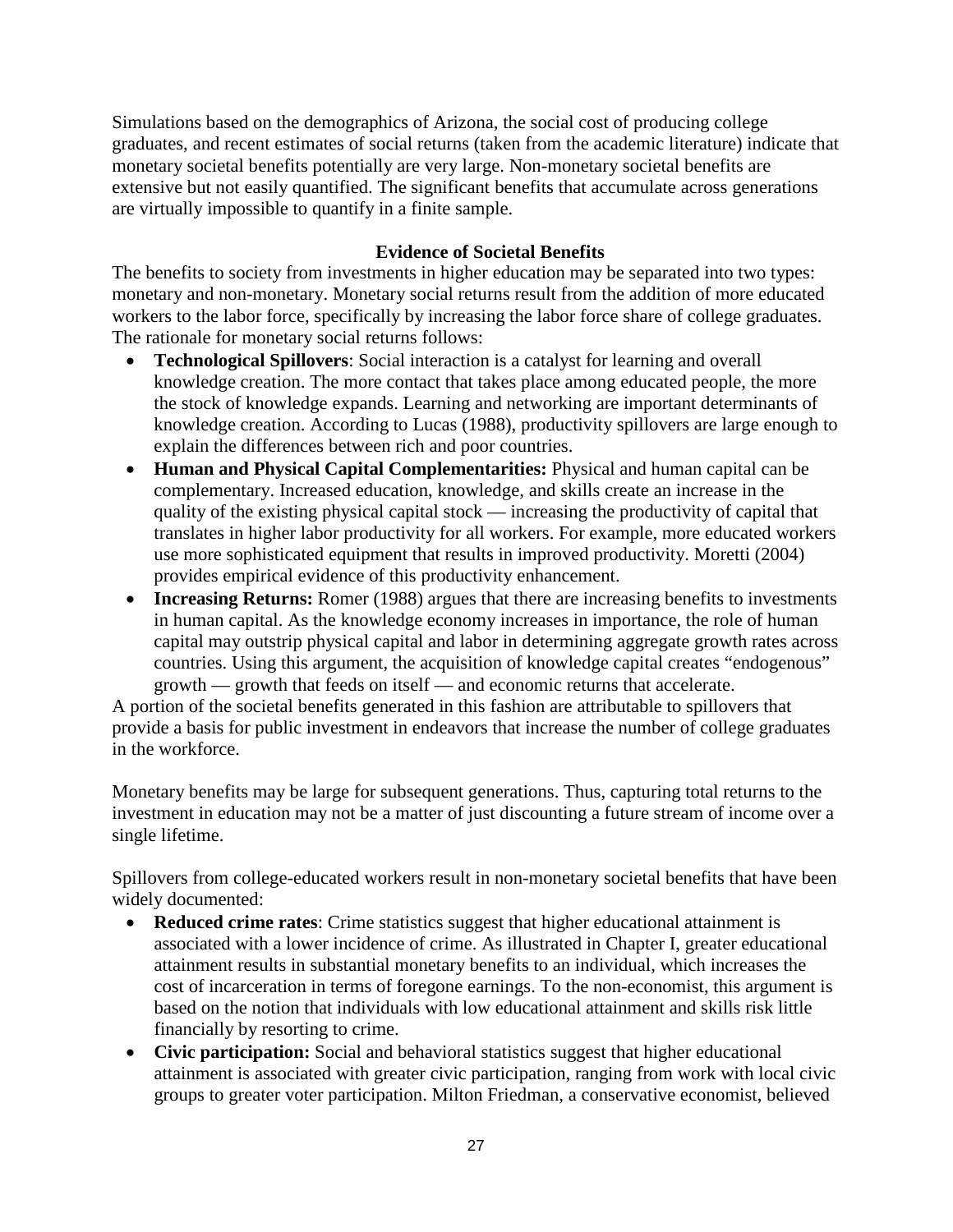that public support for the laissez-faire approach to economic market mechanisms could be achieved by increasing knowledge: more educated individuals are less influenced by populist rhetoric and make more rational, informed decisions in voting behavior.

- **Other socioeconomic benefits:** Additional years of educational attainment are associated with a number of other benefits. The following list taken from Wolfe and Havemen (2002) does not exclusively pertain to college graduates:
	- o Non-wage labor market remuneration, such as fringe benefits, and the quality of working conditions are positively affected by educational attainment levels.
	- o Consumer choices are more rational and efficient.
	- o Job searches are more extensive among the more highly educated, resulting in a better match between the individual and the company, which enhances efficiency.
	- o Savings rates are higher among the more highly educated.
	- o Research and development activities are more common and numerous in regions with higher educational attainment.
	- o Less dependence on transfer payments and the social safety net occur among the more highly educated.
	- o Less criminal behavior and lower incarceration rates occur among the more highly educated.
	- o Charitable giving increases with educational attainment.
	- o Social cohesion is higher among the more highly educated, as reflected in higher voting rates.
	- o The educational attainment and cognitive development of children are positively affected by the educational attainment of parents (first-generation effects).
	- o The health of the individual, their spouse, and their children are positively related to educational attainment.
	- o Desired family size is more commonly attained among those with higher educational attainment.

## **Quantifying Societal Benefits**

While widely discussed, relatively few authors have attempted to quantify the social benefits of higher education investments. One way to do so is to examine whether regional economies with greater proportions of college trained workers exhibit evidence of prosperity that may be attributed to the higher levels of education attainment. Recent work by Enrico Moretti (2004a, 2004b) is a notable exception. Moretti examines the relationship between greater labor force shares of college graduates and the wages attained by all workers, as well as the productivity of manufacturing enterprises.

The challenge in quantifying the social benefits of higher education is to establish statistical evidence of a causal relationship linking additional education to observed outcomes. Otherwise, the relationship may be simply a correlation of higher wage employment opportunities and greater numbers of college graduates, or a relationship of both to unobservable attributes. The following provides a technical perspective:

• If changes in the share of college graduates are positively related to unobservable factors that influence labor supply, then simple ordinary least squares (OLS) estimates (e.g. simple correlations) of the impact of college graduates on wages would be biased **downward**, understating the extent that college graduates actually contribute to wage determination.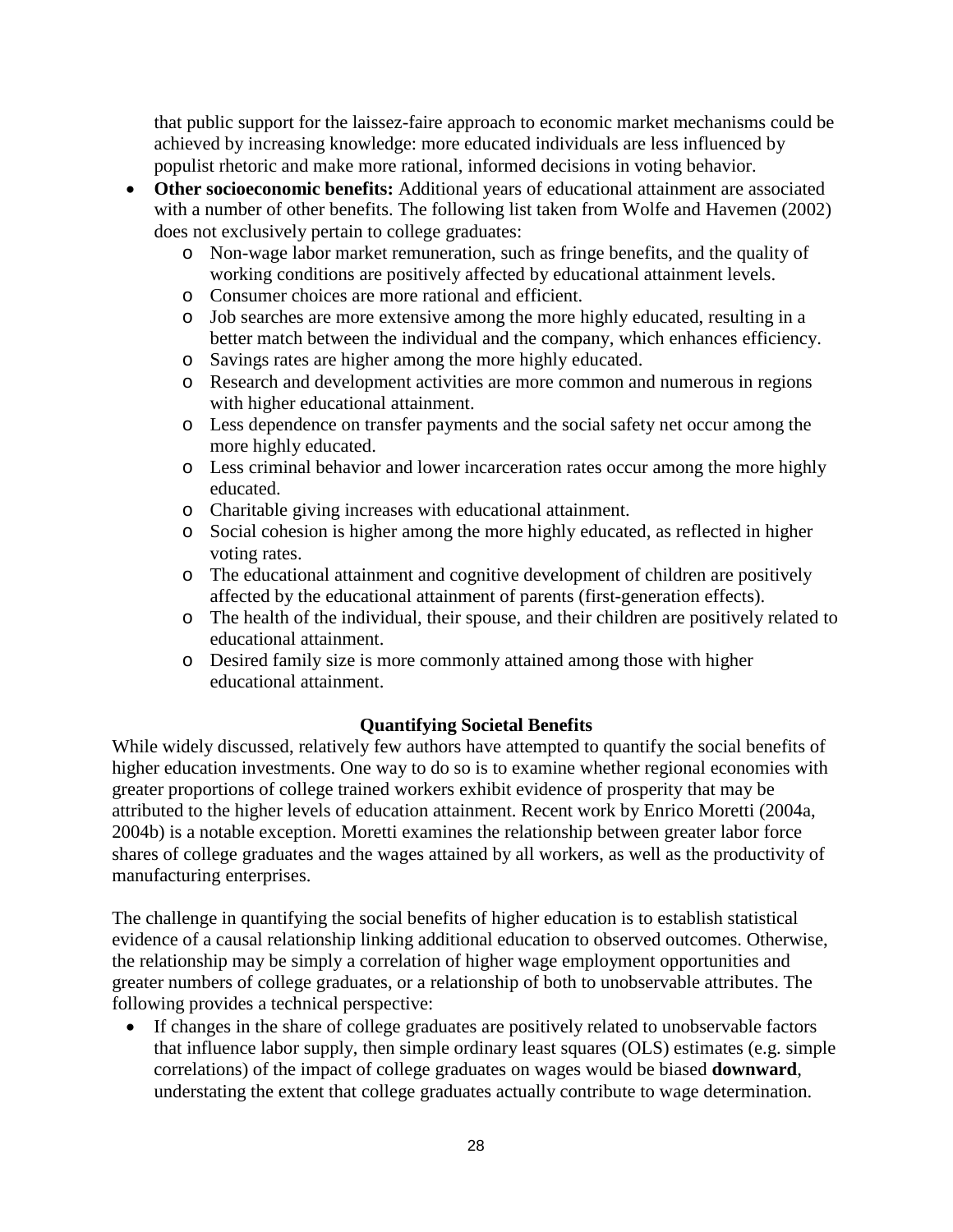Essentially the positive labor supply shocks dampen wages and obscure the positive impact that graduates have on the labor market.

- If changes in the share of college graduates are positively related to unobservable factors that influence labor demand, then simple OLS estimates of the impact of college graduates on wages would be biased **upward**, overstating the extent that college graduates actually contribute to wage determination. Essentially the positive demand shocks increase wages so the observed wage effect is the combination of the demand shock and the effect of increased graduates in the area.
- Moretti (2004a, 2004b) controls for a host of factors that explain wage and productivity differentials across cities and through time, uses instrumental variable techniques to account for potential reverse causation, and checks results against a distinct longitudinal data set. These approaches are designed to establish evidence, or lack thereof, of a causal relationship.

Moretti's estimates of the effect of college graduates on wages employs census data for 1970, 1980 and 1990 from 282 cities using nearly 2 million observations. The results are checked against a sample of 6,791 individuals in a national longitudinal sample spanning 201 cities from 1979 to 1994. Results are remarkably consistent across the two distinct samples and yield estimates of the social benefit of attracting greater numbers of college graduates to a city. Moretti finds, after controlling for other factors, that a 1 percent increase in the labor force share of college graduates in a city drives up wages for all workers:

- 1.9 percent for labor force participants without a high school diploma
- 1.6 percent for labor force participants with a high school diploma
- 0.4 percent for college graduates.

Moretti argues that the observed wage benefits are a combination of spillovers, complementarities and substitution effects that are induced by changes in the labor force composition that take place as a natural consequence of labor market adjustments triggered by the change in the supply of educated workers. Together, these effects are large. Moretti estimates that for cities experiencing an increase in the share of university graduates of about 0.2 percent per year (the median in the sample) and an average salary of \$25,000 (in his historical sample), the additional graduates in the labor force induced wage increments of \$95.00 per high school dropout, \$80.00 per high school graduate, and \$20.00 per college graduate.

All of these wage effects cannot be attributed to spillovers generated by the additional graduates because other labor market effects also exist. However, estimates of the net wage effect on college graduate wages alone help establish a lower bound for the spillover effect. The wage increment represents the net effect of the social spillovers and the wage-dampening supply shock induced by the greater number of college graduates. If the additional supply of graduates has a greater impact on wages than does the social spillover, the net impact on wages of college graduates would be negative. Instead, Moretti's estimates suggest a net positive increment to wages of 0.4 percent. Assuming that the supply shock has zero effect (unlikely but arithmetically conceivable), a lower bound for the social spillover effect for college graduates is obtained at 0.4 percent though the actual spillover effect is likely to be larger. For purposes of discussion in the examples that follow, the social spillover is assumed to be only 0.4 percent for all workers. That is, the examples will presume that the social spillover accounts for only about 25 percent (0.4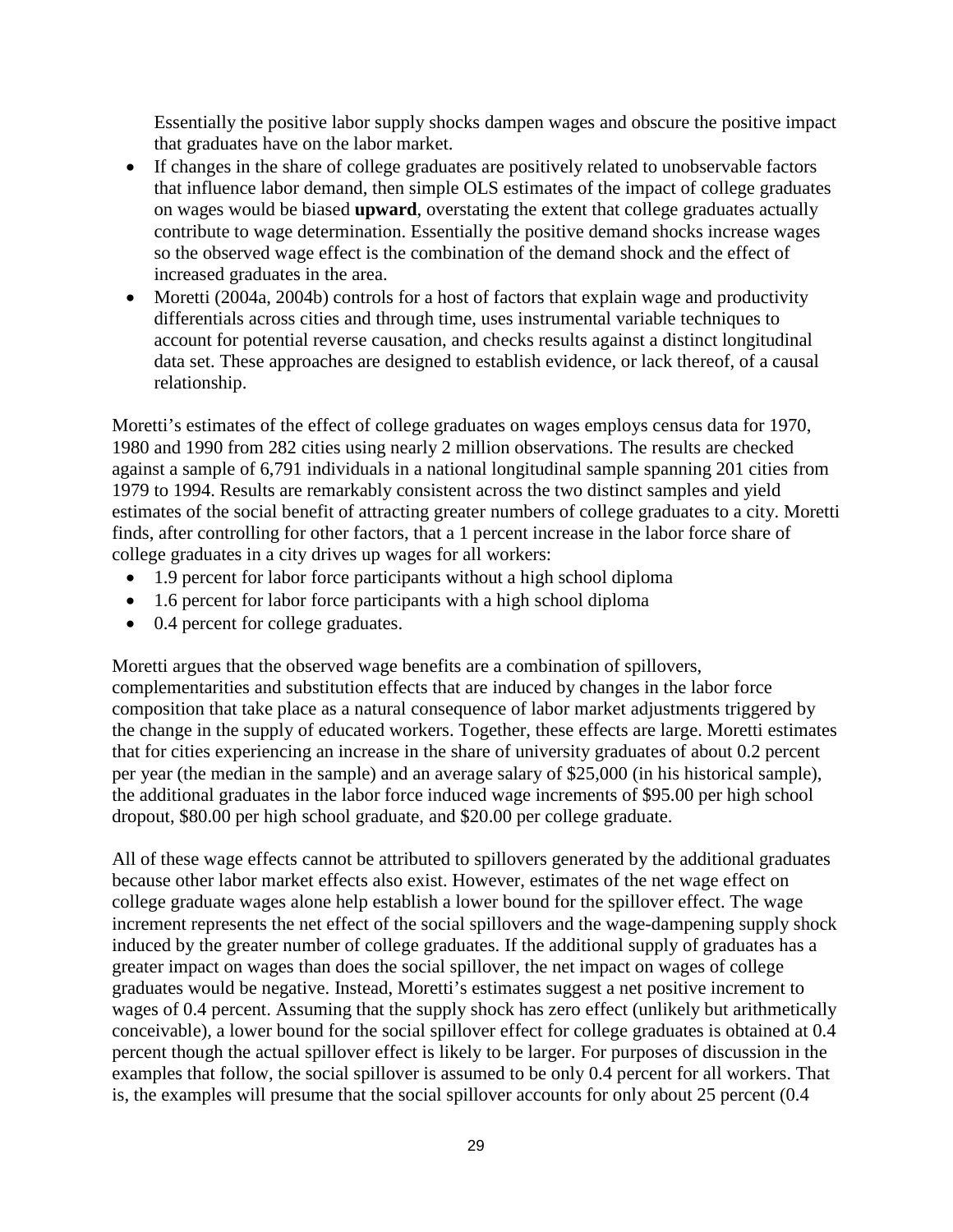percent of the 1.6 percent) wage increment for high school degree holders and just over 20 percent (0.4 percent of the 1.9 percent) for high school dropouts. Thus, the examples adopt a very conservative estimate of the portion of these estimates that pertain to spillovers.

## **A Simulation Based on Moretti Estimates**

Moretti's estimates apply on average to hundreds of cities and nearly 2 million workers across the better part of three decades. For illustration purposes, it is useful to examine the impact of wage inducements of this order of magnitude on the labor force (25-to-64 years of age) of the Arizona economy.

While Moretti's work focused on cities, the simulation in this section applies to the entire state. Since the dominant share of economic activity in Arizona takes place in the metropolitan areas, this need not skew results. The simulation contains several distinct steps:

- 1. Estimate the percentage of the workforce with particular educational attainment levels as well as estimate earnings attained by these individuals using numbers from the decennial census.
	- High School Dropout
	- High School Diploma
	- College Graduate or Higher
- 2. Determine the number of college educated people that must be added to the labor force to change the proportion of college graduates by 0.2 percentage point, the median annual increase in Moretti's sample.
- 3. Estimate the social cost of locally educating college graduates by examining the cost of taking a new college entrant to graduation. The simulation accounts for natural attrition rates and the observation that not all locally educated students remain in the state upon graduation.
- 4. Compare the costs of locally educating and graduating university students with the benefits that accrue to higher labor-force wages using a life-cycle scenario that tracks when costs are borne and when benefits accrue. Assessment of benefits adopt the conservative 0.4 percent estimated wage increment for all workers so the results are consistent with establishing a lower bound for the impact of social benefits that accrue to greater numbers of college graduates in the labor force.

The data used as the foundation for the simulation are in Table II:1. Using estimates from the decennial census and disaggregating labor force participants by both age and educational attainment provides more precise estimates of the wage effects. An increase in the labor-force share of graduates in the 2000 sample yields estimates of an annual wage increase of \$183 million. The lower bound for the social spillover benefits (applying 0.4 percent to all workers) yields an aggregate wage increment of about \$64 million.

In 2000, nearly 2 million labor force participants between the ages of 25 and 64 were reported by the census in Arizona. An increase of 4,000 graduates to the labor force would increase the college share by about 0.2 percent. Hence, the social spillover per additional graduate is \$16,000 (\$64 million divided by 4,000) using the lower bound estimates.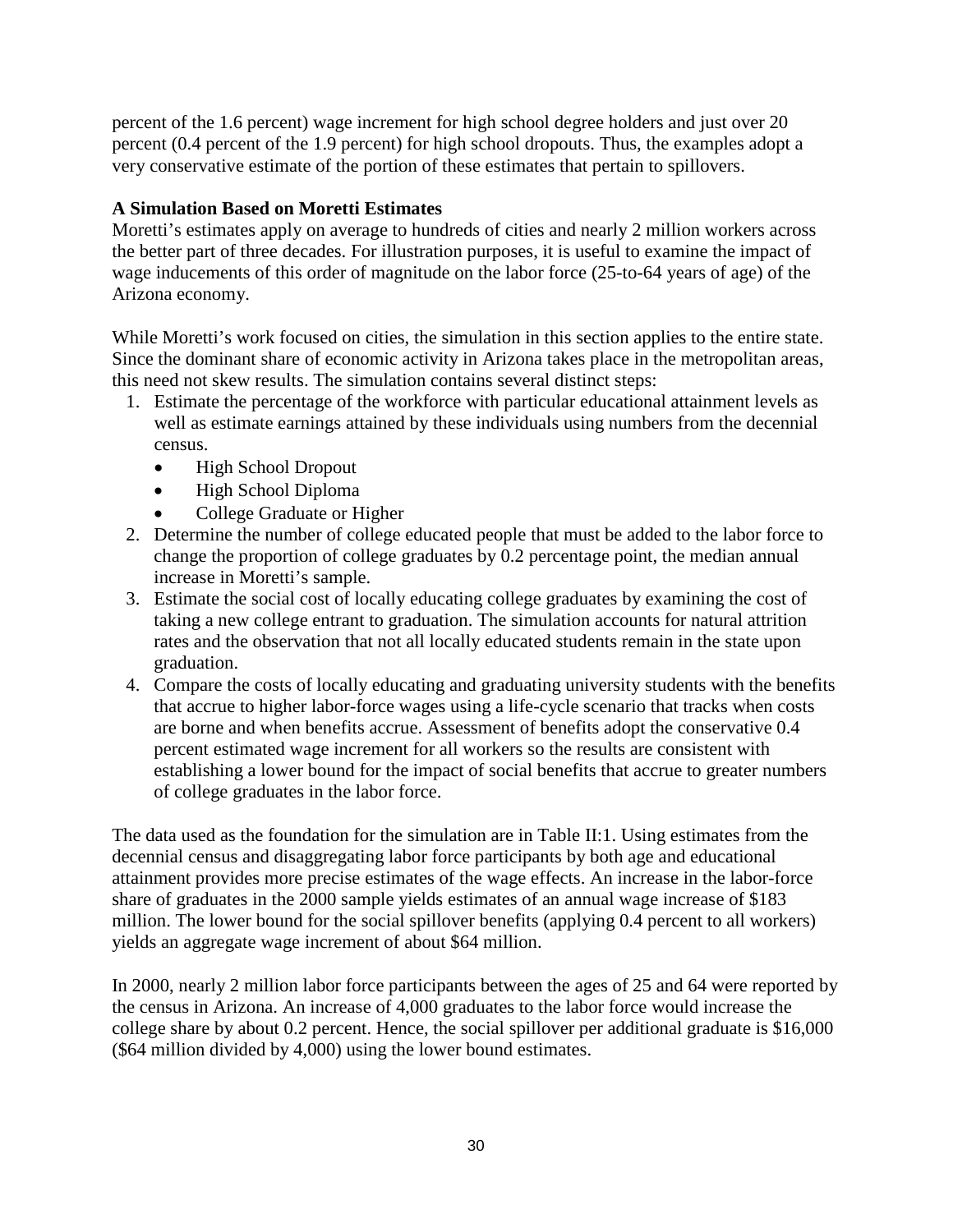## **TABLE II:1 BASE DATA FOR MORETTI SIMULATION Aggregate Wages by Educational Attainment and Age (Dollars in Millions except Per Worker Lines)**

| <b>2000 Census</b>                               |                            |                                          |                        |                                   |                   |          |  |
|--------------------------------------------------|----------------------------|------------------------------------------|------------------------|-----------------------------------|-------------------|----------|--|
|                                                  | <b>Education Level</b>     |                                          |                        |                                   |                   |          |  |
| <b>Age</b>                                       | Some High<br><b>School</b> | High<br><b>School</b><br><b>Graduate</b> | Some<br><b>College</b> | <b>College</b><br><b>Graduate</b> | Post-<br>graduate | Total    |  |
| 25-34                                            | \$2.271                    | \$3,473                                  | \$6,134                | \$4,673                           | \$1,937           | \$18,487 |  |
| $35 - 44$                                        | \$2,303                    | \$4,677                                  | \$9,090                | \$6,353                           | \$3,911           | \$26,335 |  |
| 45-54                                            | \$1,649                    | \$3,447                                  | \$8,131                | \$5,283                           | \$4,789           | \$23,299 |  |
| 55-64                                            | \$927                      | \$2,088                                  | \$3,691                | \$2,357                           | \$2,438           | \$11,501 |  |
| <b>Total</b>                                     | \$7.150                    | \$13,685                                 | \$27,046               | \$18,665                          | \$13,075          | \$79,621 |  |
| <b>Moretti Estimates</b>                         | 0.019                      | 0.016                                    | 0.016                  | 0.004                             | 0.004             |          |  |
| Total with 0.2% more<br>graduates in labor force | \$7.178                    | \$13,729                                 | \$27,132               | \$18,680                          | \$13,086          | \$79,804 |  |
| <b>Increase</b>                                  | \$27                       | \$44                                     | \$87                   | \$15                              | \$10              | \$183    |  |
| Per worker                                       | \$98.63                    | \$100.65                                 | \$120.76               | \$42.59                           | \$55.51           |          |  |

| Lower Bound for Social Externality Portion, 2000 Estimates |  |
|------------------------------------------------------------|--|
|------------------------------------------------------------|--|

|                                                                                                       | <b>Education Level</b> |                                   |                        |                            |                  |          |  |
|-------------------------------------------------------------------------------------------------------|------------------------|-----------------------------------|------------------------|----------------------------|------------------|----------|--|
| Age                                                                                                   | Some High<br>School    | High<br>School<br><b>Graduate</b> | Some<br><b>College</b> | <b>College</b><br>Graduate | Postgradu<br>ate | Total    |  |
| 25-34                                                                                                 | \$2,271                | \$3,473                           | \$6,134                | \$4,673                    | \$1,937          | \$18,487 |  |
| $35 - 44$                                                                                             | \$2,303                | \$4,677                           | \$9,090                | \$6,353                    | \$3,911          | \$26,335 |  |
| 45-54                                                                                                 | \$1,649                | \$3,447                           | \$8,131                | \$5,283                    | \$4,789          | \$23,299 |  |
| 55-64                                                                                                 | \$927                  | \$2.088                           | \$3,691                | \$2,357                    | \$2.438          | \$11,501 |  |
| Total                                                                                                 | \$7.150                | \$13,685                          | \$27.046               | \$18,665                   | \$13,075         | \$79,621 |  |
| <b>Moretti Estimates at 1%</b><br>more grads in labor<br>force: lower bound for<br>social externality | 0.004                  | 0.004                             | 0.004                  | 0.004                      | 0.004            |          |  |
| Total with 0.2% more<br>graduates in labor force                                                      | \$7,156                | \$13,696                          | \$27,067               | \$18,680                   | \$13,086         | \$79,685 |  |
| <b>Increase</b>                                                                                       | \$6                    | \$11                              | \$22                   | \$15                       | \$10             | \$64     |  |
| Per worker                                                                                            | \$20.76                | \$25.16                           | \$30.19                | \$42.59                    | \$55.51          |          |  |

Note: Moretti estimates account only for the social impact of the additional labor force share of graduates on the existing labor force and do not include the aggregate wages earned by the new graduates themselves.

Source: Center for Business Research, L. William Seidman Research Institute, W. P. Carey School of Business, Arizona State University, using data from the U.S. Department of Commerce, Census Bureau.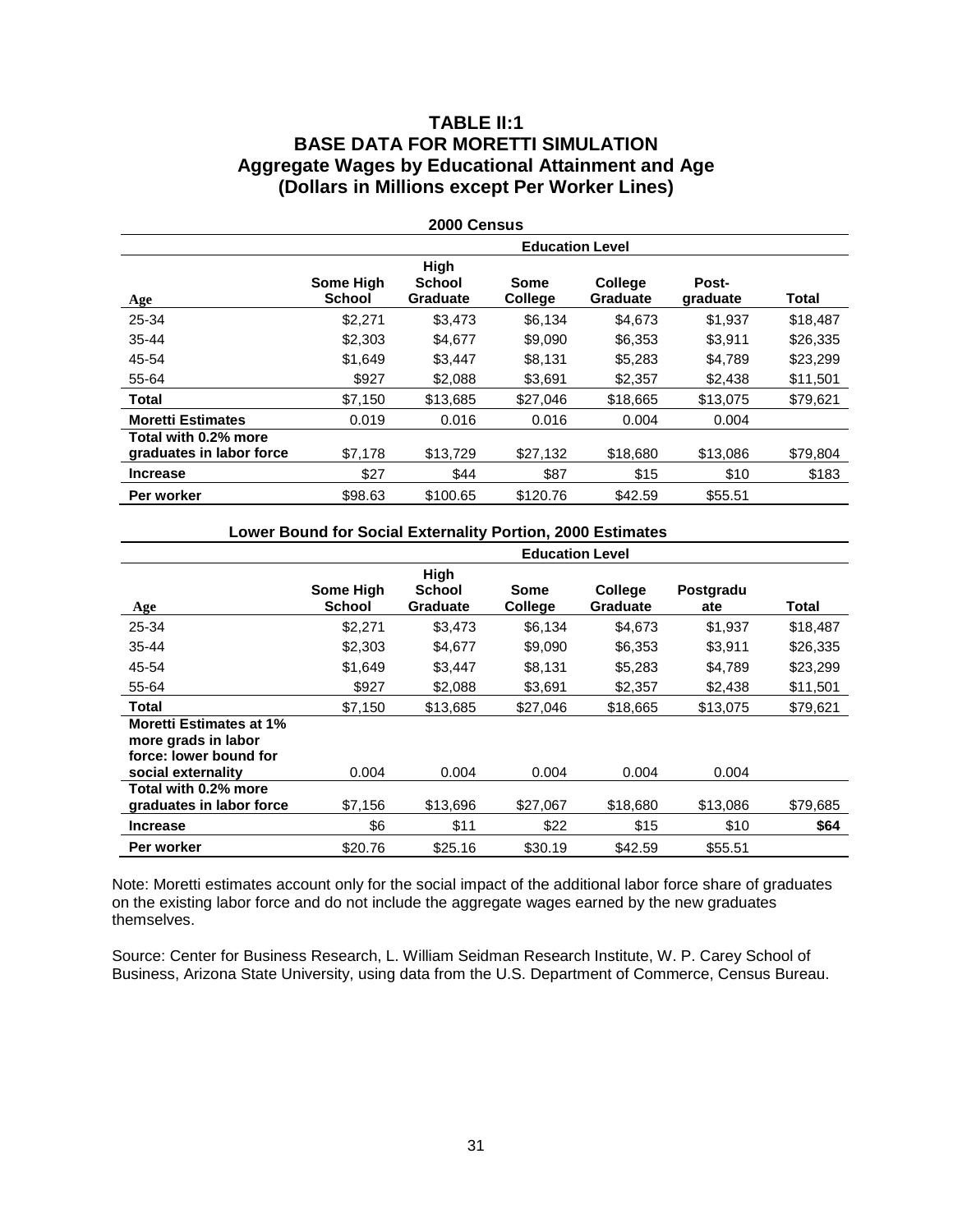The social contribution per graduate can be added to the benefits to the individual estimated in Chapter I to obtain a combined social plus private internal rate of return. Rather than using Arizona-specific costs of attending college, the cost estimates used in the simulation are the same as those applied in Chapter I in the analysis of private returns. The full costs of going to college include tuition and fees paid by the student, state and local government appropriations in the case of a public university, and foregone earnings during the time the student is attending college. For public four-year research institutions, average tuition and fees are approximately \$5,000 per year and government appropriations are around \$9,000 per full-time equivalent student per year. For private four-year research institutions, mean tuition and fees are about \$16,000 per year. In this analysis, a figure of \$15,000 is used to represent the annual direct cost of attending college as an average of the costs of public and private institutions. Over four years, the total direct costs would be \$60,000. Assuming that college students work only during the summer and earn what a high school graduate would make, the earnings foregone by a male when attending college are \$17,650 per year, or \$70,600 over four years.

Benefit calculations are made assuming the individual is fully employed from age 22 to 65. For men, this assumption may serve to underestimate the net benefit of a college education since the incidence of unemployment is lower for college graduates than it is for high school graduates. For women, however, especially those who leave the labor force for a period of time to raise a family, the full employment assumption exaggerates the net return associated with a college education. Given the assumption of a 44-year working life, recent Census data suggest that the total lifetime earnings of a male worker will be \$1.27 million higher if he has a college degree than if he has only a high school education. For women, the lifetime earnings differential is \$0.96 million. An increment of \$16,000 per year for ages 25 and older is added to account for the lower bound of social spillovers. Hence the benefit stream contains the private benefits that accrue to the individual plus the social benefits that the employment of the individual generates for the rest of the economy.

As in Chapter I when comparing streams of expenses and income that accrue over time, it is necessary to "discount" figures to a common base year. The present value of receiving \$10,000 ten years from now is less than \$10,000—not just because of inflation, but because of the time value of money. If the annual real rate of interest is 4 percent, then \$10,000 to be received 10 years from now has a present value of \$6,756 in the sense that a present period investment of \$6,756 at a 4 percent interest rate would be worth precisely \$10,000 in 10 years.

Again, as in Chapter I, if expenses are discounted to the time an individual enters college (assumed to be at age 18), the total costs of attending college are \$123,200 for men and \$110,700 for women. However, additional social benefits of \$640,000 accrue to society over the lifetime of each worker. Including these social benefits and assuming a discount rate of 4 percent, the net present value of a college education is \$591,277 for men and \$503,193 for women, as seen in Table II:2.

To compare the return on investment offered by a university education with other investments, it is useful to compute the internal rate of return that now combines social costs and benefits with private costs and benefits. This is the discount rate that equalizes the present value of all benefits and costs. For men, the internal rate of return on a college education is 15.7 percent. For women,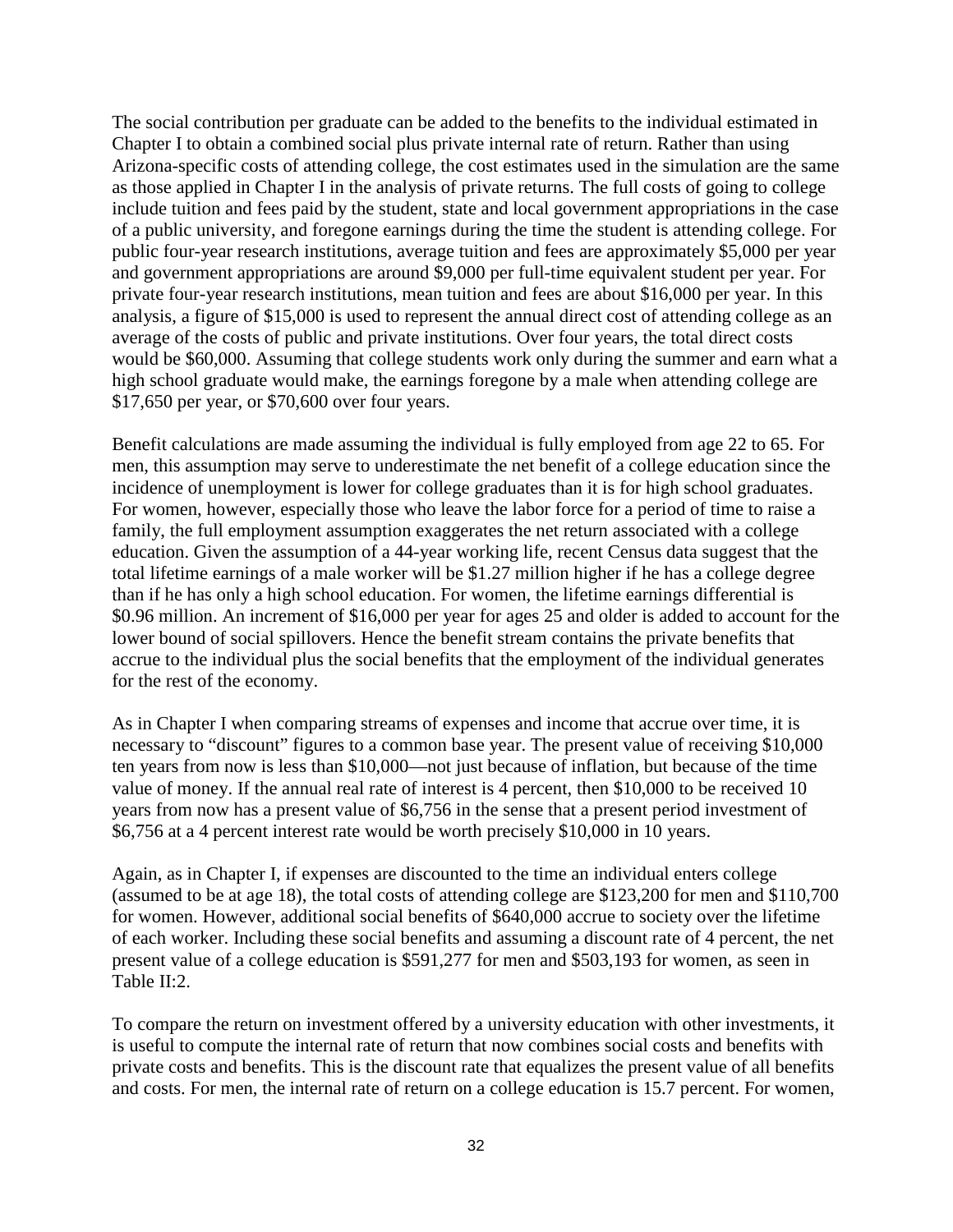## **TABLE II:2 SOCIETAL VALUE OF A BACHELOR'S DEGREE Based on Mean Earnings of Full-Time, Year-Round Workers in the United States in 2002-03**

|                                                             | Men       | Women     |
|-------------------------------------------------------------|-----------|-----------|
| Costs (Ages 18 to 21):                                      |           |           |
| Tuition, Fees, Government Appropriations                    | \$60,000  | \$60,000  |
| Foregone Earnings                                           | 70,592    | 57,292    |
| <b>Total Costs</b>                                          | 130,592   | 117,292   |
| <b>Total Costs Discounted at 4 Percent Real Interest</b>    | 123,250   | 110,696   |
| Benefits (Ages 22 to 65):                                   |           |           |
| Earnings with a High School Diploma                         | 1,734,824 | 1,243,838 |
| Earnings with a Four-Year Degree                            | 3,652,522 | 2,842,327 |
| Differential in Earnings                                    | 1,908,698 | 1,598,489 |
| Earnings Differential Discounted at 4 Percent Real Interest | 714.528   | 613,889   |
| Net Present Value of a Bachelor's Degree                    | 591,277   | 503,193   |
| Internal Rate of Return                                     | 15.7%     | 16.6%     |

Note: See the text for explanations of the calculations.

Source: Center for Business Research, L. William Seidman Research Institute, W. P. Carey School of Business, Arizona State University, using data from the U.S. Department of Commerce, Census Bureau.

the return (calculated assuming full lifetime employment) is similar at 16.6 percent. Both of these represent returns over and above inflation. These returns compare very favorably with real returns on stocks that have averaged around 7 percent over the past 40 years.

### **An Aggregate Simulation**

The aggregate net benefit from an enhancement of educational attainment in Arizona is estimated using data on the Arizona labor force. In this simulation, an increase in the labor force share of university graduates is targeted at 0.2 percent and only social costs and benefits are included. In 2005, this would require an addition of about 4,500 graduates. A plan to add 0.2 percent by the time 18-year-old students in 2005 reach the age of 25 would require about 5,500 graduates assuming current trend growth of the Arizona labor force. The social cost (government appropriations) to produce 5,500 graduates who will work in the Arizona labor force is estimated at about \$440 million assuming current per student funding levels, normal attrition rates in college attendance, a normal pattern of migration of university graduates to other states, and the possibility that many students will take five years to graduate. Programs that accelerate graduation rates could reduce the costs.

Since there is natural growth in the Arizona labor force, ongoing costs estimated at 7 percent of this total per year would be incurred to maintain the labor force share of graduates at 0.2 percent greater for all time periods. After 10 years the total cost of producing these degrees is estimated at \$615 million and after 20 years the total cost increases to \$1,210 million. Costs are assumed to increase by 7 percent per year in nominal terms. It would be possible to reduce costs, by instituting scholarship plans that provide incentives to complete degrees in a more timely fashion and to seek employment within the state of Arizona upon completion of degree.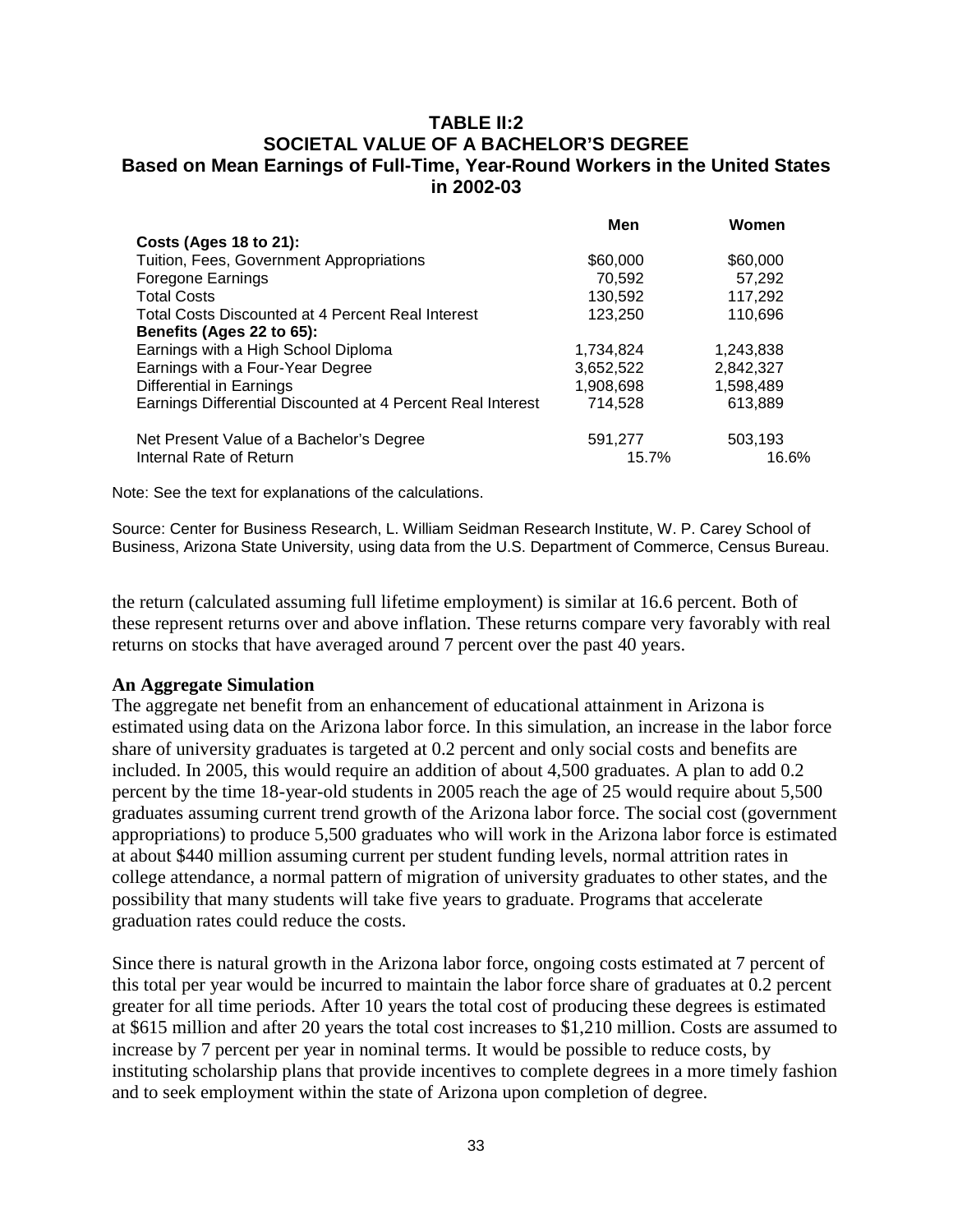Social benefits are obtained by using estimates of the lower bound for the social spillovers, which in 2005 are estimated at \$88.7 million. But benefits do not accrue until the graduates reach the age of 25 in this scenario and at that point the wage increment swells in nominal terms to \$152.5 million, growing at a rate of 7 percent per year thereafter, estimated from the nominal impact of inflation plus growth in the Arizona labor force at current trends. Comparing aggregate social benefits and costs in this simulation reveals that the nominal benefit and cost streams are equal after about 11 years following the implementation of the plan. Accounting for both nominal and real effects and by discounting each stream at 7 percent extends the payback period to 14 years since the costs are largely incurred prior to realizing the benefits. However, after 20 years, discounted social benefits exceed discounted social costs by \$364 million.

A number of alternative simulations are conceivable. In the example above, it is assumed that only a 0.2 percent increase in the labor force share of graduates is targeted. Programs that continually increase the labor force share could be adopted, and private costs and benefits could be added. Because of the large internal rates of return that accrue to investment in higher education, results similar to those in the simple simulation discussed in the prior subsection are likely to prevail. Decreases in ability to retain graduates in the state will reduce net benefits while programs that lead to in migration of college graduates will lead to increases in net benefits.

## **Social Returns Simulation: Caveats and Qualifications**

- The simulation applies estimates obtained from the 2000 census to labor force participants between the ages of 25 and 64 across the state, whereas Moretti's estimates were obtained from a historical sample of cities. The simulation is supply driven in the sense that it measures the impact of increasing the supply of college graduates on the economy. It presumes that there will be sufficient demand for the knowledge and skills that these workers possess.
- The simulation does not account for the opportunity cost of social investments (the use of public monies for other purposes). The direct economic benefits that would accrue due to the additional expenditures on the production of additional local graduates also are not included. In addition, the social and private returns that accrue to those who do not complete their college education are not estimated but the social costs of students who do not graduate are included in the analysis. Finally, the simulation employs "lower bound" estimates for the spillover effect.
- The simulation assumes an increased number of university graduates from local institutions of higher education. Even greater economic impact could be obtained if a region could become a "magnet" for educated workers — attracting them from outside the region to work locally. In this case the region reaps the benefits of the educated workers without bearing all the costs. However, greater local production of university graduates may assist in inducing this "magnet" effect.
- Local production of university graduates invariably entails adding degreed students at the low end of the age and experience profile.
- Additional cost reduction could occur if student retention rates increase, if the social subsidy per student is reduced, or if greater numbers of locally produced students remain in the state.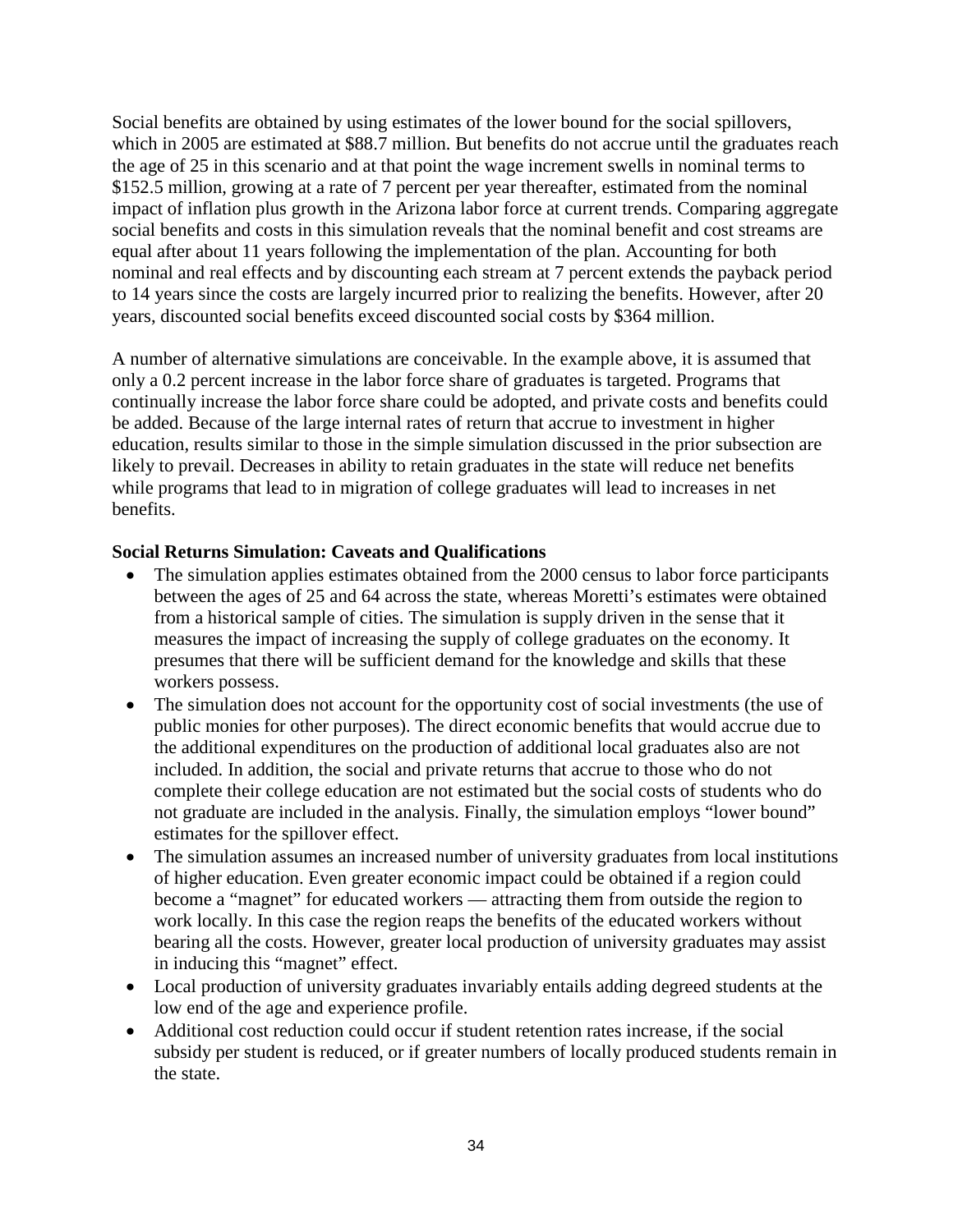- The aggregate simulation does not address economic activity that occurs from age 16 to 24. College students and recent graduates (ages 22 to 24) earn income. The opportunity cost of not attending college is the income forgone while attending college. The net effect of these factors is not measured in the analysis.
- The estimates obtained in Moretti's analysis reflect the combination of greater productivity produced by higher levels of human capital. Education combined with quality employment opportunities results in higher remuneration for workers. This process may take time to evolve.
- Moretti effects prevail on average across hundreds of cities. The effect on any single region or state can vary.
- Despite Moretti's best attempts to identify a causal relationship, it remains possible that higher educated workers are simply attracted by quality job opportunities and migrate accordingly. Regardless, the availability of quality job opportunities will be necessary for these effects to take place. And the empirical evidence suggests that an educated workforce is an inducement for attracting and retaining these quality job opportunities.

### **Additional Work on Social Benefits**

The empirical analysis of the size of monetary social benefits induced by higher education will continue as economists learn more about the spillover effects of investments in human capital. The estimates used in the social benefit simulations are designed to illustrate the types of social returns that accrue due to the addition of more graduates into the labor force. The impact is substantial despite the use of estimates at the lower bound of the range of possible effects of the social benefit.

Additional literature suggests that there are many avenues that the production of college degrees can take in influencing economic activity. Using growth accounting techniques, King and Smith (1988) estimated that only 1.9 percent of annual economic growth rates from 1940 to 1980 was non-education related. Pencavel (1991) estimates that from 1913 to 1950 only 1.3 percent of total growth was directly attributable to higher education, but higher education accounted for 14.6 percent of the growth from 1973 to 1984. Aschauer (1994) estimates that 15-to-to-20 percent of economic growth observed in the U.S. is attributable to the accumulation of education capital. Howe (1994) examines the incidence of unemployment across individuals with different levels of educational attainment, finding that the lowest incidence of unemployment occurred in worker populations that had college degrees. Hoenick (1994) argues that attainment of advanced degrees increases the likelihood that workers can adapt to technological change — as in Shumpeter's notion of creative destruction — and thus are important in building a labor force that can better withstand the pace of technological change.

Glaeser et al. (2000, 2003) examines wages in cities — identifying effects that accrue to those cities with higher education and skill levels. Results point to agglomeration spillovers that manifest themselves in faster growth and higher wages as educated people interact. Gottlieb and Fogarty (2003), using similar data, confirm the result and note that it persists across a wide range of cities even after controlling for region. Jorgensen (2000) et al. estimates that a considerable portion of the late 1990s growth was directly attributable to roles played by research innovation at institutions of higher education and the greater absorptive capacity of a labor force with greater proportions of college graduates. Wang (2003), in an extensive study of the impact of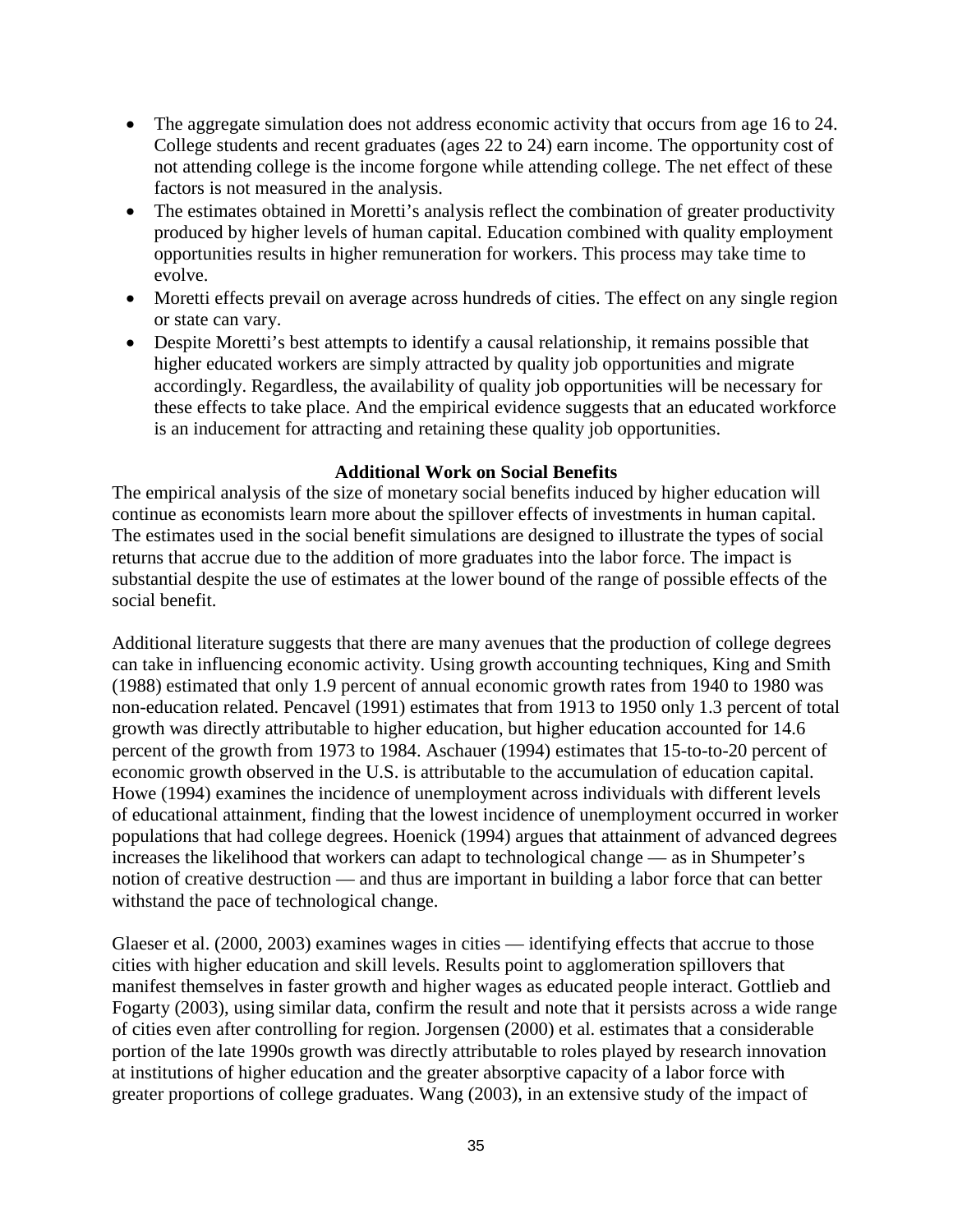universities on surrounding cities, finds that proximity to institutions of higher learning induce greater rates of job growth.

As difficult as the social monetary benefits are to quantify, the implicit value of non-monetary benefits are even less conducive to measurement. However, the non-monetary contributions that more educated individuals bring to society, coupled with the reduction in social costs that they incur over their lifetimes, suggests that the non-monetary benefits represent considerable return on social investments made to support higher education.

Perhaps most important are the intergenerational effects that accrue to investments in higher education. The quantitative importance of these effects is very difficult to estimate precisely since costs to society incurred today to create opportunities for individuals to acquire college degrees must be compared to benefits realized two, three or four generations in the future.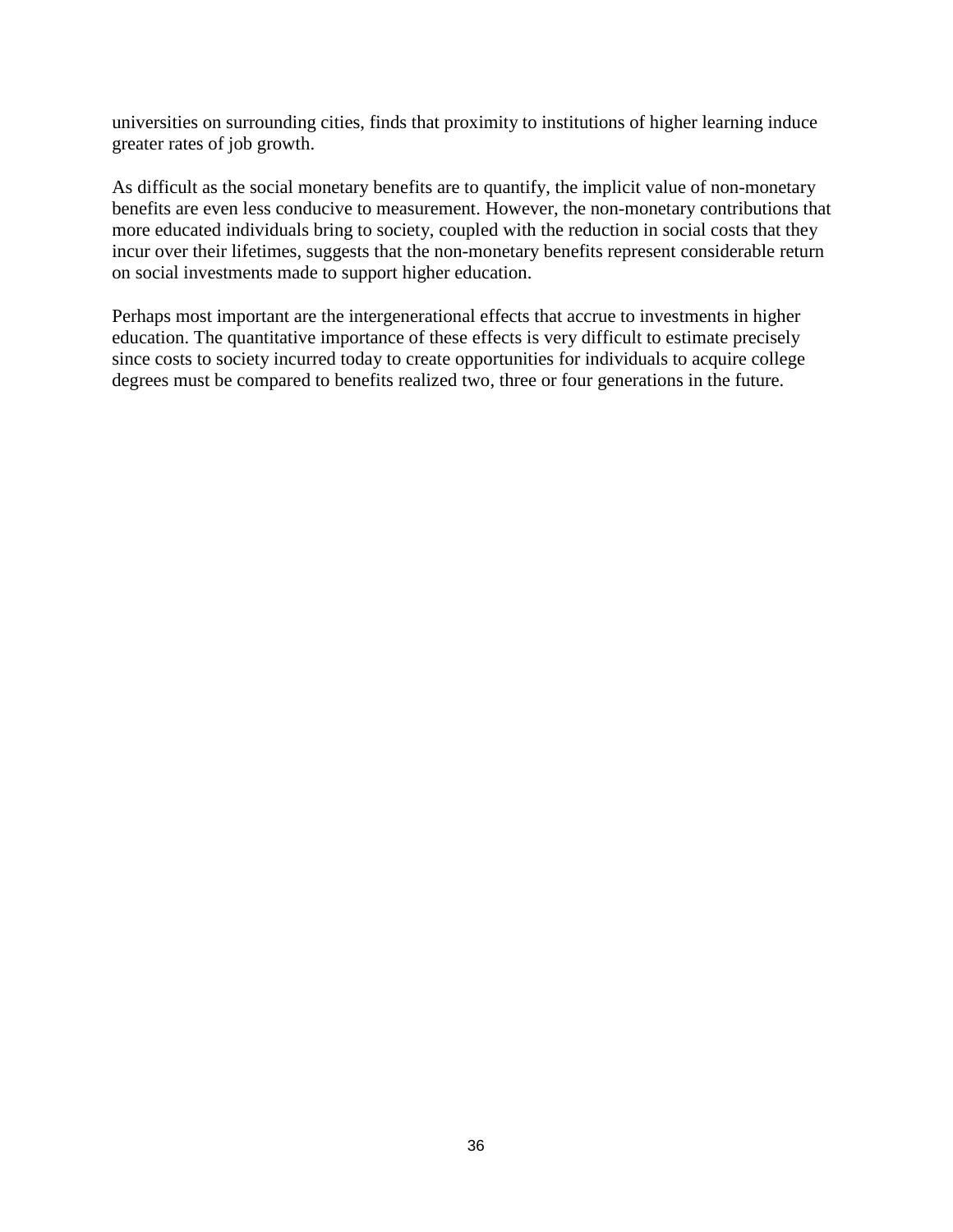## **III. EMPIRICAL DATA ON HIGHER EDUCATION ENROLLMENT AND FINANCE**

#### **Summary**

- Enrollment in degree-granting institutions of higher education in Arizona as a percentage of the state's population was about equal to the national average in 2003. The Arizona figure was higher than the national average at private for-profit institutions, slightly greater than the national average at public institutions, but considerably below average at private not-forprofit institutions.
- Combining both public and private institutions, total revenues and expenditures per student at Arizona institutions of higher education were far below the national averages in 2003, among the least in the nation. Among public institutions, Arizona's per student higher education revenues and expenditures were not as far below average, but still ranked among the bottom 10 states in the nation.
- The ability to pay in Arizona is below average due to the state's subpar incomes. Thus, the state's higher education revenues and expenditures per student adjusted for income were not as far below the national averages in 2003. Among public institutions, Arizona's per student revenues and expenditures were close to the national average, ranking near the middle of the states.
- Public financial support for higher education, as measured by government appropriations, was marginally higher in Arizona than the national per student average in 2003, with Arizona ranking just above the middle of the states. However, tuition and fees and other revenues were far below the per student average.
- Adjusted by the state's ability to pay, public support for higher education in Arizona was considerably higher in 2003 than the national average.
- Increases in public support for higher education per student have been nearly equal in Arizona and the nation. However, the increases have not been as great as gains in the ability to pay, particularly in Arizona.

### **Introduction**

Higher education is defined to include all public and private degree-granting institutions, which primarily consist of two-year colleges and four-or-more-year (hereafter referred to as four-year) universities. The National Center for Education Statistics (NCES) is the primary source of statistics on higher education. The NCES provides various measures of higher education enrollment and finance annually, but their latest complete data by state are for 2001 (the 2000-01 fiscal year). Incomplete data are available for 2003.

Education finance and enrollment data are adjusted by other data — population, gross product, and personal income — that are produced by the U.S. Department of Commerce. Data for Arizona are compared to the national average, all states (including the District of Columbia), and two smaller groups of states: 10 competitor states (California, Colorado, Florida, Georgia, Nevada, New Mexico, Oregon, Texas, Utah, and Washington) designated by the Greater Phoenix Chamber of Commerce, and 10 new economy states (California, Colorado, Connecticut, Maryland, Massachusetts, Minnesota, New Jersey, Utah, Virginia, and Washington) selected by the Milken Institute.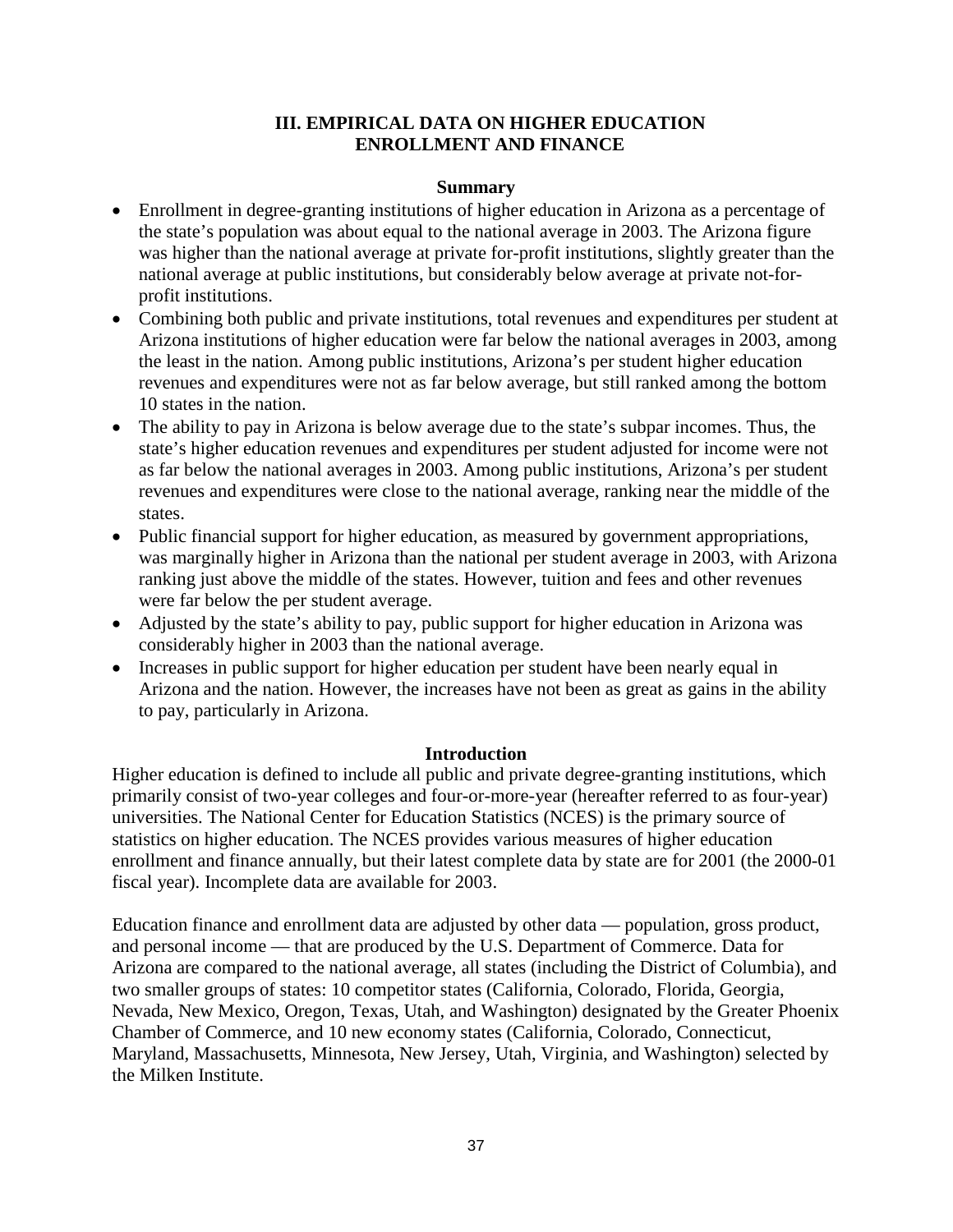For more detail on higher education enrollment and finance than presented in this chapter, see the report "Higher Education Enrollment and Finance in Arizona Compared to All States" available at (www.wpcarey.asu.edu/seid/Reports.cfm).

#### **All Institutions**

The NCES database for 2003 includes 76 degree-granting institutions of higher education in Arizona. Of these, all enrollment and financial data were missing from three and financial data were missing from eight others. Thirty-four of the 76 were private for-profit institutions, with the share of both two-year and four-year institutions above the national average. In contrast, the 17 private not-for-profit institutions accounted for a below-average share of the total. The five public four-year universities (the three campuses of Arizona State University plus Northern Arizona University and the University of Arizona) also made up an unusually low share of the total.

The significance of missing data varies widely by state, with data for some major institutions in other states missing from the NCES 2003 database. Thus, the incompleteness of the data needs to be considered in evaluating the information presented in this section. The financial data are for fiscal year 2003. Enrollment figures are on a full-time-equivalent (FTE) basis for Fall 2003. Total revenues and expenditures in Arizona in 2003 are compared to the national average and to each of the comparison groups of states based on three classifications of degree-granting institutions of higher education: all institutions, public and not-for-profit institutions (excluding for-profit institutions), and public institutions only.

### **Enrollment**

Enrollment at public institutions in Arizona was nearly 196,000, split almost equally among twoyear colleges (99,000) and four-year universities (nearly 97,000). Enrollment at public institutions accounted for 2.1 percent of the national total, compared to the state's population share of 1.9 percent. The share of the nation was above average among two-year colleges at 2.7 percent but slightly below average at four-year universities at 1.7 percent. All three of Arizona's original public universities had enrollment in excess of 15,000 and ASU West had 5,000 students. Three public community colleges had enrollment of more than 10,000 and three others exceeded 5,000.

In contrast, enrollment at private not-for-profit schools in Arizona totaled just 10,700, only a tiny share of the national total at 0.2 percent for two-year institutions and 0.4 percent for four-year schools. None of the private not-for-profit institutions in Arizona are large. Grand Canyon University had the greatest enrollment at 2,000.

The enrollment of 104,000 at private for-profit schools in Arizona consisted largely of the 71,000 students in the online campus of the University of Phoenix that the NCES includes in the Arizona statistics. However, even after excluding these students, for-profit institutions in Arizona still made up a large share of the national enrollment total: 5.4 percent of two-year schools and 5.3 percent of four-year schools. The University of Phoenix was the only for-profit institution with enrollment of more than 2,500, with nearly 8,000 at their Phoenix campus and a little more than 3,000 at their Tucson campus. Excluding the online campus, total private school enrollment in Arizona made up only 1.3 percent of the national total.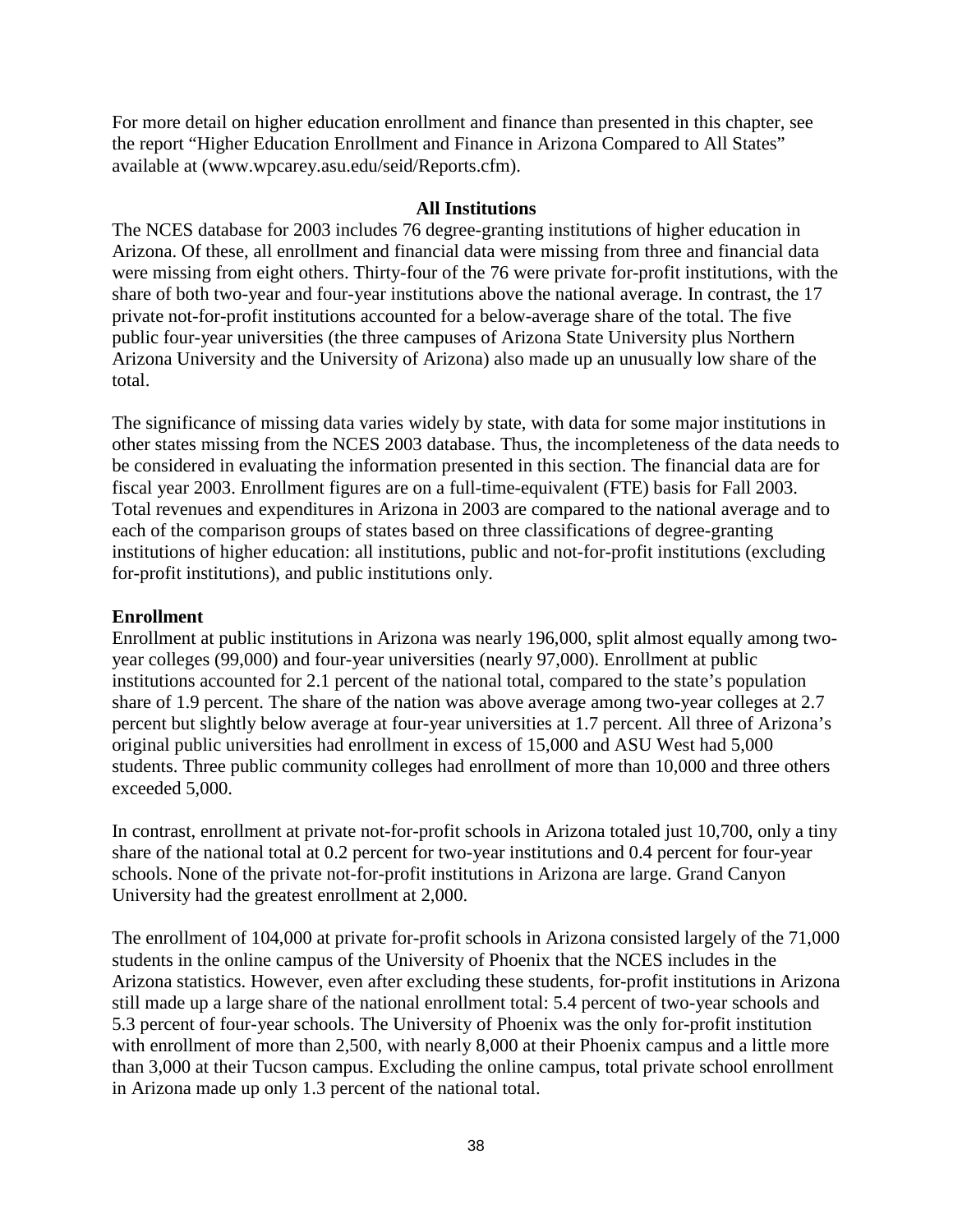Accounting for 23 percent of the state's enrollment total, the online campus at the University of Phoenix greatly influences the Arizona enrollment and finance data. It was not excluded from the following analyses because of similar institutions being included in other states. Instead, given this anomaly, the specialized nature of many degree-granting for-profit institutions — such as the Arizona Automotive Institute, the Refrigeration School, and the Scottsdale Culinary Institute and extremely high per-student revenue and expenditure figures at some for-profit institutions, some of the following analyses exclude for-profit schools.

Total enrollment in Arizona was 311,000. As a percentage of the state's population, enrollment was 27 percent higher than the national average, ranking sixth in the nation and second among both the competitor states and the new economy states. However, excluding the for-profit institutions, enrollment totaled 206,000; enrollment as a percentage of the population was 12 percent below average in Arizona, ranking near the bottom of the states: 43rd overall, eighth among the 11 competitor states and ninth among the 11 new economy states. Looking only at public institutions, Arizona's enrollment as a percentage of population was 9 percent above average, ranking in the middle of the states among all comparison groups of states.

Enrollment at public institutions as a share of enrollment at all institutions was below average in Arizona, ranking 42nd overall, last among the competitor states, and ninth among the new economy states. Excluding for-profit institutions, the comparison reverses, with the public share in Arizona well above average, ranking fifth overall, third among the competitor states, and first among the new economy states.

### **Total Revenues and Expenditures**

Revenues and expenditures are measured three ways: per FTE student, per FTE student relative to per capita personal income (PCPI), and per FTE student relative to per capita gross state product (PCGSP). The latter two measures reflect ability to pay.

Based on the classification including all institutions, revenues per student in Arizona were 40 percent below the national average, ranking the state 48th overall, 10th among the 11 competitor states, and last among the new economy states. Excluding the for-profit institutions does not substantially change the results, with Arizona 29 percent below the national average, the national rank 46th, and the rank among the two other comparison groups unchanged. Looking only at public institutions, the shortfall is smaller at 15 percent, but the national rank goes up only to 44th and the rank among the competitor states to eighth; Arizona still ranks last among the new economy states.

The comparisons of expenditures per student are similar to those of revenues per student except for the classification of all institutions, in which Arizona ranked last among all states at 50 percent below average (see Table III:1). Thus, higher education revenues and expenditures per student are quite low in Arizona regardless of the set of higher education institutions included.

Per capita personal income and per person gross product in Arizona are considerably below the national averages, according to data reported by the U.S. Department of Commerce's Bureau of Economic Analysis. (The 2000 census, however, indicated that per capita income in Arizona was not so far below average.) Thus, comparing revenues and expenditures per student to PCPI and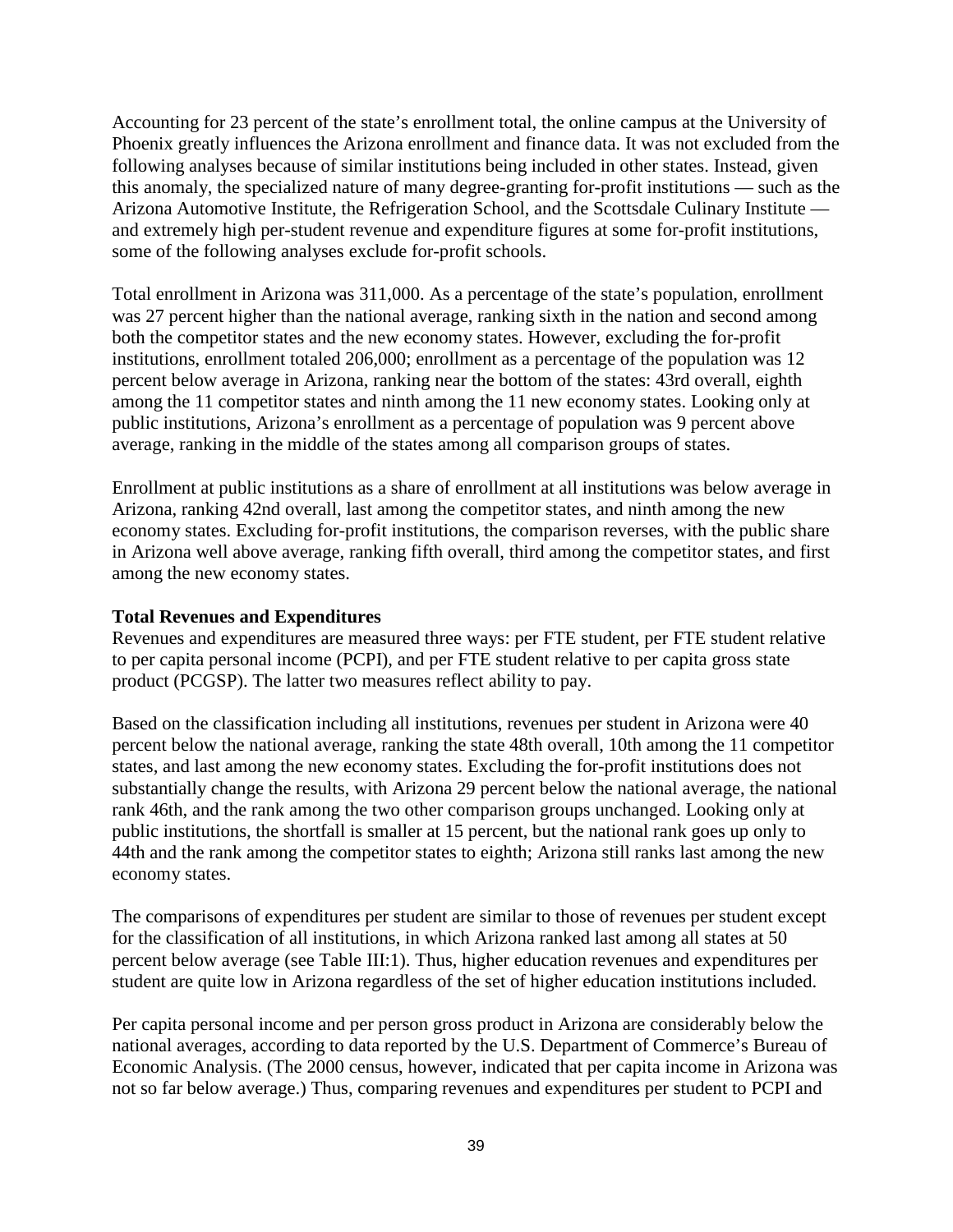## **TABLE III:1 REVENUES AND EXPENDITURES PER FULL-TIME-EQUIVALENT STUDENT, 2003**

|                                 |                           | <b>Revenues</b>              |                               |                           | <b>Expenditures</b>          |                        |
|---------------------------------|---------------------------|------------------------------|-------------------------------|---------------------------|------------------------------|------------------------|
| Ratio to the U.S. Average       | Per FTE<br><b>Student</b> | <b>Versus</b><br><b>PCPI</b> | <b>Versus</b><br><b>PCGSP</b> | Per FTE<br><b>Student</b> | <b>Versus</b><br><b>PCPI</b> | Versus<br><b>PCGSP</b> |
| All Institutions                | 60%                       | 70%                          | 69%                           | 50%                       | 58%                          | 57%                    |
| <b>Excluding For-Profit</b>     | 71                        | 82                           | 81                            | 74                        | 85                           | 84                     |
| Public Only                     | 85                        | 98                           | 97                            | 88                        | 102                          | 100                    |
| <b>Ranking Among All States</b> |                           |                              |                               |                           |                              |                        |
| All Institutions                | 48                        | 42                           | 42                            | 51                        | 51                           | 48                     |
| <b>Excluding For-Profit</b>     | 46                        | 40                           | 41                            | 47                        | 39                           | 41                     |
| Public Only                     | 44                        | 31                           | 34                            | 44                        | 31                           | 32                     |
| <b>Ranking Among 11</b>         |                           |                              |                               |                           |                              |                        |
| <b>Competitor States</b>        |                           |                              |                               |                           |                              |                        |
| All Institutions                | 10                        | 7                            | 8                             | 11                        | 10                           | 11                     |
| <b>Excluding For-Profit</b>     | 10                        | 7                            | 8                             | 10                        |                              | 7                      |
| Public Only                     | 8                         | 6                            | 6                             | 8                         | 5                            | 5                      |
| <b>Ranking Among 11 New</b>     |                           |                              |                               |                           |                              |                        |
| <b>Economy States</b>           |                           |                              |                               |                           |                              |                        |
| All Institutions                | 11                        | 8                            | 8                             | 11                        | 11                           | 11                     |
| <b>Excluding For-Profit</b>     | 11                        | 8                            | 8                             | 11                        |                              | 7                      |
| <b>Public Only</b>              | 11                        | 5                            | 5                             | 11                        | 5                            | 4                      |

Source: Calculated from National Center for Educational Statistics (nces.ed.gov/ipeds) and U.S. Department of Commerce, Bureau of Economic Analysis (www.bea.gov).

PCGSP somewhat raises Arizona's higher education rankings and ratio to the national average. However, among all institutions and the classification excluding for-profit schools, the state still was far below the national average. Among public institutions, Arizona's per student revenues and expenditures were close to the national average, ranking near the middle of the states.

### **Categories of Revenues and Expenditures**

The NCES divides revenues into three categories: tuition and fees, state and local government appropriations, and other. Since appropriations are made only to public institutions, they are analyzed in the following section. Expenditures are split into five categories: instructional support, academic support, student services, institutional support, and other.

Tuition and fees per student in Arizona were considerably below the national average in 2003 in each of the three classifications of institutions, though Arizona's ranking was above the middle of the states in the all institutions classification. Among public institutions, per-student tuition and fees were 15 percent below average, ranking 36th overall, fifth among the competitor states and 10th among the new economy states. Arizona still was a little below average after considering ability to pay.

Arizona was far below average in the category of "other" revenues, ranking last among the states among all institutions and in the classification excluding for-profit institutions, and 47th among public institutions. Even after considering ability to pay, Arizona's public-sector figure was 20 percent below average, ranking among the bottom 10 states overall and third to last among the competitor and new economy states.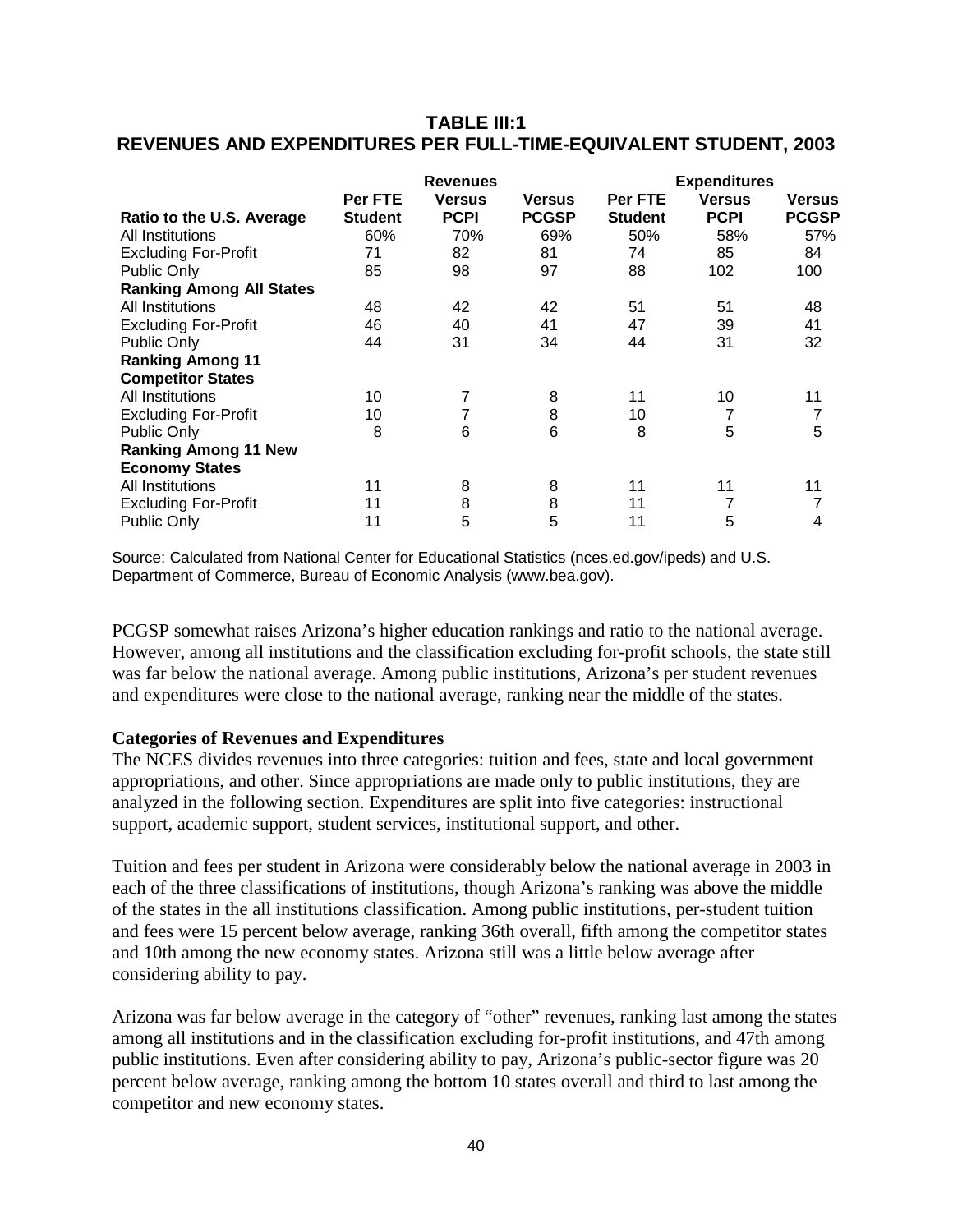Arizona was far below average on expenditures per student in each of the five expense categories, ranking at the bottom of the states among all institutions and near the bottom in the classification excluding for-profit institutions. Among public institutions, Arizona's figure ranged from 7 percent below average in the academic support category (ranking 26th) to 30 percent below average in the student services category (ranking 45th).

### **Public Institutions**

This section focuses on public support for higher education, defined as state and local government appropriations for higher education expressed on a full-time-equivalent student basis. While appropriations are only a portion of the total funding available to public institutions of higher education, the other sources (such as tuition and fees) do not represent public support.

Traditionally, public support for higher education has been defined as state government appropriations; for example, the Grapevine project of Illinois State University has collected state government appropriations for higher education since 1961. The focus on state government, however, fails to recognize that in some states local governments contribute substantially to the funding of higher education while in other states all of the funding comes from the state government. The State Higher Education Finance project (SHEF) of the State Higher Education Executive Officers organization (SHEEO) reports that local government's share of total appropriations in 2004 averaged 10 percent nationally, but was 35 percent in Arizona — the highest proportion in the nation. (Wisconsin ranked second at 23 percent.) Thus, looking only at state government appropriations results in a misleading evaluation of government support for higher education across the states.

The Grapevine data on state government appropriations for higher education is timelier than the NCES data. In 2004, Illinois State University for the first time included local government appropriations (collected by SHEF). However, since enrollment data are not available for 2004, the Grapevine project compares appropriations data by state on a per capita basis. By not reflecting the state-to-state fluctuations in public institution enrollment as a percentage of the number of residents, per capita appropriation measures produce an incomplete picture of public support. Similarly, state and local government appropriations for higher education as a share of total government spending or of tax revenues also present an incomplete picture since enrollments are not considered.

### **Through 2001**

Complete annual data through 2001 are available from the NCES; data for 2001 are compared especially to those of 1991, a comparable year in the economic cycle. Nationally, the percentage of the population enrolled in public institutions of higher education held nearly steady near 3 percent between the mid-1980s and 2001. The Arizona percentage was higher than the national average in each year, but the differential declined from a little more than 1 percentage point between the mid-1980s and early 1990s to 0.4 in 2000 and 2001 (see Chart III:1).

The main reason for Arizona's higher-than-average percentage of the population enrolled in public institutions of higher education is the relative shortage of private not-for-profit institutions of higher education in Arizona. The readily available and affordable nature of the community college system in Arizona is another reason.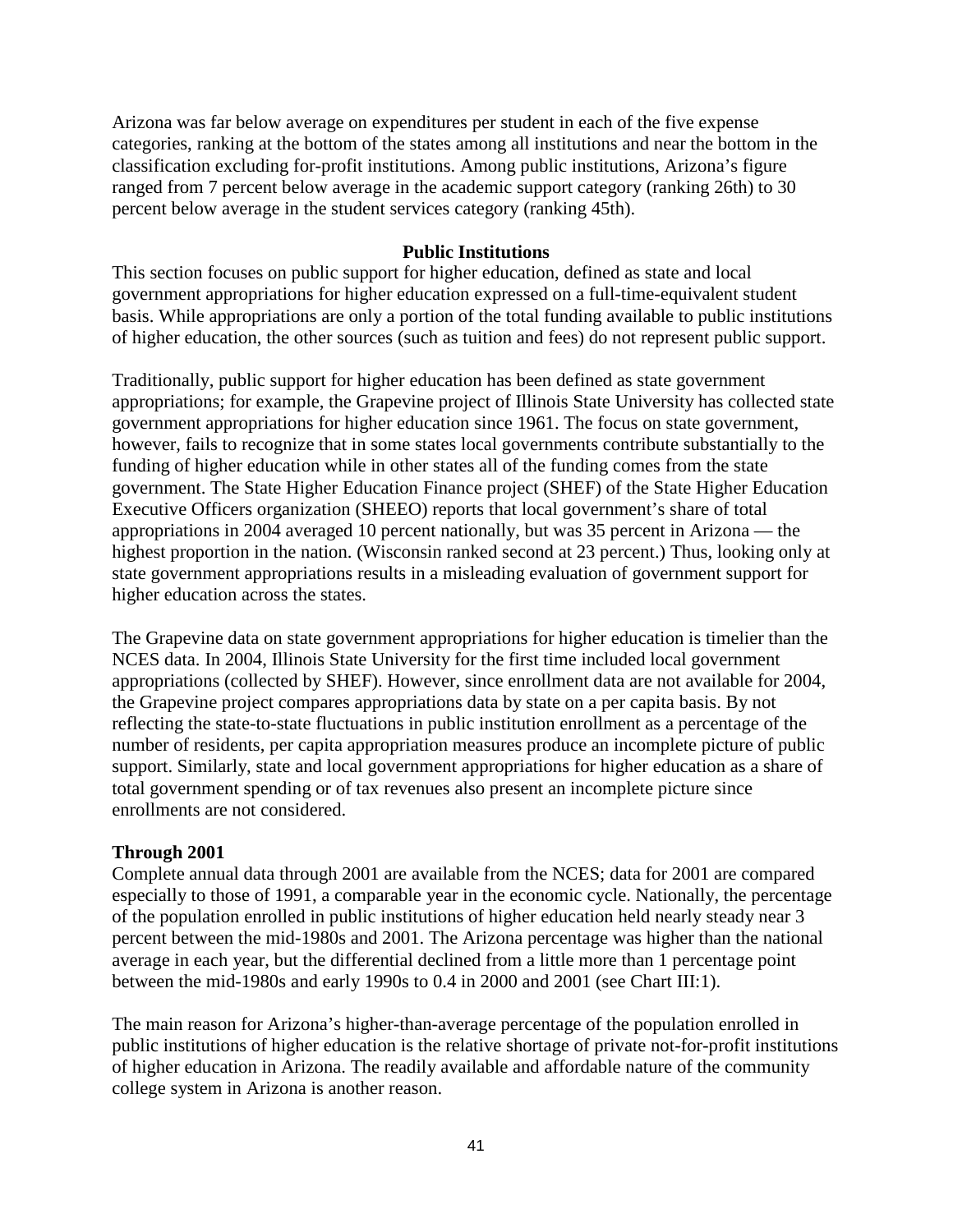State and local government appropriations for higher education per full-time-equivalent public student averaged \$7,159 nationally in 2001 according to the NCES. The Arizona figure of \$6,711 was 6.3 percent less. In 1991, the Arizona figure was 4.8 percent less than the national average. Arizona's figure fluctuated from 1 to 8 percent less than the national average between 1991 and 2001 (see Chart III:2). The differential typically was somewhat larger during the 1980s. State and local government higher education appropriations per FTE student in 2001 in Arizona ranked 30th among all states and the District of Columbia according to the NCES data. In 1991, Arizona had ranked 29th.

This measure of appropriations per FTE student does not consider Arizona's lesser ability to pay. State and local government appropriations as a percentage of gross product was higher in Arizona (0.74 percent) than the national average (0.61 percent) in 2001. The 2001 percentages were less than those in 1991, especially in Arizona, as seen in Chart III:3. However, this measure of appropriations as a percentage of gross product does not reflect Arizona's above-average proportion of residents enrolled in public institutions of higher education.

Appropriations by state and local governments for higher education rose an inflation-adjusted 30 percent nationally between 1991 and 2001. Arizona's real increase was a little larger at 35 percent, but both the national and Arizona increases were less than real economic growth. Nationally, real gross product gained 41 percent during the decade, while in Arizona real GSP surged 95 percent.

On a per FTE student basis, the 17 percent real increase in appropriations in Arizona was slightly less than the national average of 18 percent. While inflation-adjusted appropriations rose even on a per student basis, the increase was less than the rate of economic growth, especially in Arizona. Per capita real gross product rose 25 percent nationally and 39 percent in Arizona between 1991 and 2001. Thus, whether measured in aggregate terms or on a per person basis, appropriations for higher education did not keep up with economic gains between 1991 and 2001, especially in Arizona.

In order to incorporate both enrollments and ability to pay in one measure, state and local government appropriations per FTE student were calculated as a share of gross product per capita. As seen in Chart III:4, Arizona's figure has been greater than the national average, but the differential was less in 2001 than over the prior decade. Thus, public support for higher education in Arizona has waned relative to the national average, but the state's effort remains higher than the national average because of its limited ability to pay.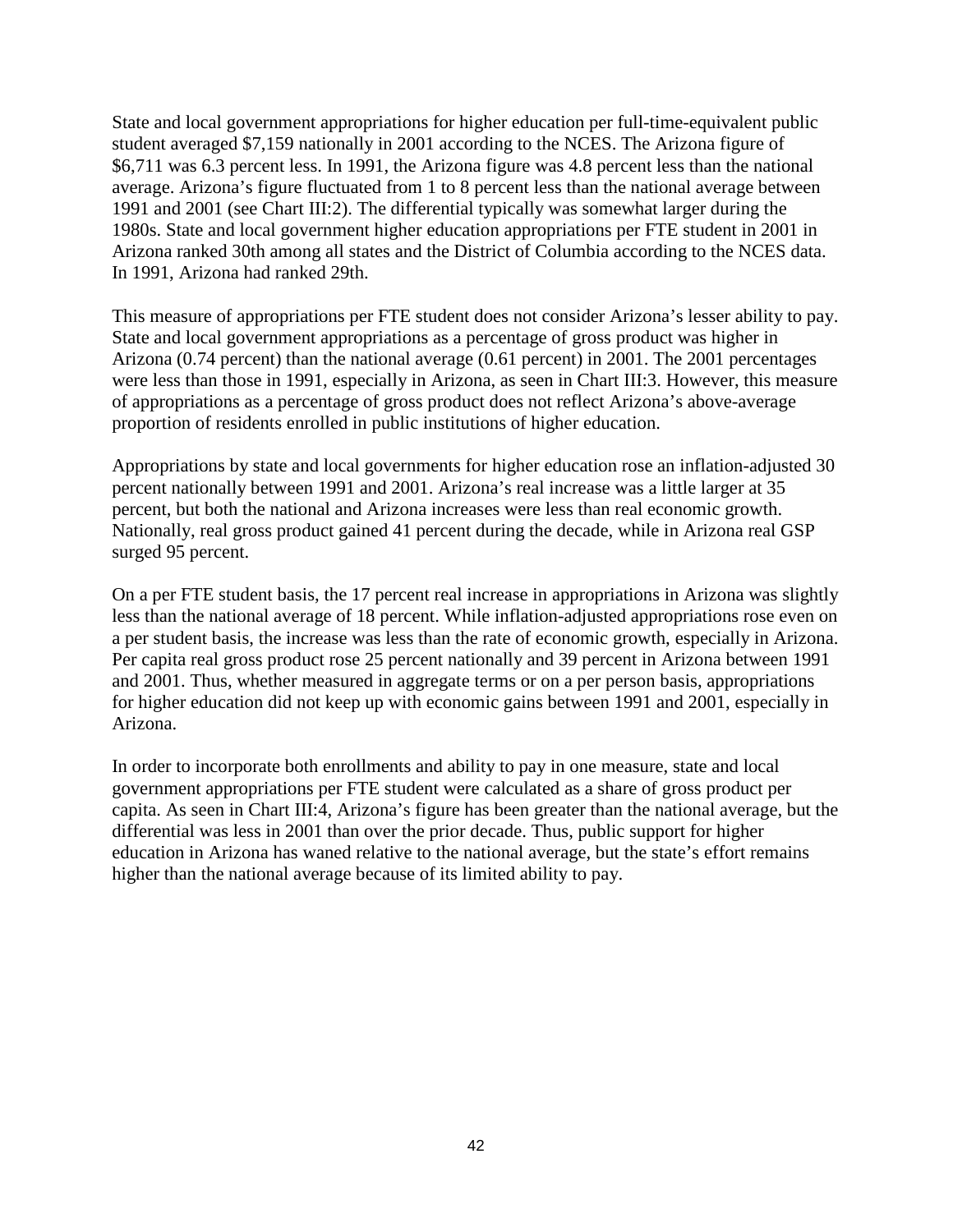

Source: Enrollment from the National Center for Educational Statistics. Population from the U.S. Census Bureau.

#### **CHART III:2 INFLATION-ADJUSTED STATE AND LOCAL GOVERNMENT APPROPRIATIONS FOR HIGHER EDUCATION PER FULL-TIME-EQUIVALENT STUDENT**



Source: National Center for Educational Statistics. Appropriations deflated by the U.S. GDP price deflator produced by the U.S. Bureau of Economic Analysis, expressed in 2001 dollars.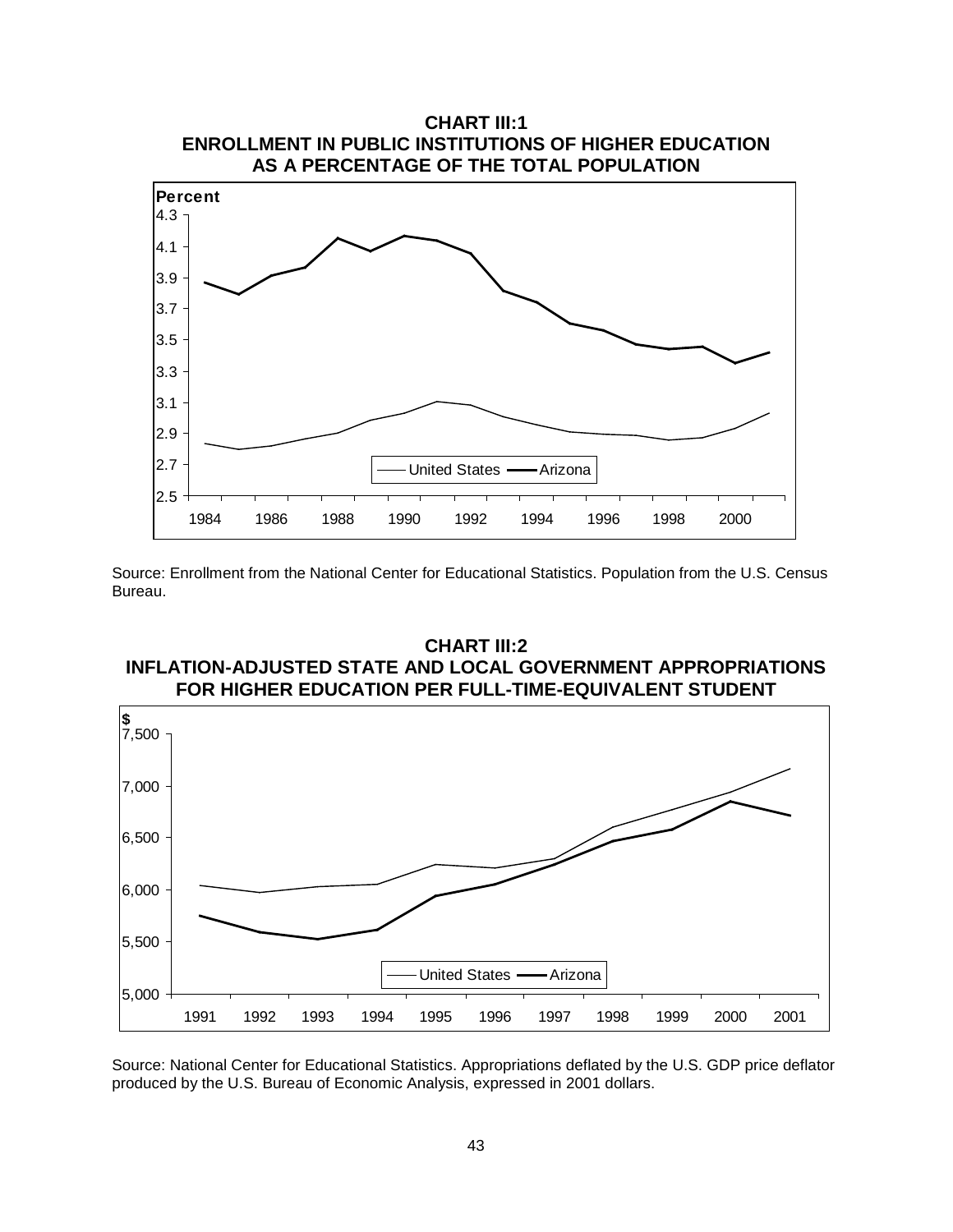

Source: Appropriations from the National Center for Educational Statistics. Gross state product from the U.S. Bureau of Economic Analysis.

## **CHART III:4 STATE AND LOCAL GOVERNMENT APPROPRIATIONS FOR HIGHER EDUCATION PER FULL-TIME-EQUIVALENT STUDENT AS A SHARE OF GROSS STATE PRODUCT PER CAPITA**



Source: Appropriations and enrollment from the National Center for Educational Statistics. Gross state product from the U.S. Bureau of Economic Analysis. Population from the U.S. Census Bureau.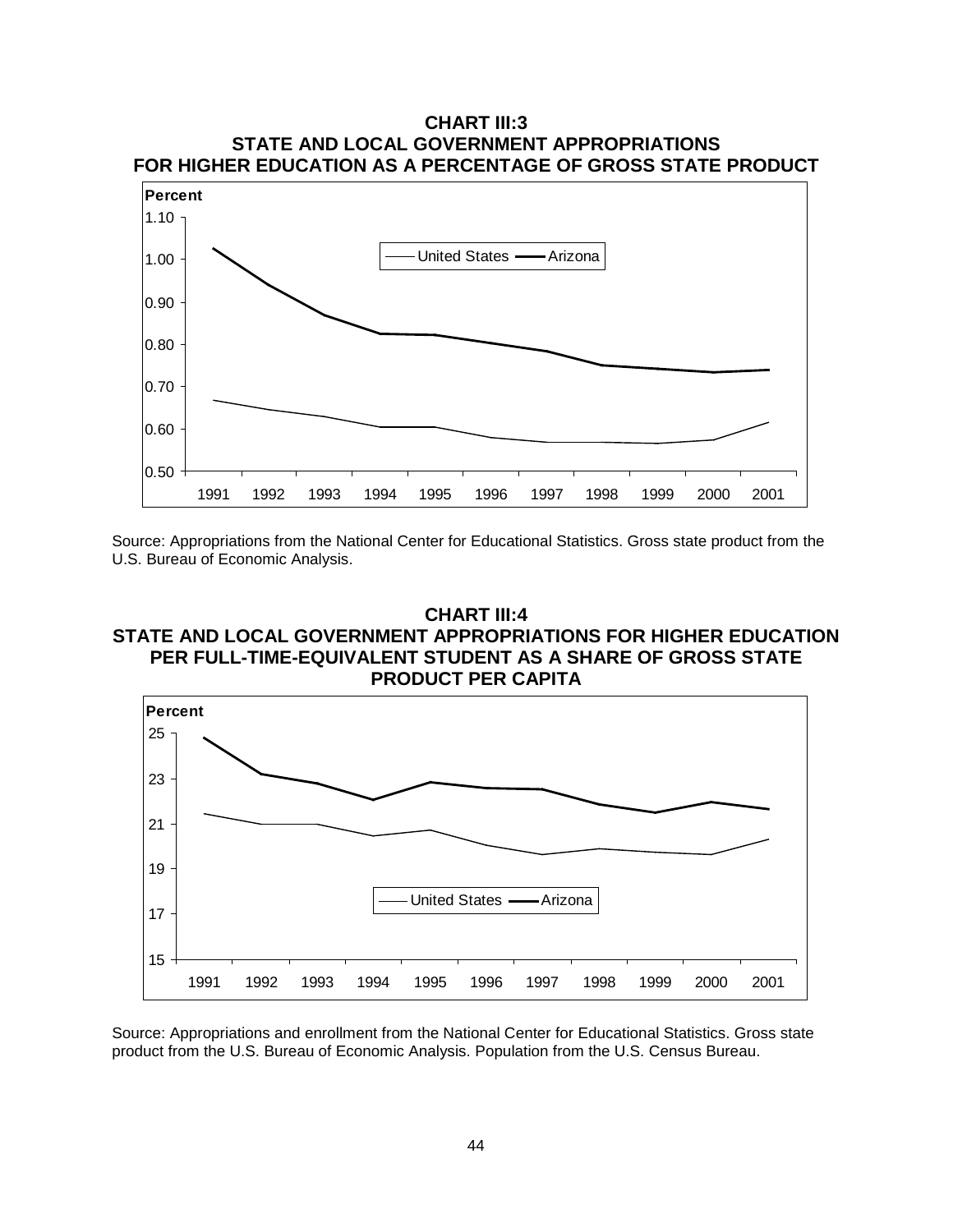## **In 2003**

Arizona's total higher education appropriation per FTE student at public institutions was 3 percent higher than the national average in 2003, ranking just above the middle of the states at 20th. Arizona ranked third among the competitor states and fifth among the new economy states. Considering Arizona's reduced ability to pay, the figure was 20 percent above average relative to PCPI, ranking 14th, and 18 percent above average relative to PCGSP, ranking 15th. On each ability-to-pay measure, Arizona ranked second among both the competitor states and new economy states.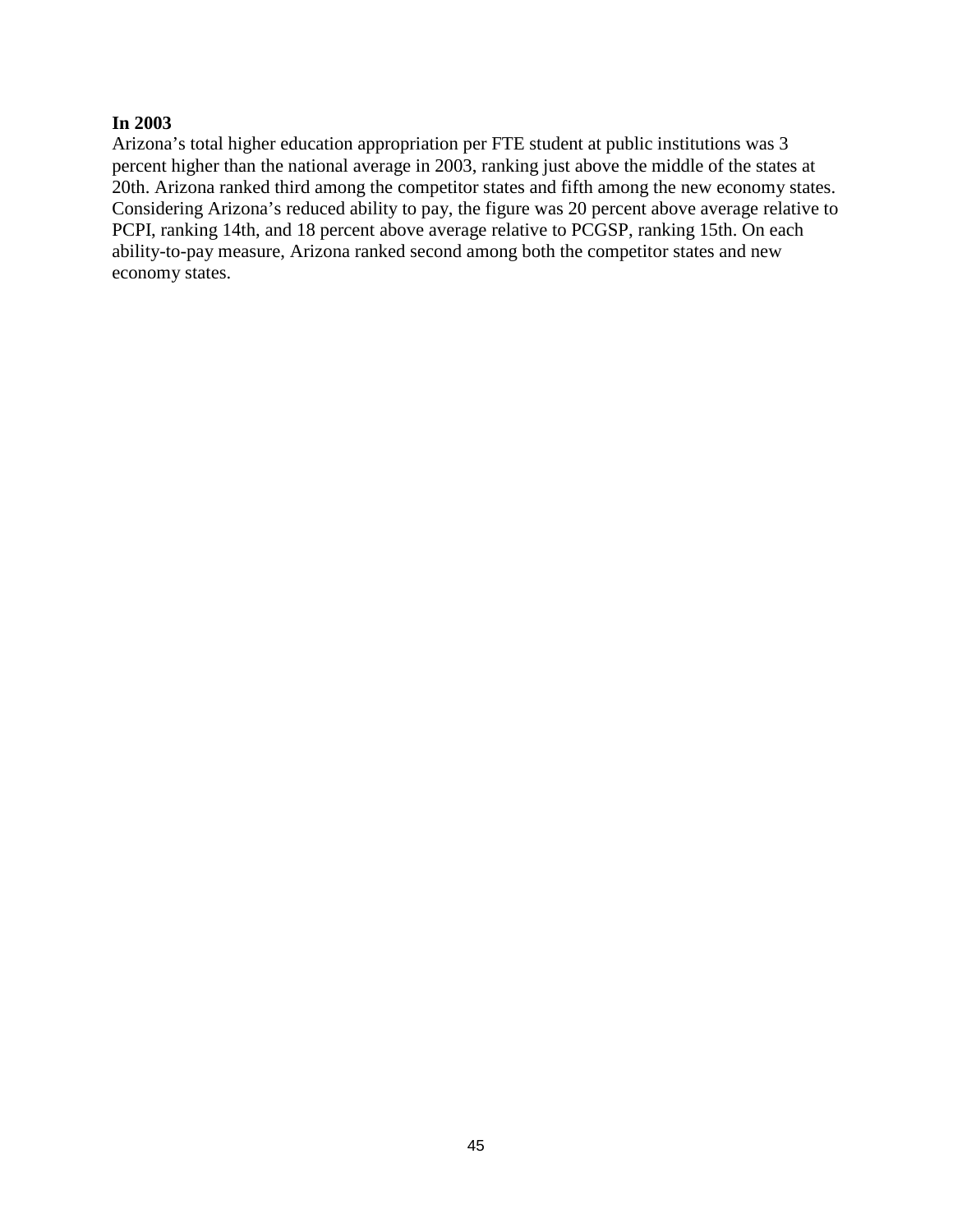## **IV. EMPIRICAL DATA ON EDUCATIONAL ATTAINMENT**

#### **Summary**

- Arizona ranks in the middle of the states on the percentage of its residents possessing a bachelor's degree, slightly below the U.S. average. However, educational attainment has increased less in Arizona than the national average in recent decades.
- Arizona compares less favorably among labor force participants, since the state's overall educational attainment is bolstered by highly educated retirees who migrate to the state at retirement.
- The educational attainment of young adults in Arizona is substantially below the national average.
- Among those educated in Arizona and among immigrants to the state, educational attainment is relatively low. In contrast, the attainment of interstate migrants is considerably higher.

#### **Introduction**

Two basic trends impact educational attainment statistics. First, regardless of the year in which a group was born, educational attainment rises rapidly until the group reaches the age of the earlyto-mid-20s, then advances much more gradually. (For example, the average educational attainment of those born in 1965 was considerably higher in 1990 than 1980, but not much higher in 2000 than in 1990.) Second, average educational attainment climbed considerably with the year born through the mid-20th century, then much more gradually. (For example, the average educational attainment of those born in 1950 was much higher than the average of those born in 1900, but the average attainment of those born in 1970 was not much different than that of those born in 1950.)

The only accurate statistics on educational attainment by state come from the decennial censuses. Thus, this chapter reports data from 2000, with some comparisons to earlier censuses. Of the many ways in which to measure educational attainment, the percentage with a bachelor's degree is used in this chapter. Based on another measure, such as the proportion with a high school diploma, the geographic pattern of educational attainment may be quite different. For example, the correlation by state between high school graduates and university graduates was only a moderate 0.43. For other measures and more detail see the report *Educational Attainment in Arizona Compared to All States*, available at [http://economist.asu.edu/p3/education.](http://economist.asu.edu/p3/education)

### **Educational Attainment in Arizona Relative to All States**

Educational attainment statistics generally are expressed for the population 65 or older. Most of the states with the highest educational achievement as measured by the proportion with a bachelor's degree were located along the Atlantic Coast, from New Hampshire and Vermont south to Virginia. Colorado and Washington also were among the top 10. Southern states had the lowest attainments, but were joined by Nevada and Indiana. Arizona ranked tied for 25th, with a percentage slightly below the national average. As seen in Table IV-1, a substantial variation by state exists in the proportion with a bachelor's degree.

Focusing on the small proportion of the population who had earned at least a master's or professional degree (just 8.9 percent nationally), the leading states were similar to the list for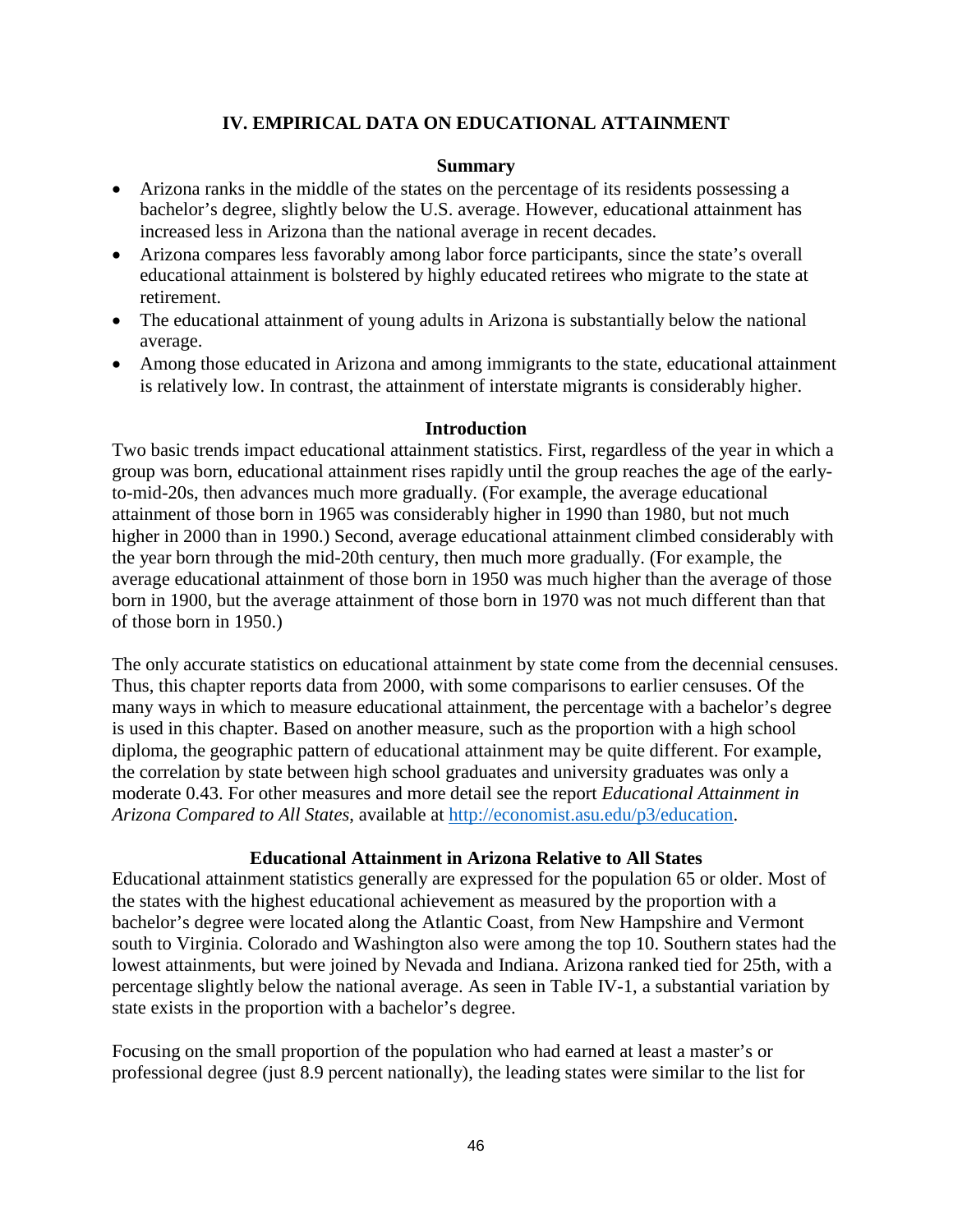# **TABLE IV-1**

## **EDUCATIONAL ATTAINMENT BY STATE IN 2000 AND CHANGE OVER TIME Percentage of Population 25 or Older Ranked by 2000 Percentage of University Graduates**

|                      |       | 1990-to-2000 | 1980-to-2000 |
|----------------------|-------|--------------|--------------|
|                      | 2000  | Change       | Change       |
| District of Columbia | 39.1% | 5.8          | 11.6         |
| <b>Massachusetts</b> | 33.2  | 6.0          | 13.2         |
| Colorado             | 32.7  | 5.7          | 9.7          |
| Maryland             | 31.4  | 4.9          | 11.0         |
| Connecticut          | 31.4  | 4.2          | 10.7         |
| New Jersey           | 29.8  | 4.9          | 11.5         |
| Virginia             | 29.5  | 5.0          | 10.4         |
| Vermont              | 29.4  | 5.1          | 10.4         |
| New Hampshire        | 28.7  | 4.3          | 10.5         |
| Washington           | 27.7  | 4.8          | 8.7          |
| Minnesota            | 27.4  | 5.6          | 10.0         |
| New York             | 27.4  | 4.3          | 9.5          |
| California           | 26.6  | 3.2          | 10.0         |
| Hawaii               | 26.2  | 3.3          | 5.9          |
| Utah                 | 26.1  | 3.8          | 6.2          |
| <b>Illinois</b>      | 26.1  | 5.1          | 9.9          |
| Kansas               | 25.8  | 4.7          | 8.8          |
| Rhode Island         | 25.6  | 4.3          | 10.2         |
| Oregon               | 25.1  | 4.5          | 7.2          |
| Delaware             | 25.0  | 3.6          | 7.5          |
| Alaska               | 24.7  | 1.7          | 3.6          |
| Montana              | 24.4  | 4.6          | 6.9          |
| <b>United States</b> | 24.4  | 4.1          | 8.2          |
| Georgia              | 24.3  | 5.0          | 9.7          |
| Nebraska             | 23.7  | 4.8          | 8.2          |
| Arizona              | 23.5  | 3.2          | 6.1          |
| New Mexico           | 23.5  | 3.1          | 5.9          |
| Texas                | 23.2  | 2.9          | 6.3          |
| Maine                | 22.9  | 4.1          | 8.5          |
| North Carolina       | 22.5  | 5.1          | 9.3          |
| Wisconsin            | 22.4  | 4.7          | 7.6          |
| Pennsylvania         | 22.4  | 4.5          | 8.8          |
| Florida              | 22.3  | 4.0          | 7.4          |
| North Dakota         | 22.0  | 3.9          | 7.2          |
| Wyoming              | 21.9  | 3.1          | 4.7          |
| Michigan             | 21.8  | 4.4          | 7.5          |
| Idaho                | 21.7  | 4.0          | 5.9          |
| Missouri             | 21.6  | 3.8          | 7.7          |
| South Dakota         | 21.5  | 4.3          | 7.5          |
| lowa                 | 21.2  | 4.3          | 7.3          |
| Ohio                 | 21.1  | 4.1          | 7.4          |
| South Carolina       | 20.4  | 3.8          | $7.0$        |
| Oklahoma             | 20.3  | 2.5          | 5.2          |
| Tennessee            | 19.6  | 3.6          | 7.0          |
| Indiana              | 19.4  | 3.8          | 6.9          |
| Alabama              | 19.0  | 3.3          | 6.8          |
| Louisiana            | 18.7  | 2.6          | 4.8          |
| Nevada               | 18.2  | 2.9          | 3.8          |
| Kentucky             | 17.1  | 3.5          | 6.0          |
| Mississippi          | 16.9  | 2.2          | 4.6          |
| Arkansas             | 16.7  | 3.4          | 5.9          |
| West Virginia        | 14.8  | 2.5          | 4.4          |

Source: U.S. Department of Commerce, Census Bureau.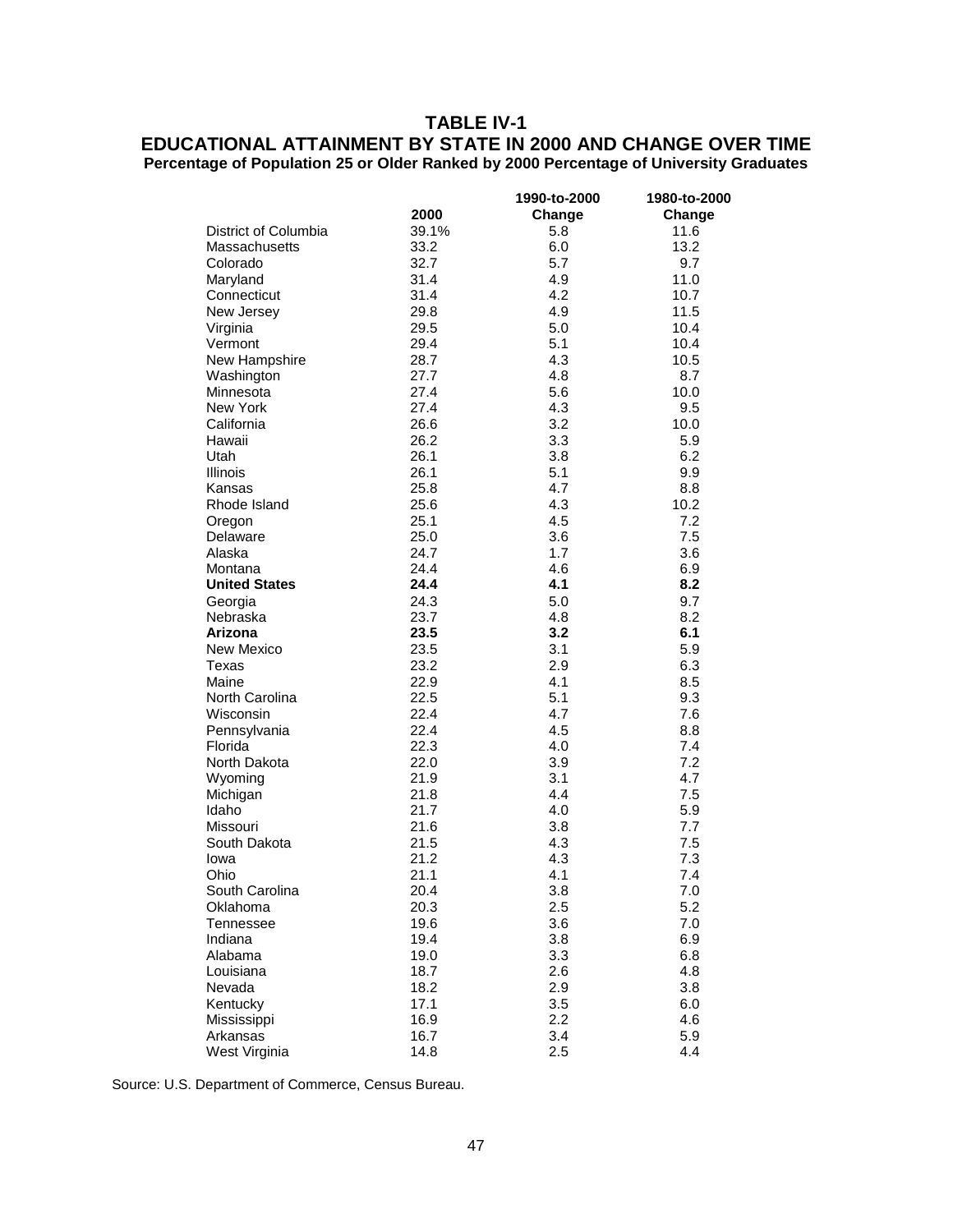those with at least a bachelor's degree. States in the South, as well as several in the northern Plains and northern Rocky Mountain regions, had the lowest percentages of residents with a graduate degree. Arizona's figure of 8.4 percent was a little less than the national average but ranked tied for 20th.

Several of the Plains and Great Lakes states that had among the higher attainments based on high school diplomas or more education had among the lower attainments based on the percentage with at least a bachelor's degree. In contrast, several northeastern states and California compared more favorably on university graduates than on high school graduates.

Between 1990 and 2000, the educational attainment of the 25-or-older population rose nationally, by 4 points based on the percentage with at least a bachelor's degree. The national proportion advanced 8 percentage points between 1980 and 2000. Most of the gain resulted from deaths in the oldest age groups, when even a high school diploma was not common, and the addition of those born after 1950, a group with greater educational attainment.

Most of the states with the strongest gains in the percentage of university graduates were located along the Atlantic Coast, with most of these states among the leaders in the share of university graduates in 2000. Almost all of the states with the least gain in percentage of university graduates were in the southern portion of the country, particularly in the Southwest during the 1990s. Arizona ranked tied for 41st in the change between 1990 and 2000 and 39th in the 1980 to-2000 change. The southwestern states generally still were average on the percentage of university graduates in 2000 while the other southern states were below average on attainment.

Educational attainment is higher in all states among those active in the labor market. From an economic development perspective, the educational attainment of those active in the labor market (particularly those between 25 and 64 years of age, most of whom have completed their educations and are not of traditional retirement age) is of more relevance than overall attainment of the entire 25 or older population.

This is particularly true in Arizona, which attracts a large number of well-educated retirees (many under the age of 65) who boost the state's average educational attainment but do not participate in the labor market. Thus, the most commonly reported educational attainment figures, which are for the entire population 25 or older, present Arizona more favorably than is the reality of labor market participants. This is the case across much of the West, which has stronger relative educational attainments among retirees than young adults, largely due to strong net in-migration of educated retirees and either poor educational attainment of natives and/or strong in-migration of relatively uneducated young people.

Educational attainment in Arizona in the young-adult age groups of 18 to 24 and 25 to 34 was considerably less than the national average. This poor performance partially resulted from the low educational attainments of children educated in Arizona, but the strong net in-migration of young, poorly educated people, especially from Mexico and Central America, also contributed. In contrast, educational attainment among those 65 or older was higher than the national average (see Chart IV-1).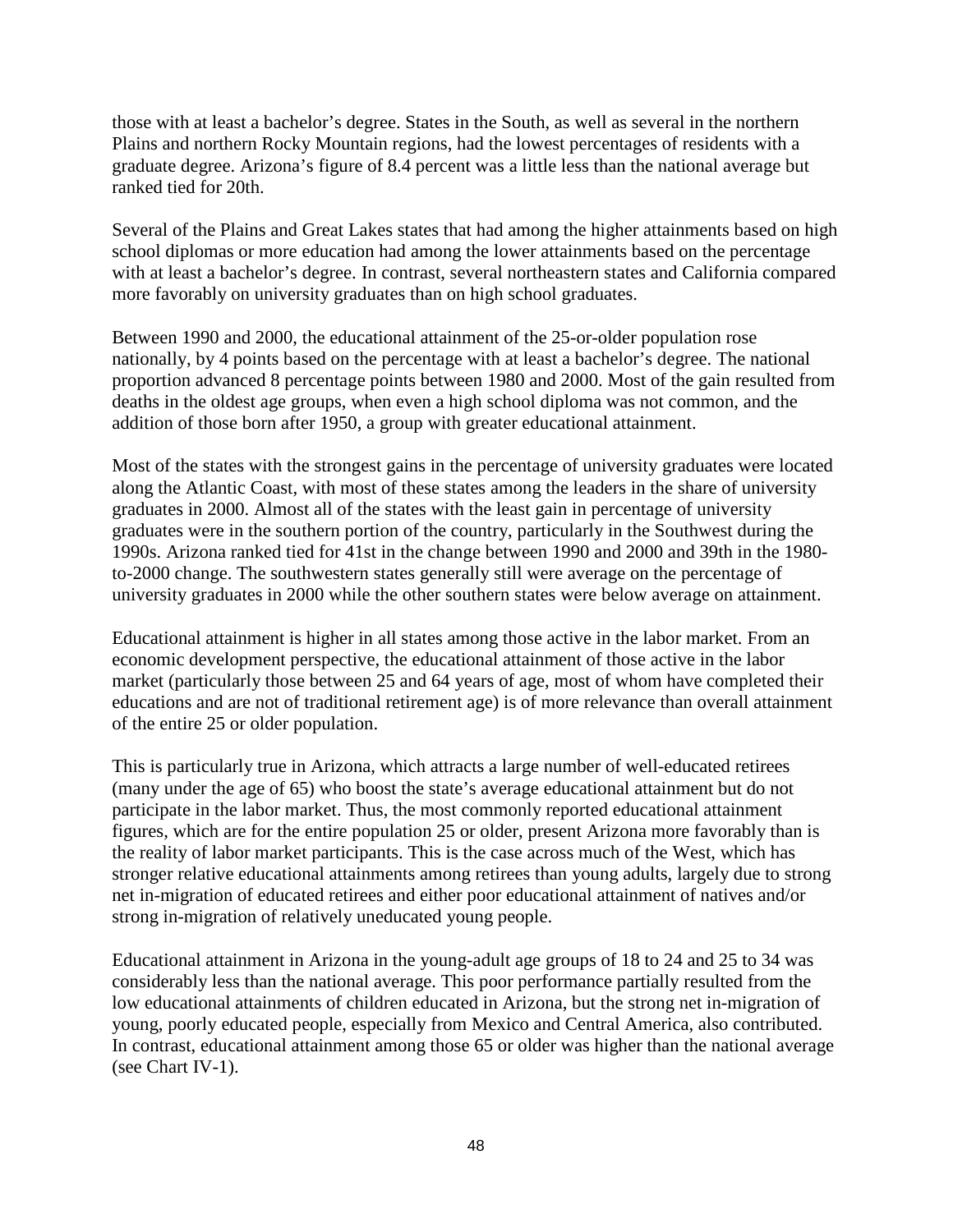## **CHART IV-1 EDUCATIONAL ATTAINMENT IN ARIZONA IN 2000 RELATIVE TO NATIONAL AVERAGE By Age Group**



Source: U.S. Department of Commerce, Census Bureau.

Arizona's educational attainment among the younger age groups was considerably below that of most of the competitor states (California, Colorado, Florida, Georgia, Nevada, New Mexico, Oregon, Texas, Utah, and Washington) designated by the Greater Phoenix Chamber of Commerce. Arizona ranked next-to-last or last among the new economy states (California, Colorado, Connecticut, Massachusetts, Maryland, Minnesota, New Jersey, Utah, Virginia, and Washington) identified by the Milken Institute. However, Arizona ranked above the middle in the retirement age group.

The percentage of Arizona natives (those born in Arizona) with a bachelor's degree was only 18 percent in 2000, just half the 36 percent figure of Arizona residents born elsewhere in the United States. The proportion of those born in another country with a bachelor's degree slightly exceeded that of Arizona natives. This is an indication of the high migration rates of those with college degrees.

### **Educational Attainment Relative to Job Quality**

A strong correlation of 0.75 by state existed between job quality and educational attainment in 2000 when attainment is measured as the percentage of college graduates. Little correlation (0.02) was present when the attainment measure is the percentage of high school graduates. For more information on job quality, see [http://economist.asu.edu/p3/job-quality.](http://economist.asu.edu/p3/job-quality)

Job quality and educational attainment are not perfectly related for a variety of reasons. Generally, some people will never move, whether due to family ties or other reasons. Yet if educational attainment is encouraged in their family or community, these residents may gain too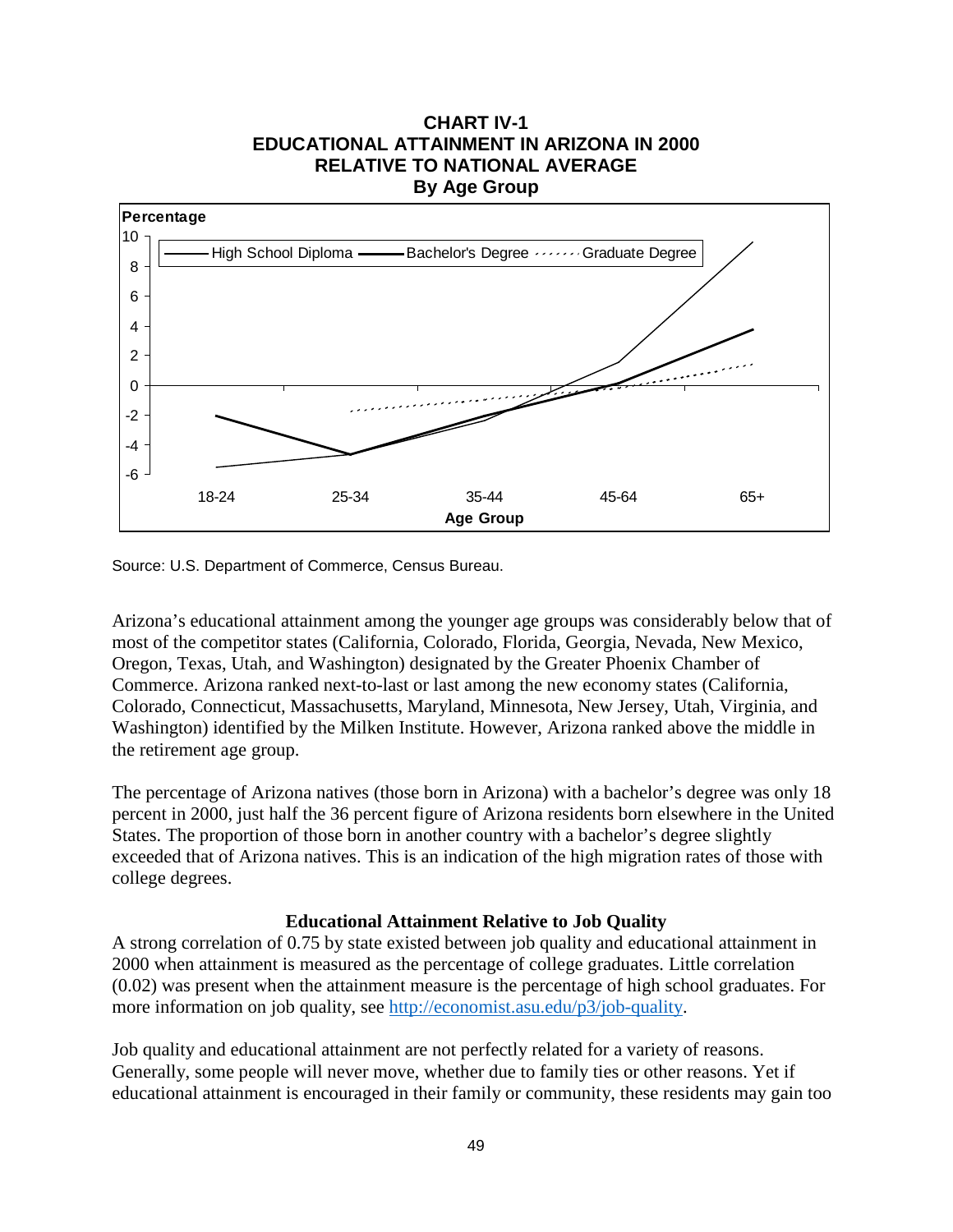much education for the limited available job opportunities in their community (particularly true of less populous areas) and accept underemployment rather than migrate to an area with job opportunities.

Those states with a lesser job quality than expected given their educational attainment (as measured by university graduates) mostly are less populous states without large urban areas nearby. Some of these states (e.g. Vermont, Hawaii, and Montana) have considerable natural beauty. It is likely that these states attract a certain type of educated migrant who is willing to be underemployed in exchange for perceived noneconomic advantages.

Those states with higher job quality than expected given their educational attainment are states with an abnormally high share of jobs that are high-paying but do not require much educational attainment, such as many mining and some manufacturing jobs. Michigan, West Virginia, Louisiana and Texas are among the states in this group.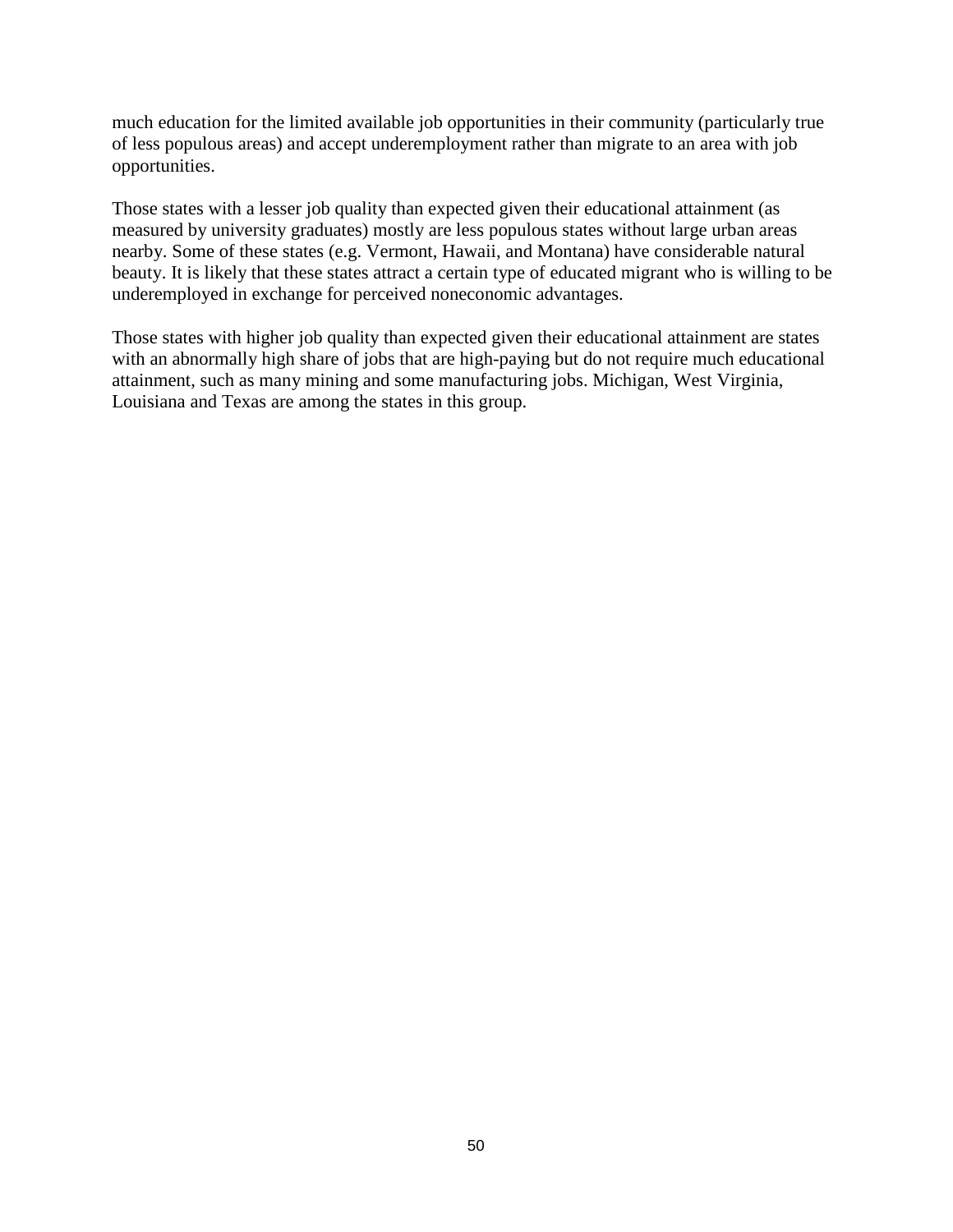### **V. GEOGRAPHICAL DISTRIBUTION OF THE UNIVERSITY-EDUCATED POPULATION**

#### **Summary**

- To realize a high share of college graduates in its population, a region must either graduate a large number of people from local institutions of higher education or attract college graduates from other regions.
- Labor force participants with university degrees are highly mobile in terms of their residence. Thus, the number of university graduates from local institutions of higher education is not necessarily highly related to the number of college graduates living in a community.
- In any community, the retention of locally educated individuals and the attraction of highly educated people from other regions are heavily dependent on the availability of job opportunities appropriate for those with college degrees. Urban and natural amenities also are important to the attraction and retention of college graduates.
- National studies indicate that a statistically significant relationship exists between the number of new college graduates in a state and average educational attainment in the state's adult population. But the strength of this relationship appears modest.
- Studies find that if an additional 100 college-bound students choose to attend college in a given state, the long-run effect of raising the college-educated workforce in that state will be only 5-to-10 workers.

### **Introduction**

The college-educated share of the population depends on both demand and supply factors. In places with an intrinsically strong local demand for educated labor, as in places that border the nation's capital or contain a major financial center, employers will be able to attract workers from other states by offering high wages. Amenities that appeal to college graduates also are important to attract a large number of educated migrants. Alternatively, a place may be able to assemble a highly educated population by having a large number of people graduate from local colleges and universities (hereafter referred to as "local production of college graduates").

The purpose of this chapter is to review evidence relating to the effect of local production of college graduates on the number of adult college-educated people that end up living in the area.

## **Determinants of the Size of the University-Educated Population**

Given the high mobility of the U.S. population, and of college-educated labor in particular, much of the variation across states in college educational attainment derives from differences in abilities to attract college-educated workers from other states. Some states have a comparative advantage in the use of college-educated labor. States bordering the nation's political and financial capitals (Washington, D.C. and New York City), for example, long have been important importers of educated workers. The strong demand for educated labor in these areas derives, in large part, from an arbitrary historical concentration of firms and institutions that make intensive use of highly educated labor.

Some states are successful in attracting educated labor not because they have an abundance of high-paying jobs, but because they offer natural or urban amenities that are valued by educated people. Regional and urban economists are increasingly impressed by the important role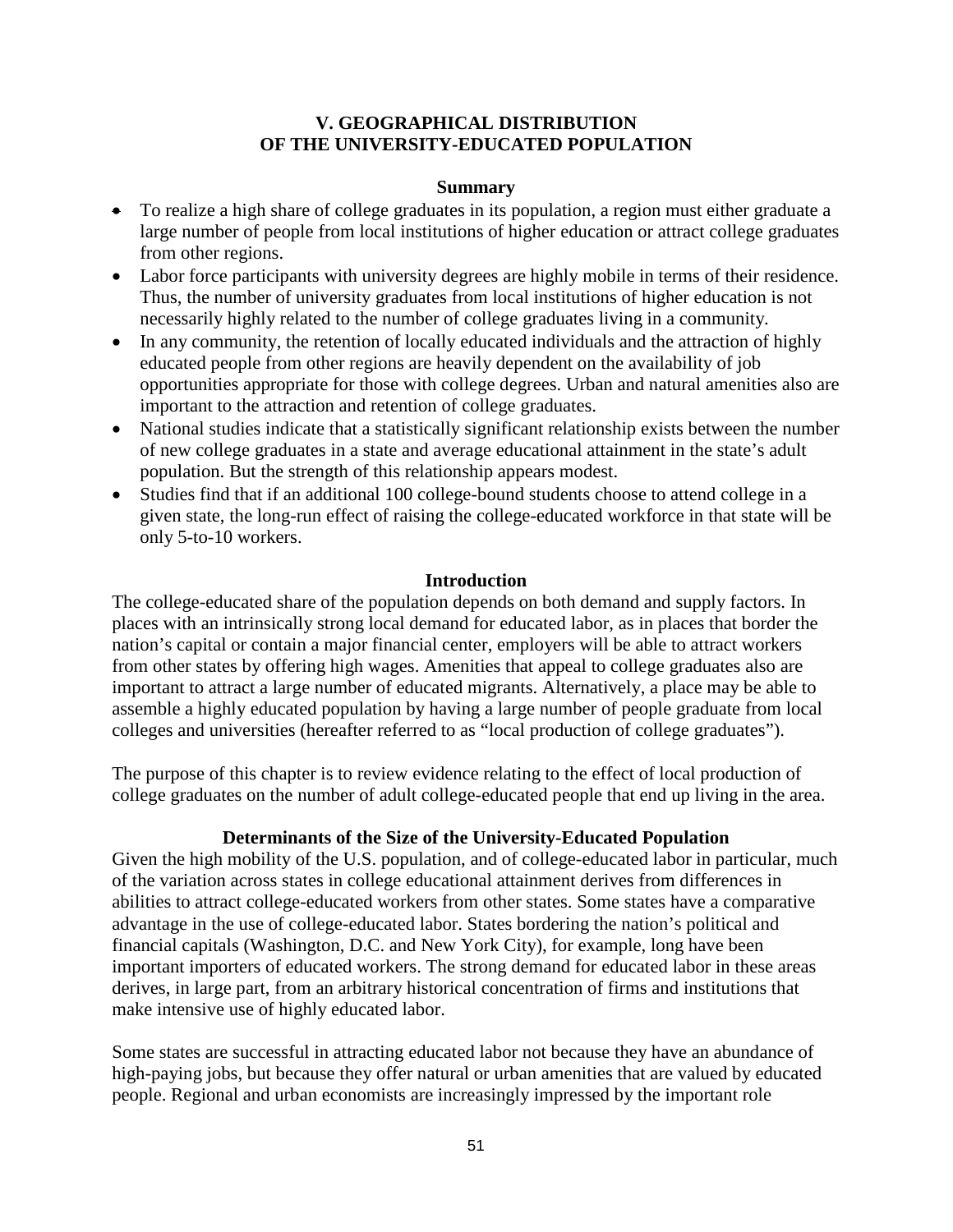amenities now play in U.S. interstate migration decisions. As real incomes rise, people are choosing to spend a greater share of their income on quality of life, either directly through the purchases of private amenities such as fine dining or live entertainment, or indirectly through lower wages and/or higher home prices in areas with public amenities. Amenities are thought to be especially important in the location decisions of highly educated people, those who can afford to pay for them.

To identify which amenities are most important to workers and their families, researchers have looked both at differences in population growth rates and at differentials in wages and land prices (the idea being that people who place a high value on the public locational attributes of an area will be willing to accept lower wages and/or pay more for housing to live there). Foremost among the amenities that explain domestic U.S. migration patterns is weather. Residents both young and old have been moving in large numbers to places with warm winters and/or cool dry summers (Rappaport 2004). Studies of compensating wage and home price differentials also show weather variables to be important, especially number of heating degree days, precipitation, humidity and sunshine. The annual differential needed to compensate someone for living in Chicago rather than San Francisco is now thought to be around \$10,000 (Costa and Kahn 2003).

Other natural amenities that are significant in explaining wage and home price differentials are proximity to the coast and proximity to wilderness areas and national parks. Certain man-made, urban amenities also have been found to be important in household location decisions. Cities that have been most successful in attracting people are those with a rich variety of consumer goods and services (e.g., restaurants and live entertainment venues), good schools, and low crime (Glaeser, et al. 2001).

Despite the high degree of mobility in the U.S. population, most people never make an interstate move, or migrate just once. People who grow up in a state, for example, are much more likely to live there in their adult years than is someone drawn randomly from the national population. One particular aspect of locational persistence that has been studied involves the decision about where to go to college. People build relationships in college, relationships that often have value in the workplace later in life. As a result, a person tends to work and live in the same area that he or she went to college.

A large number of graduates from local institutions of higher education can translate into a large number of college-educated workers in the labor force only if the local labor market can absorb new graduates without a substantial decline in wages (which would end up causing workers to leave the area). The wage sensitivity of the demand for labor depends on the nature of the skills and degrees being acquired by graduates. Local markets for medical doctors, for example, have little ability to absorb new graduates. Almost no relationship exists between the number of MDs trained in an area and the number of adult doctors living there. Producers of goods and services that can be exported out of state, on the other hand, have the potential to absorb large numbers of new graduates. A positive relationship between the number of graduates from local institutions and use of college-educated labor in that area is present for sectors producing goods and services traded across states (Bound, et al. 2004).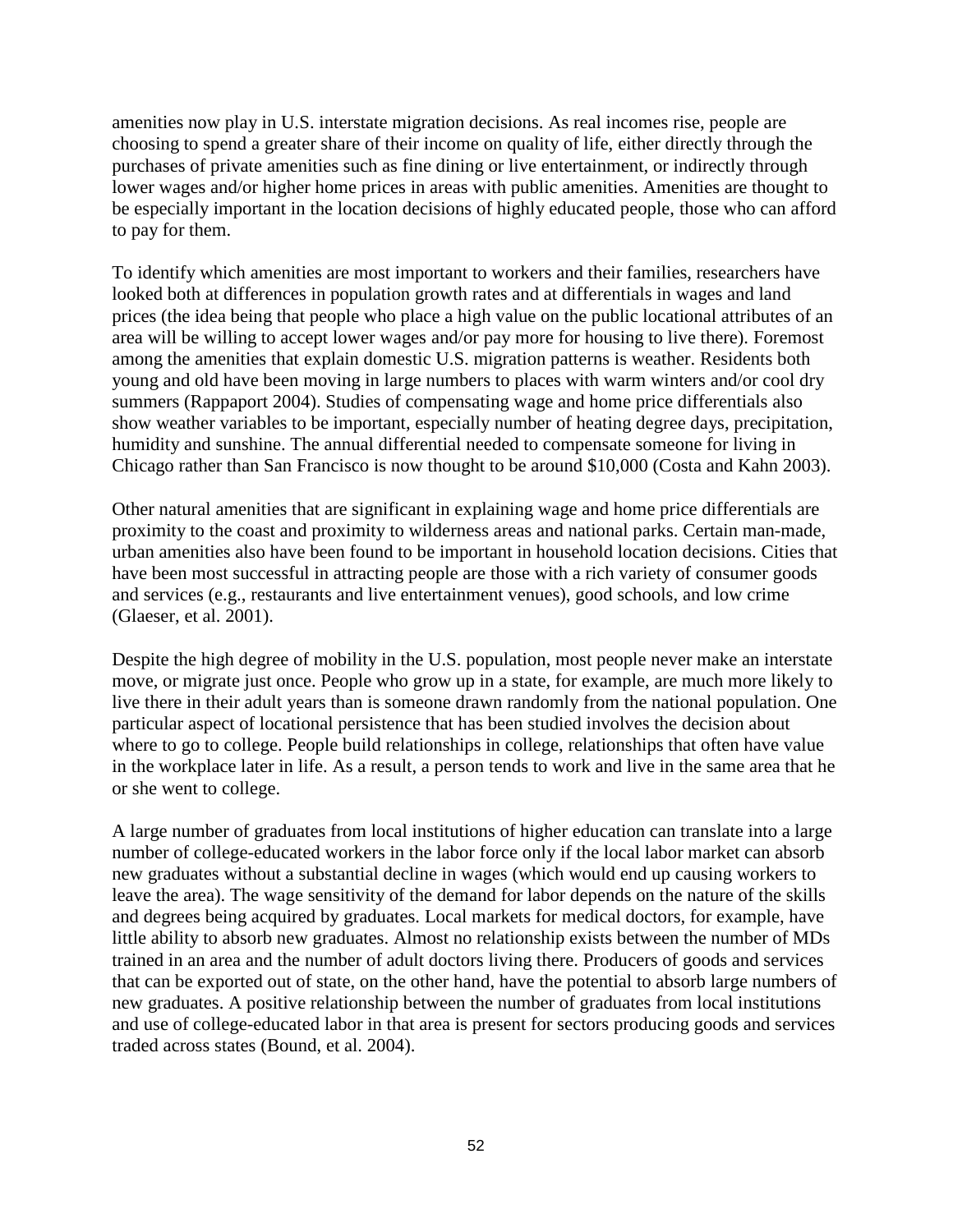#### **Importance of Graduates from Local Universities**

The remainder of this chapter summarizes the empirical evidence of how the production of college graduates influences the size of the college-educated population. Table V:1 shows information for each state on the percent of the adult population with at least a bachelor's degree and the number of undergraduate and graduate degrees awarded in the state expressed per 1,000 adult residents. The table helps to identify the states that are net importers and net exporters of college graduates.

States with a more favorable ranking in population share of college graduates than in degrees awarded tend to experience net inflows of college-educated people. The leading net importers of university graduates are New Jersey (with a difference in rankings between degrees awarded and population share of +42), Hawaii (+30), Alaska (+29), Washington (+27), Maryland (+23), Virginia (+23) and California (+23). These states are successful in attracting college-educated migrants either because they have a strong demand for educated labor or because they offer amenities that are highly valued by educated people.

In contrast, states with a ranking of population share that is less favorable than their ranking based on degrees produced are likely to be net exporters of college graduates. The largest differentials are in Indiana (-29), Iowa (-29), Missouri (-29), North Dakota (-27), South Dakota (- 22), Alabama (-21), and West Virginia (-20). These states lack either the jobs or the quality of life necessary to keep their graduates in state.

Arizona is a large net recipient of migrants, both domestic and foreign, and gains more collegeeducated residents through in-migration than it loses through out-migration. The fact that Arizona has about the same ranking in share of the population with a bachelor's degree as it does in degrees produced per 1,000 residents is evidence not of an approximate balance between inflows and outflows of people with college degrees but rather of the fact that a large number of migrants without college degrees also choose Arizona as a place to live.

A positive and statistically significant correlation exists between the variables in Table V:1, suggesting that local production of college degrees raises the share of college graduates in a state's population. Other factors also could be affecting the share of college graduates. The simple correlation likely underestimates the effect of degrees awarded on the share of the population that is college educated because weather — the single most important factor explaining U.S. migration patterns — is correlated with the geographic distribution of U.S. colleges and universities.

As explained by Goldin and Katz (1999), the current geographic distribution of colleges and universities heavily reflects the settlement patterns of the late 19th and early 20th centuries and was essentially set by 1940. States with a relatively high production of degrees are disproportionately located in the East and upper Midwest, parts of the country with a climate generally perceived to be undesirable. Sunbelt states, with weather that has attracted large numbers of migrants for decades, are underrepresented by colleges and universities. Because of this relationship between weather and degrees awarded, a simple correlation between degrees awarded and share of the population with a college degree will serve to understate the causal role played by local production of degrees.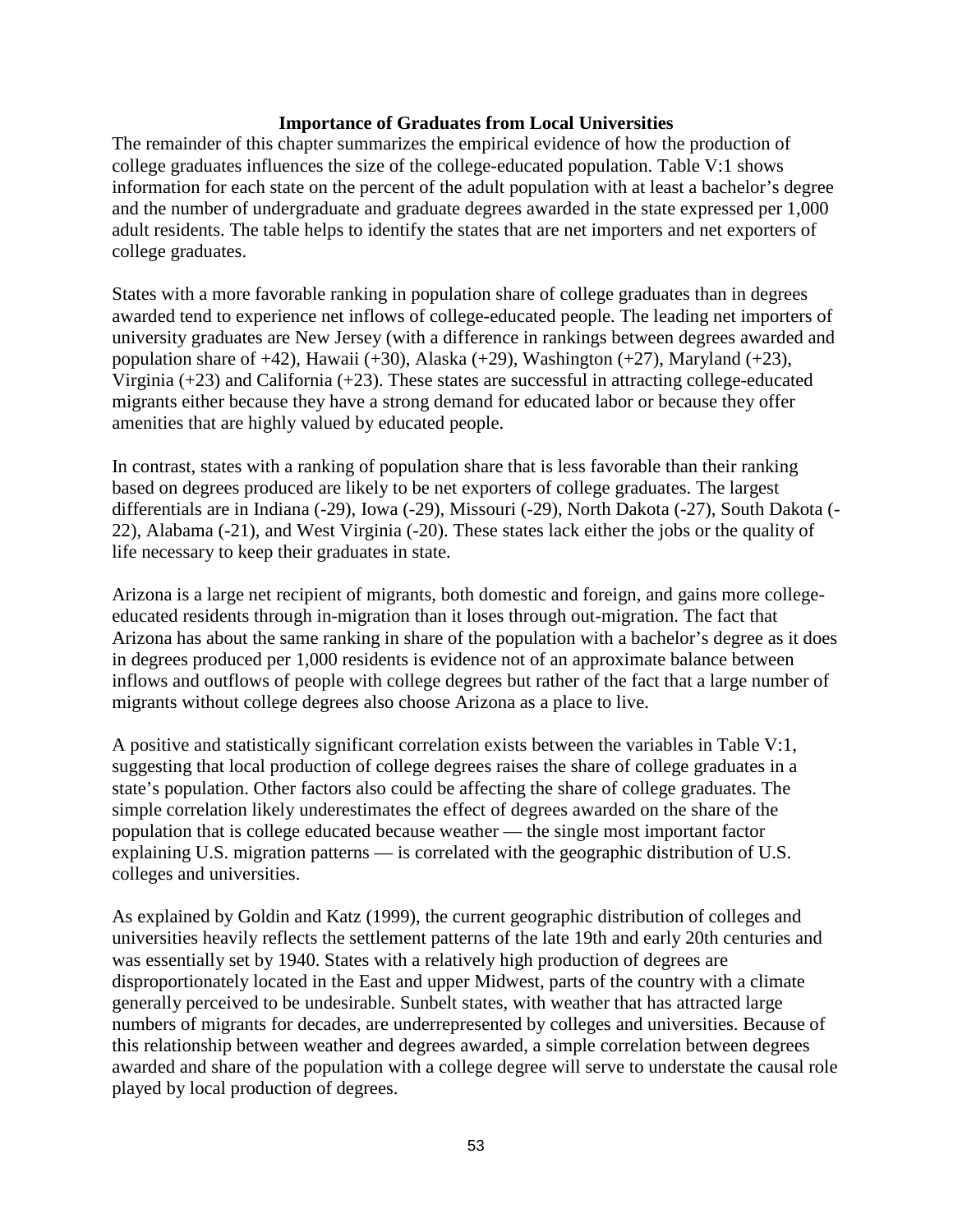|                      | Population with College Degree, 2000 |                | Degrees Awarded, 2001-02<br>Number per |                |
|----------------------|--------------------------------------|----------------|----------------------------------------|----------------|
|                      | Percent*                             | Rank           | Thousand**                             | Rank           |
| Alabama              | 19.0                                 | 44             | 10.5                                   | 23             |
| Alaska               | 24.7                                 | 20             | 4.8                                    | 49             |
| Arizona              | 23.5                                 | 24             | 10.7                                   | 22             |
| Arkansas             | 16.7                                 | 49             | 7.6                                    | 45             |
| California           | 26.6                                 | 12             | 9.0                                    | 34             |
| Colorado             | 32.7                                 | 2              | 11.7                                   | 16             |
| Connecticut          | 31.4                                 | 4              | 10.3                                   | 25             |
| Delaware             | 25.0                                 | 19             | 13.5                                   | 8              |
| Florida              | 22.3                                 | 31             | 7.5                                    | 46             |
|                      | 24.3                                 | 22             | 8.8                                    | 38             |
| Georgia              |                                      |                |                                        |                |
| Hawaii               | 26.2                                 | 13             | 8.4                                    | 43             |
| Idaho                | 21.7                                 | 35             | 8.1                                    | 44             |
| Illinois             | 26.1                                 | 15             | 11.7                                   | 17             |
| Indiana              | 19.4                                 | 43             | 11.7                                   | 14             |
| Iowa                 | 21.2                                 | 38             | 13.4                                   | 9              |
| Kansas               | 25.8                                 | 16             | 12.3                                   | 11             |
| Kentucky             | 17.1                                 | 47             | 8.6                                    | 39             |
| Louisiana            | 18.7                                 | 45             | 10.2                                   | 28             |
| Maine                | 22.9                                 | 27             | 8.4                                    | 42             |
| Maryland             | 31.4                                 | 3              | 10.3                                   | 26             |
| Massachusetts        | 33.2                                 | $\mathbf{1}$   | 17.6                                   | $\overline{2}$ |
| Michigan             | 21.8                                 | 34             | 11.5                                   | 18             |
| Minnesota            | 27.4                                 | 10             | 11.2                                   | 19             |
| Mississippi          | 16.9                                 | 48             | 9.2                                    | 32             |
| Missouri             | 21.6                                 | 36             | 13.6                                   | $\overline{7}$ |
| Montana              | 24.4                                 | 21             | 11.0                                   | 21             |
| Nebraska             | 23.7                                 | 23             | 13.8                                   | 6              |
| Nevada               | 18.2                                 | 46             | 4.8                                    | 50             |
| New Hampshire        | 28.7                                 | 8              | 12.0                                   | 12             |
| New Jersey           | 29.8                                 | 5              | 7.3                                    | 47             |
| New Mexico           | 23.5                                 | 25             | 8.5                                    | 41             |
| New York             | 27.4                                 | 11             | 12.9                                   | 10             |
|                      |                                      |                |                                        |                |
| North Carolina       | 22.5                                 | 28             | 9.2                                    | 33             |
| North Dakota         | 22.0                                 | 32             | 14.6                                   | 5              |
| Ohio                 | 21.1                                 | 39             | 10.3                                   | 27             |
| Oklahoma             | 20.3                                 | 41             | 10.4                                   | 24             |
| Oregon               | 25.1                                 | 18             | 9.2                                    | 31             |
| Pennsylvania         | 22.4                                 | 30             | 12.0                                   | 13             |
| Rhode Island         | 25.6                                 | 17             | 16.4                                   | 3              |
| South Carolina       | 20.4                                 | 40             | 8.6                                    | 40             |
| South Dakota         | 21.5                                 | 37             | 11.7                                   | 15             |
| Tennessee            | 19.6                                 | 42             | 9.0                                    | 35             |
| Texas                | 23.2                                 | 26             | 8.8                                    | 37             |
| Utah                 | 26.1                                 | 14             | 18.9                                   | 1              |
| Vermont              | 29.4                                 | $\overline{7}$ | 15.8                                   | $\overline{4}$ |
| Virginia             | 29.5                                 | 6              | 10.1                                   | 29             |
| Washington           | 27.7                                 | 9              | 8.8                                    | 36             |
| West Virginia        | 14.8                                 | 50             | 9.6                                    | 30             |
| Wisconsin            | 22.4                                 | 29             | 11.1                                   | 20             |
| Wyoming              | 21.9                                 | 33             | 7.2                                    | 48             |
| <b>United States</b> | 24.4                                 |                | 10.4                                   |                |

## **TABLE V:1 EDUCATIONAL ATTAINMENT AND DEGREES AWARDED LOCALLY**

\*Percent of population 25 or older with at least a bachelor's degree.

\*\* Bachelor's, master's, doctorate and professional degrees per 1,000 25 or older.

Source: U.S. Department of Commerce, Census Bureau, and National Center for Education Statistics.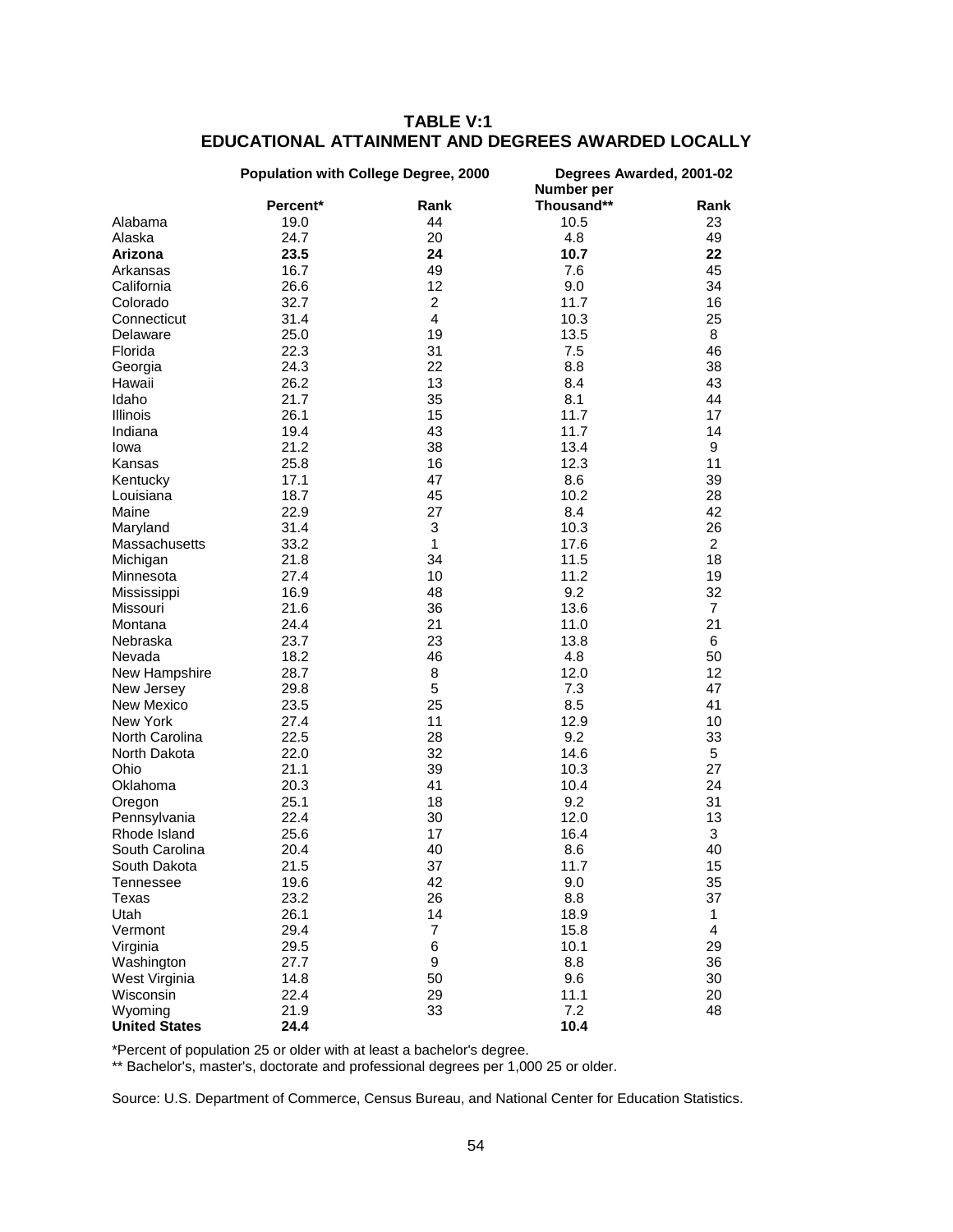Chart V:1 is a scatter diagram plotting degrees awarded against share of the population with a degree, after adjusting the population share for the effect of weather. The measure of weather used to make these adjustments was based on Rappport's (2004) analysis of population growth patterns and their relationship to a variety of measures of weather and other natural amenities. His analysis found warm winters to be the most important factor driving population growth. Rappaport used his results to rank cities on the basis of weather. These results, in turn, were used to rank states. Those with the most favorable weather include Arizona, California, Colorado, Florida, Hawaii, Nevada, Utah and Wyoming. The population shares shown in Chart V:1 are adjusted by the effects of weather. (The specific coefficient used to make the weather to make the weather adjustments was derived from a multiple regression of population share on both weather quintile and degrees awarded.)

After adjusting for weather, a statistically significant relationship exists between degrees awarded in a state and the share of the population that is college educated. If Arizona were to permanently raise the number of degrees awarded in the adult population from the current rate of 10.7 per thousand to 11.7 per thousand, the long-run effect would be to raise the share of the population with at least a bachelor's degree from its current level of 23.5 percent to 24.1 percent.



**CHART V:1 THE RELATIONSHIP BETWEEN EDUCATIONAL ATTAINMENT AND DEGREES** 

\* Of population 25 or older with at least a bachelor's degree.

Source: Groen (2004), Table 4, p. 135. Based on a national sample of 12,781 students from 30 selected colleges and universities. Students entered college in 1976 and were surveyed for current state of residence in 1996 (when they were 38 years old on average).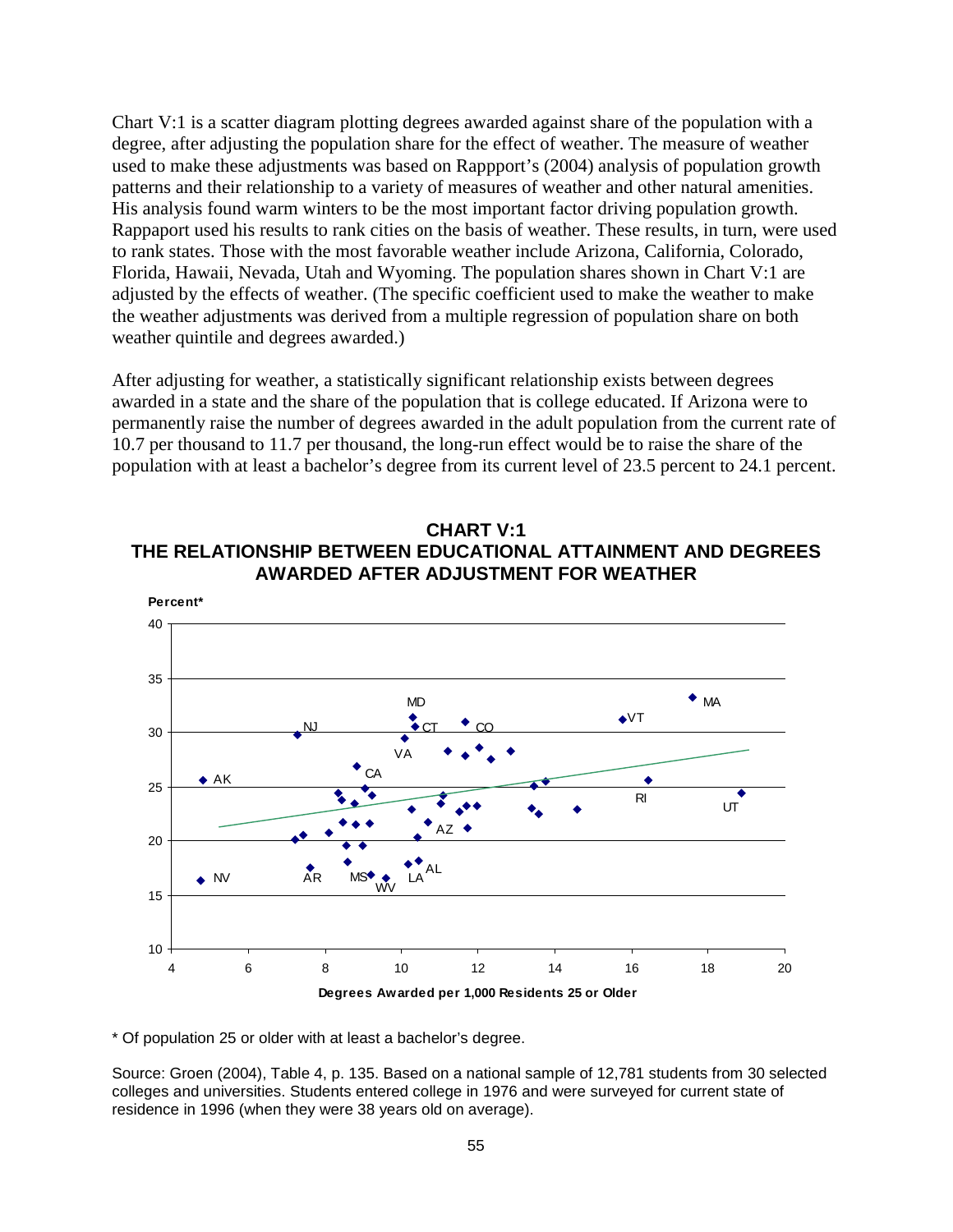The estimated effect meets the standards of statistical significance, but it is not quantitatively large. The evidence from state-level data indicates that states with high production of undergraduate students tend to also have a high concentration of college graduates in their populations, but the relationship is a modest one. Migration clearly plays an important role in determining educational attainment in a state's adult population.

The scatter of points around the regression line in Chart V:1 confirms the importance of other factors in determining average educational attainment in a state. Some amenities that affect interstate migration may not be well summarized by the weather variables used in the analysis.

For example, Colorado has a much larger share of college graduates than expected on the basis of its weather and the number of degrees awarded in the state. Educated migrants may be attracted to Colorado by other amenities, such as skiing and national parks.

More importantly, the analysis has not accounted for factors that influence the demand for educated labor in a state. Maryland and Virginia benefit from the large number of jobs requiring a university degree that are located in the vicinity of the District of Columbia. A strong financial services industry helps attract educated workers to New Jersey and Connecticut. Massachusetts has the most educated population in the nation, partly attributable to the large supply of college graduates that comes out of the state's colleges and universities. But the state also has a strong high-tech sector that helps to attract professional and highly-educated labor.

In contrast, some states have a relatively weak demand for educated labor that makes it difficult to attract or retain college graduates. Most notable are the South Central states of Alabama, Arkansas, Louisiana and Mississippi. Low educational attainment in these states is not simply a matter of not producing enough college graduates.

Favorable weather helps Arizona attract educated migrants. After adjusting for weather, Arizona's educational attainment is 2 percentage points below what would be expected on the basis of the number of degrees awarded in the state. That Arizona lies below the regression line in Chart V:1 may be a consequence more of the attractiveness of the state as a destination for less-educated migrants than of an inability to generate jobs to retain college graduates.

#### **Effect of College Location on Later Residence**

An alternative way of evaluating the contribution local universities make to determining the size of the college-educated population in a state is to use information on where individuals grow up, go to college, and reside later in their adult lives. Groen (2004) used information from the Mellon Foundation's College and Beyond data files, which contain background information and college records for students at 30 selected colleges and universities. Groen's analysis focuses on the cohort that entered college in 1976 and was later surveyed in 1996 (when respondents were approximately 38 years old). By using information on the geographic range of schools to which individuals applied, Groen was able to control for students that chose to go to school in a state because they wanted to live there after graduation. In this case, simple correlations would overstate the causal role played by college location.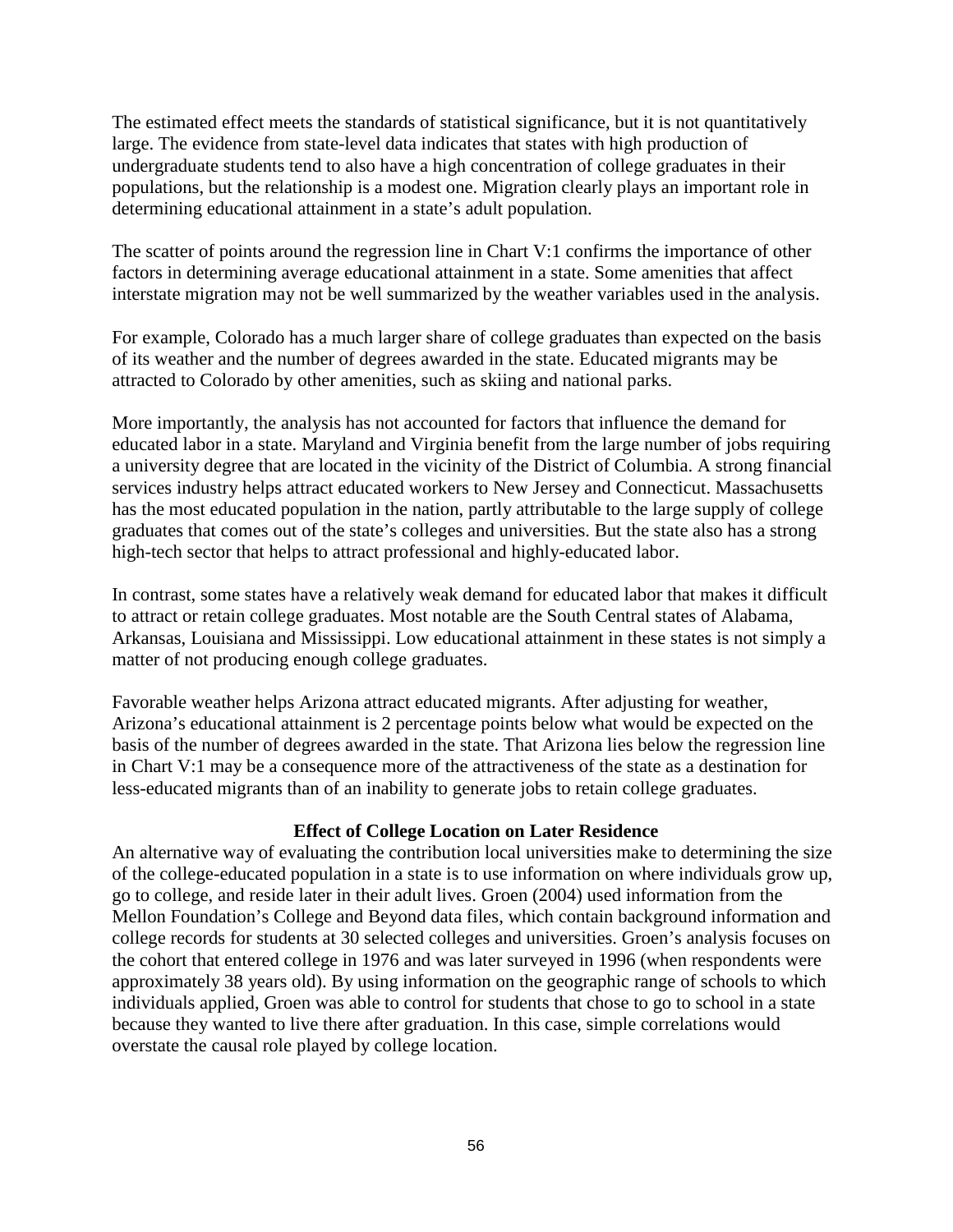Table V:2 provides a brief summary of Groen's results. The table shows that the probability that a college graduate will reside in a given state in his adult life depends on whether he resided in that state before going to college and whether he attended college in the state. For example, the number in the northwest cell means that of 100 college graduates who resided in a given state before going to college and who also went to college in that state, 49 out of the 100 would still be living there in their adult years.

The most important factor determining state of residence in adult life is where a person grows up. Comparing numbers down the columns of the table, a person is 5-to-8 times more likely to reside in a state later in life if it is his home state (as defined by state of residence before college entry). The contribution made by college location is found by comparing across rows. For a person who grows up in a given state, he is 10 percentage points more likely to reside there as an adult if he also went to college in the state. Looking across the second row of the table, the results indicate that for someone who did not grow up in a given state, he is only 5 percentage points more likely to choose to reside there as an adult if he went to college there.

The results in Table V:2 once again point to the modest role college location plays in decisions among educated people about where to live later in life. For every 100 in-state college-bound residents, 39 of them would choose to work and reside in the state in their adult life even if they attend college out of state. Policies that encourage students to remain in state when going to college increase this number from 39 to 49.

Information from Arizona State University alumni records indicates that 50-to-60 percent of ASU graduates remain and work in Arizona following graduation. These numbers are higher than the figures in the first column of Table V:2. The alumni statistics are not directly comparable to Groen's figures, however. The alumni records include students who may have wanted to live in Arizona to begin with and chose an Arizona university for that reason. In this case, the alumni figures would overstate the role of local university attendance in the selection of Arizona as a state of residence. Groen tried to control for this factor by restricting his sample to individuals who applied to universities in more than one state.

## **TABLE V:2 LIKELIHOOD OF WORKING IN A STATE AFTER GRADUATION**

|                                      | Received Bachelor's | Received Bachelor's     |
|--------------------------------------|---------------------|-------------------------|
|                                      | Degree in State     | Degree in Another State |
| Lived in State Before College        | 49%                 | 39%                     |
| Did not Live in State Before College | 10%                 | 5%                      |

Source: Groen (2004), Table 4, p. 135. Based on a national sample of 12,781 students from 30 selected colleges and universities. Students entered college in 1976 and were surveyed for current state of residence in 1996 (when they were 38 years old on average).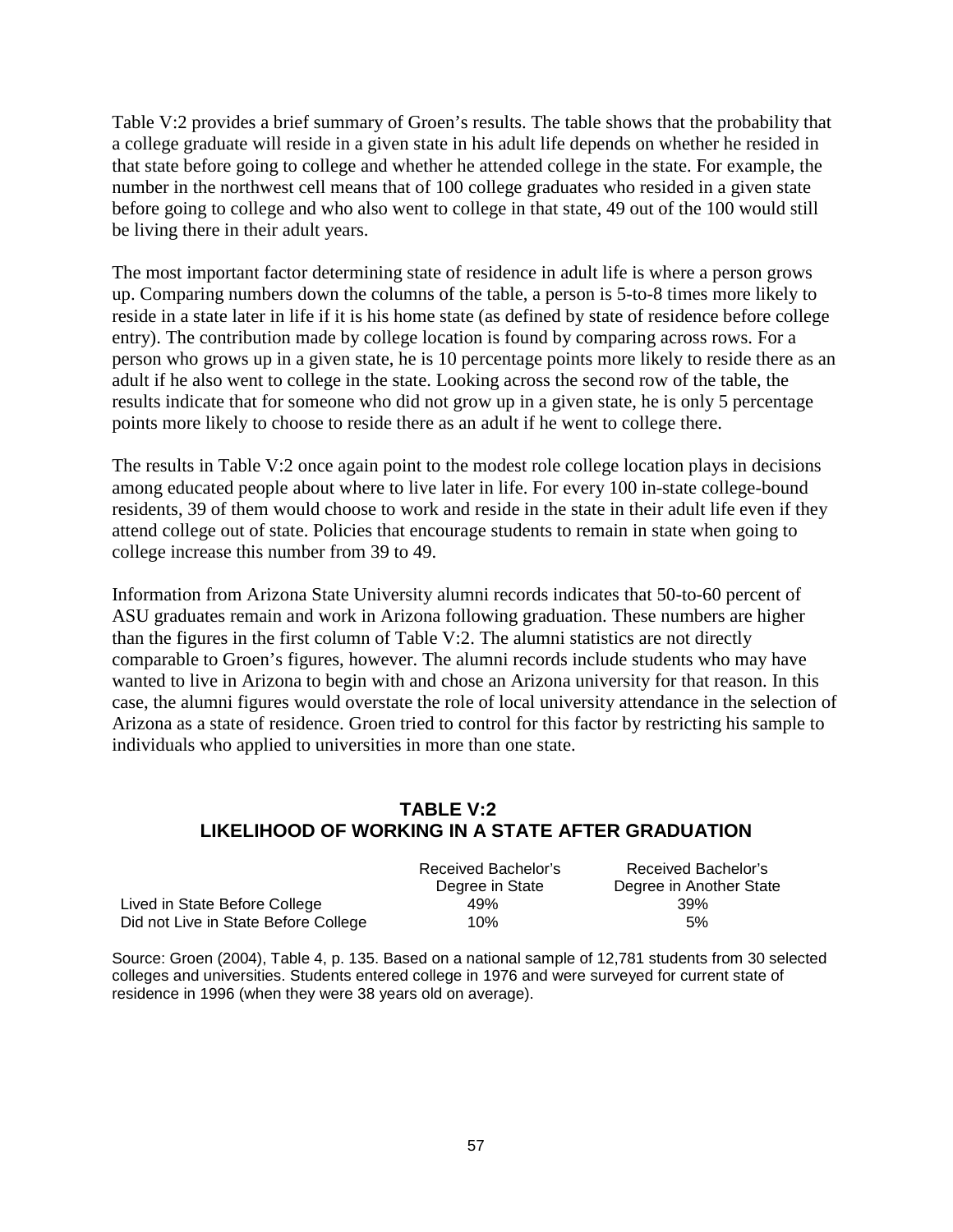It is also important to note that, from a policy perspective, the key feature of the frequencies in Table V:2 is not their general size, but the differences across columns. Alumni records say nothing about the second column of frequencies. It may be that 60 percent rather than 49 percent of in-state graduates from Arizona universities end up staying in state. But if it is also the case that 50 percent rather than 39 percent of in-state residents who attend college out of state return to Arizona to live, then policies that get 100 in-state students to remain in state when going to college still end up increasing the college-educated workforce by only 10 students.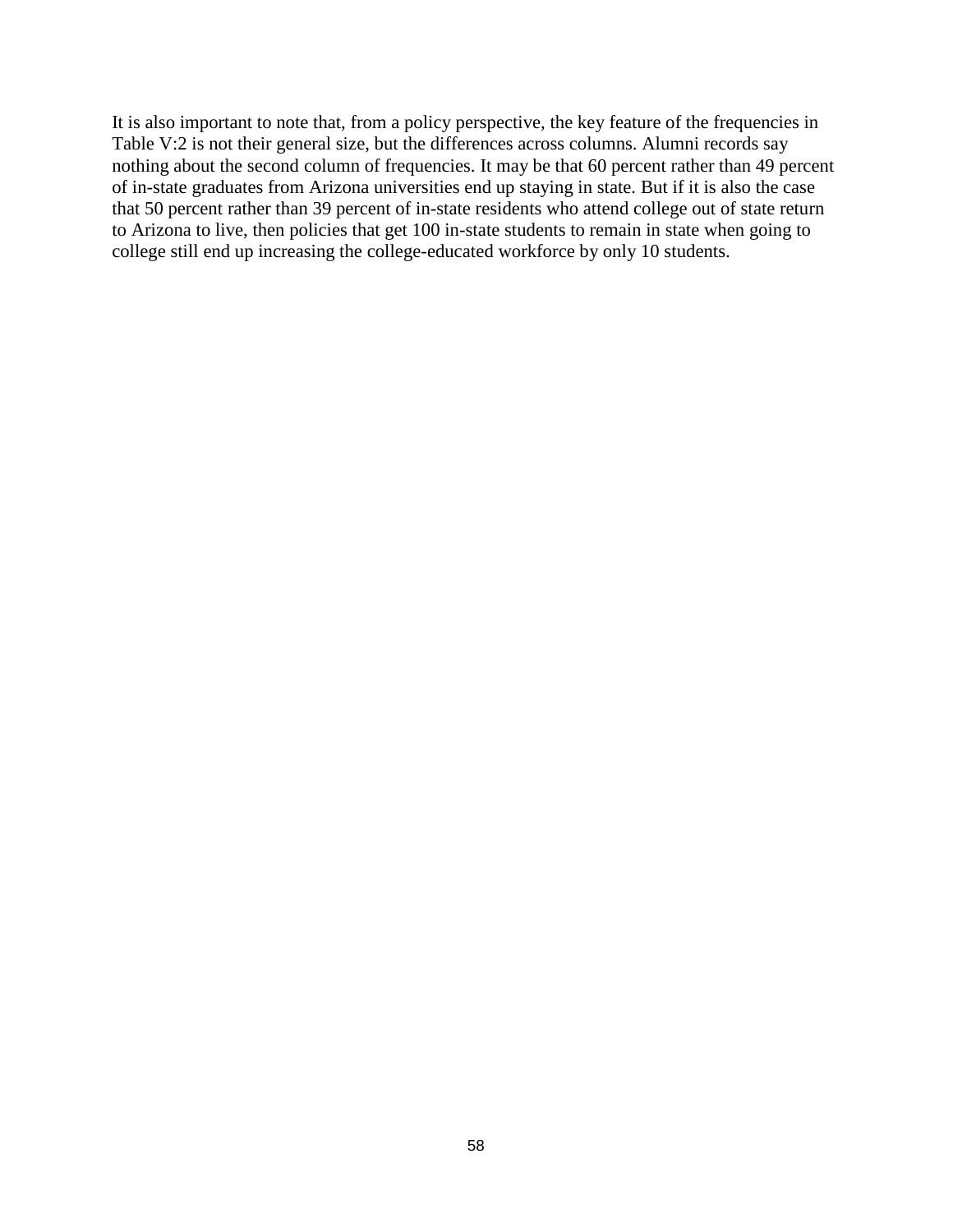### **VI. PUBLIC POLICY ISSUES**

#### **Summary**

- Despite the high rate of return to higher education, only one-quarter of the U.S. population has obtained a four-year college degree. Underinvestment in higher education occurs.
- Impediments to college degree attainment include family financial constraints, lack of academic skills necessary for success in college, and an apparent lack of knowledge or firm belief in the large effect that a college education has on an individual's future earnings.
- While policy interventions designed to address financial access are abundant, more attention may be needed to address the information and ability concerns.
- Evidence does not exist that local production of graduates, in isolation, will be an effective economic development strategy. A portfolio approach — that incorporates higher education and that is aimed at quality workforce development, quality public infrastructure, an emphasis on quality of life and amenities, and efforts to attain and maintain business climate conducive to attracting quality employment opportunities — may yield the highest returns.

#### **Introduction**

Higher education represents an economic investment with a very high return — almost twice the size of long-run returns on stocks. Yet only one-quarter of the U.S. population has obtained a four-year college degree. Undoubtedly, many people underinvest in education and as a result fail to reach their economic potential. One very important role for public policy is to help more people realize the high returns afforded by a college education.

When people become college educated, society and the economy as a whole also benefit. Governments function better, because educated people make good voters. Highly educated workers also make a net positive contribution to the budgets of state and local governments. They provide funds to the fiscal system, which allows governments to pursue goals of social justice through public assistance programs and programs that equalize economic opportunity. The general economy is strengthened by having an educated workforce. Cities with highly educated workers have been shown to be more resilient and better able to adapt to economic change. College-educated workers also infuse an economy with knowledge and creativity, providing a boost to productivity and wages over and above the direct effects that an enhanced education has on their own earnings. Thus, as a way of promoting overall growth and development in a state economy, a role exists for public policy in higher education.

In the language of economics, market failures exist in higher education. When left alone, the private decisions of individuals will lead to an underinvestment in higher education. While referencing points developed earlier in the report, this concluding chapter reviews specific policy measures that have been proposed or implemented to help address the market failures in higher education.

### **Helping People Realize their Economic Potential**

Three reasons explain why so many people fail to invest in a college education when the benefits to the individual so greatly outweigh the costs: (1) family financial constraints, (2) lack of academic skills necessary for success in college, and (3) an apparent lack of knowledge or firm belief in the large effect that a college education has on an individual's future earnings. The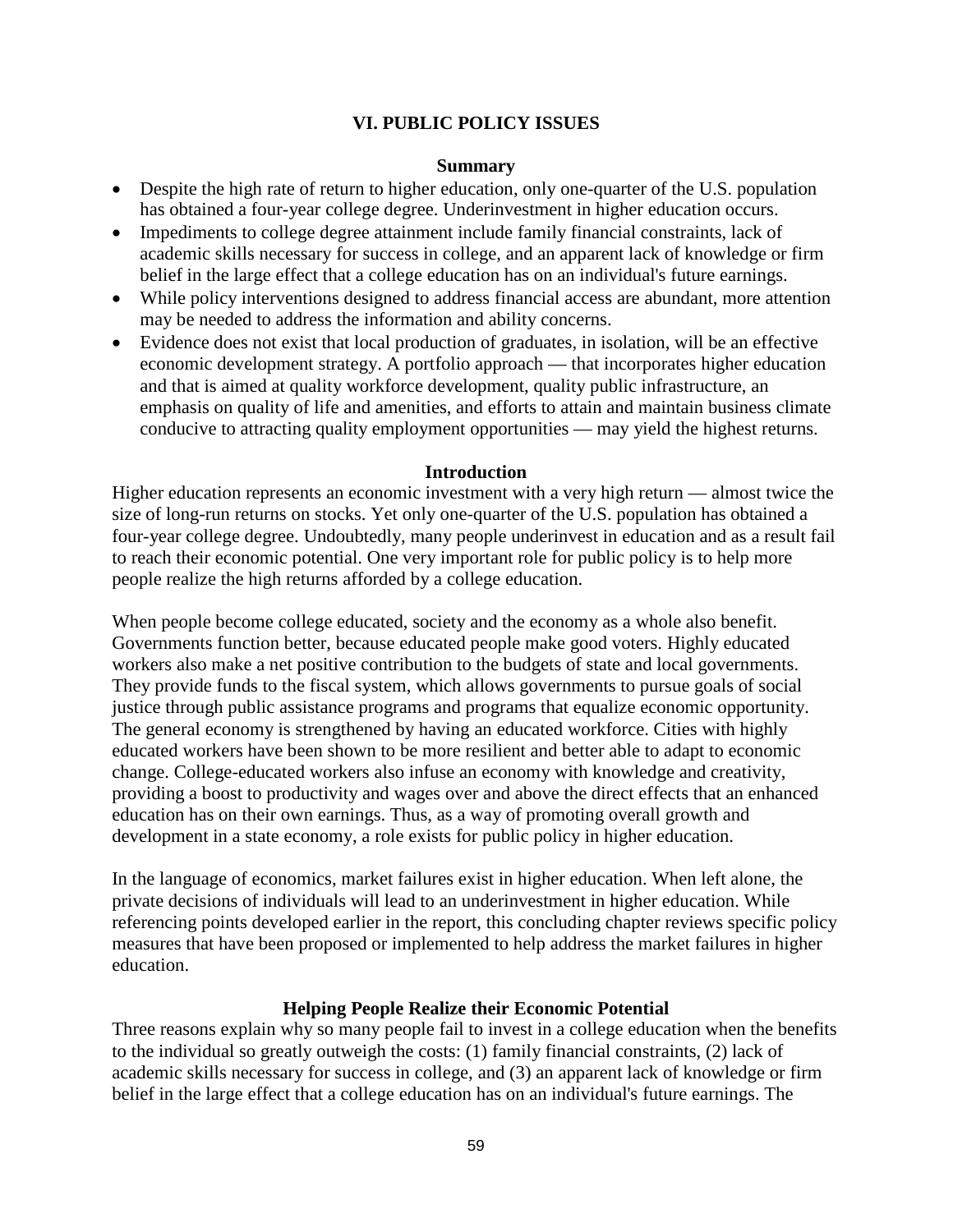appropriate policy is for dealing with underinvestment in higher education depends on which of these barriers are most important.

Economists long have recognized that the private financial system may fail to provide loan support for investments in education in the same way that it supports investments in physical capital. Government loan programs have been developed to try to mitigate these financial barriers, and the evidence suggests the programs have been highly successful. Estimates indicate that less than 10 percent of the youth population fails to complete college simply because of a lack of financial resources. This means that additions to college financial assistance programs are unlikely to significantly raise college educational attainment. Cuts in assistance, on the other hand, in either loan availability or tuition subsidies, may significantly reduce college enrollment.

Academic ability or college preparedness now seems to be more important than financial resources in influencing college entry and success. Unfortunately, this factor is difficult to address. Studies of educational attainment show that success in school depends on both the cognitive and non-cognitive skills (such as motivation and study habits) of the student. Cognitive ability is formed very early in life, much of it in the preschool years. Non-cognitive skills are more malleable than cognitive skills, but they too are largely set by late adolescence. High quality interventions in early childhood among at-risk children have proven effective, but they are expensive. College-preparedness can also be improved, of course, by raising the quality of elementary and secondary schools.

Also important as determinants of college entry and completion are family background factors, especially parents' level of education. Uneducated parents may not instill sufficient education goals in their children, perhaps because the benefits seem abstract, remote, and essentially unattainable to them. Education loans may prove ineffective in this case, since the financial benefits of education are being undervalued. A reduction in the cost of education through tuition subsidies, on the other hand, may help to tilt decisions in favor of education. Efforts also can be made to disseminate information in schools that informs students about the economic advantages of having a college degree. While it is difficult to change family values toward education, the good news is that any success that is achieved will cascade across generations.

Studies indicate that the size of the increase in lifetime earnings realized by a college graduate depends on the quality of the institution he attends. Misallocations of resources also occur when a gifted student enrolls in a low-quality college or university. As is the case in many western states, Arizona lacks elite private colleges. Arizona has historically adopted policies that encourage student accessibility and instructional expenditures per student are well below the national average. Maintaining low costs allow the state to make college education affordable and accessible, but these policies create pressures for cost savings (such as large class sizes and a historical tendency to hire faculty at salaries below the national average). Recent efforts to develop Honors Colleges represent a much-needed response to the absence of high quality college programs in the state.

While financial constraints are no longer a major barrier to investments in undergraduate college education, the same cannot be said for graduate study. Because of their high earnings potential, long-term loans are available to people who wish to become doctors, dentists, or earn other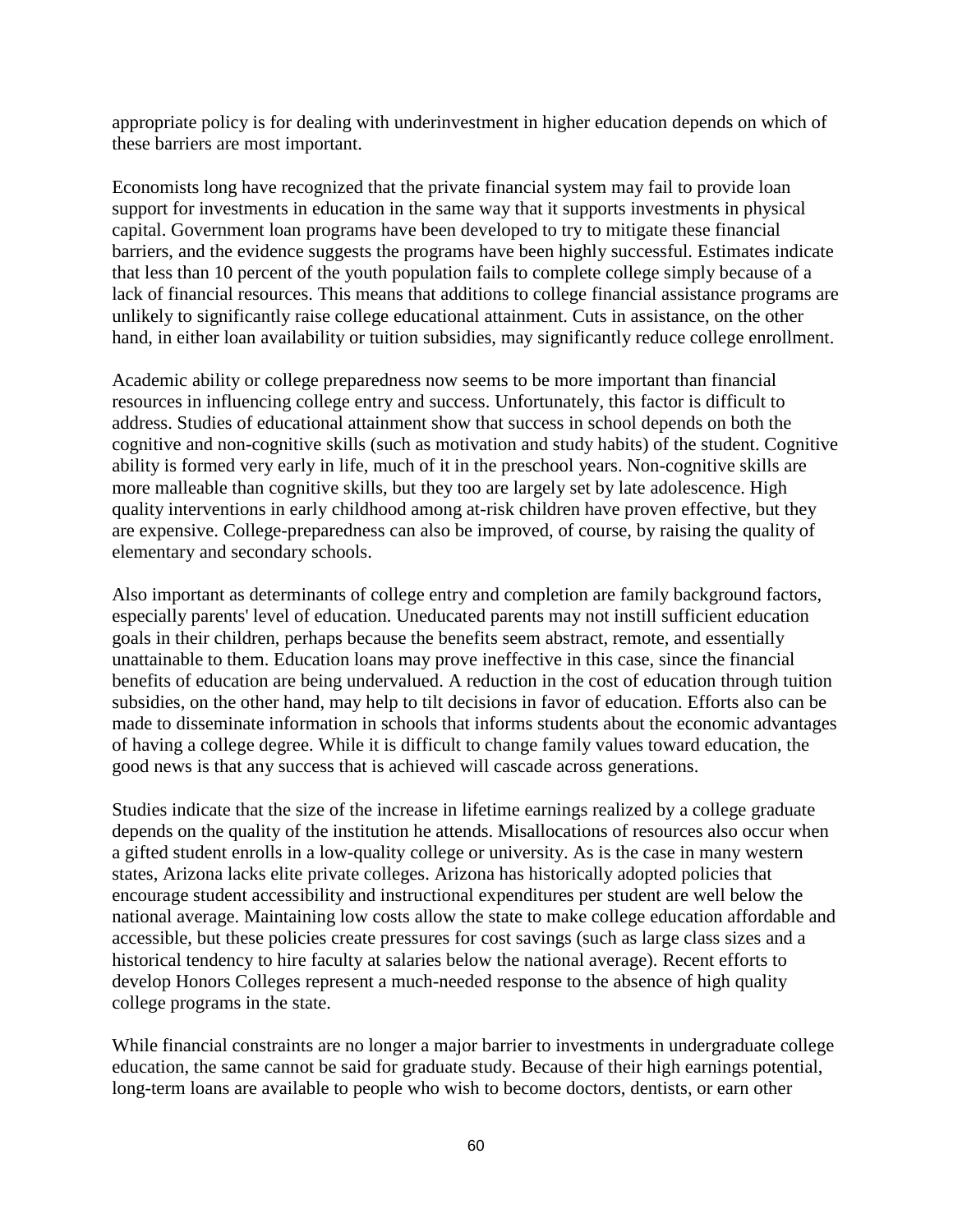advanced degrees. However, with high tuitions and an inability to earn income because of the time demands of the program of study, the typical graduate student will be far in debt when they finish. Alternatives to debt are equity-financing options first proposed by Friedman (1955) and recently evaluated by Lleras (2005). Graduate education can be financed by equity claims on the future earnings of the student. The claim is paid only if the graduate obtains gainful employment. There is no onerous debt obligation for those who are unable to realize the financial benefits of their degrees.

#### **Economic Development through Higher Education**

An argument can be made to include college educational attainment as an economic development policy goal. Educated workers make a net positive contribution to government budgets, and they help to raise the wages of all workers in an area. While the share of the total population in Arizona that is college educated is near the national average, the share of college graduates in the state workforce is well below average.

One way to realize a high share of college graduates in a state's workforce is to produce a large number of graduates at local universities. Examples of states that have an above-average share of college graduates in their populations partly because of high rates of local production include Massachusetts, New Hampshire, New York, and Vermont. However, given the high mobility of the U.S. population, especially among educated people, in general only a modest link exists between local production of degrees and collegiate educational attainment in a state's population. Indiana, Michigan, Missouri, and North Dakota are states that produce college graduates at a rate above the national average but have relatively low college attainment in the general population. So local production alone may not be a sufficient remedy.

One condition for local production of degrees to translate into high educational attainment in the adult population is that students must be able to find jobs in the state after they graduate. The local labor market must be able to absorb new graduates without a significant drop in wages, or else workers will leave the area. The absorptive capacity of the local economy depends upon the nature of the skills and degrees being acquired. Local markets for medical doctors, for example, have little ability to absorb new graduates. Statistically, there is little connection between the number of new MDs trained in an area and the number of adult doctors practicing there. Exportbased industries, on the other hand, have more potential to absorb new graduates. A state is more likely to generate new jobs for graduates receiving degrees in engineering and science than it is for people acquiring skills for the delivery of local services such as public education and health care.

As an alternative to producing graduates locally, a state can raise educational attainment in the population by attracting educated migrants from other states or countries. States that have an above-average share of college graduates in their populations despite relatively low rates of local production include Maryland, New Jersey, Virginia, and Washington. These states have a strong demand for educated workers that can be traced in large part to an arbitrary historical concentration of firms and institutions that make intensive use of highly educated labor (i.e., these states border the nation's political capital, its financial center, or are home to the nation's aircraft industry). Such comparative advantages in the use of highly educated labor are not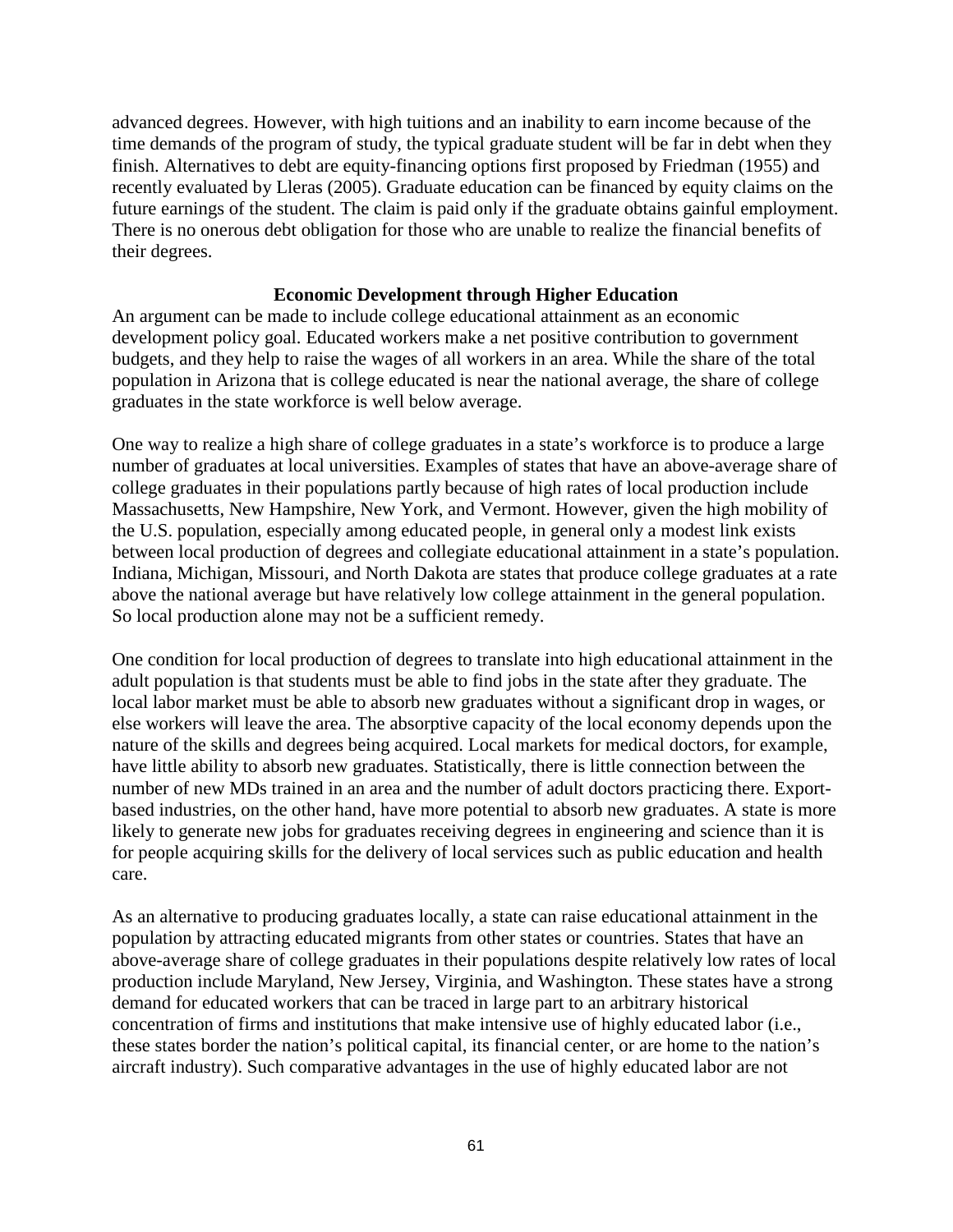possible for every state to replicate. But it is certainly reasonable for a state to selectively target economic development incentives to industries with highly educated personnel.

In-migration of educated workers also can be encouraged by offering amenities or public services that are especially important to educated people. The amenity that is very important in household migration decisions is weather. Arizona is fortunate to have warm winters and dry summers, weather characteristics that are preferred by many people. These are natural advantages provided to the state without cost. Educated migrants with high incomes also are attracted to states with great natural beauty and outdoor recreational opportunities. Arizona is well endowed with national and state parks, open space, and beautiful landscapes. Arizona should play to these strengths by making sure that people have easy access to parks and wilderness areas, that forests are well managed, and that scenic beauty is maintained through such policies as the exchange of state trust lands with high commercial value for private land with high amenity value.

Educated people value education and want it for their children. They will not choose to live in places without good elementary and secondary schools. States with poor schools do not miss out on the opportunity to attract uneducated migrants as much as they do educated ones. Another public good that is important to people with high incomes is transportation. Arizona has much to gain by being ahead of the curve in transportation policy. The automobile is an important source of external costs and economic inefficiencies. The consensus among policy experts is that the United States fails to make drivers internalize the full costs of driving their cars. U.S. gasoline taxes are too low, and the country fails to make sufficient use of road pricing to relieve congestion.

### **Goals of State Tuition Policy**

Educational attainment should be an important part of a state's economic development plan. Rather than focusing on a one-dimensional agenda, policymakers could adopt a portfolio of strategies. Increasing local production of college graduates is an option, but it may not yield desired outcomes if pursued in isolation. Policies that reduce incentives to migrate from the state, that improve amenities in the state or that nurture a business climate that attracts businesses that employ highly educated labor may be effective. In thinking about state university tuition policy, it may be wiser to focus on the benefits realized by the student, not on the benefits he may provide to other people since it is difficult to control state educational attainment through tuition policy when people are so mobile. The large individual benefits realized by a college graduate, on the other hand, are present whether or not he chooses to live and work in the state in which he attended college.

If state tuition subsides are used to ease student financial constraints or to reduce the perceived cost of college for families who tend to undervalue education, cost recovery is necessary at some point. States like Arizona are fortunate to have amenities that encourage graduates remain in the state long after they graduate. The taxes they pay as an adult serve to reimburse the state for the college subsidies they receive when they are young. In many states, however, a large share of graduates leaves the state in pursuit of better jobs or more attractive amenities. These states must either make tuition subsidies conditional upon subsequent state employment (the tuition subsidy is a loan that will not have to paid back if the student lives and works in the state as an adult) or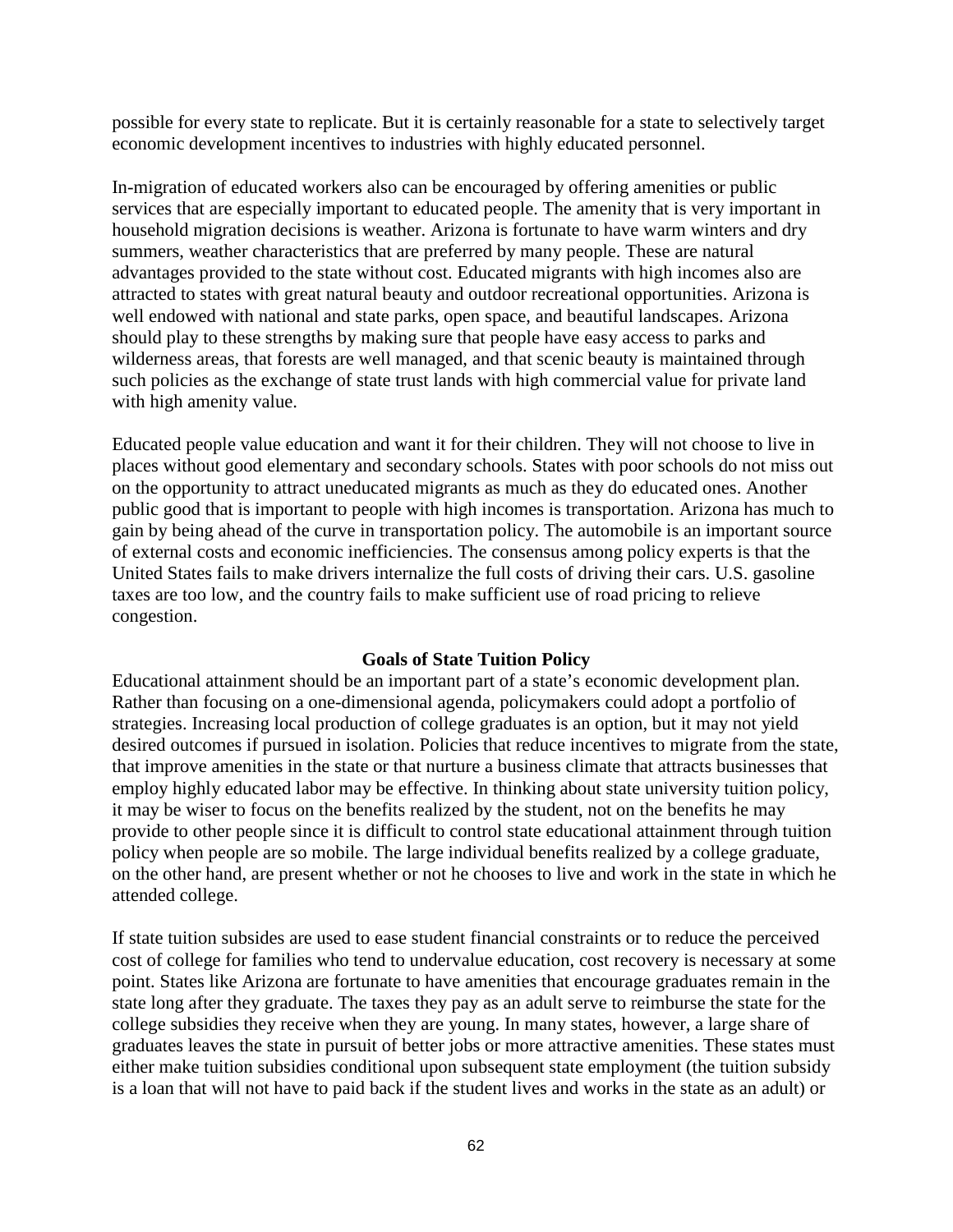ensure cost recovery before the student attends college by maintaining strict residency requirements for students to be eligible for subsidized tuition.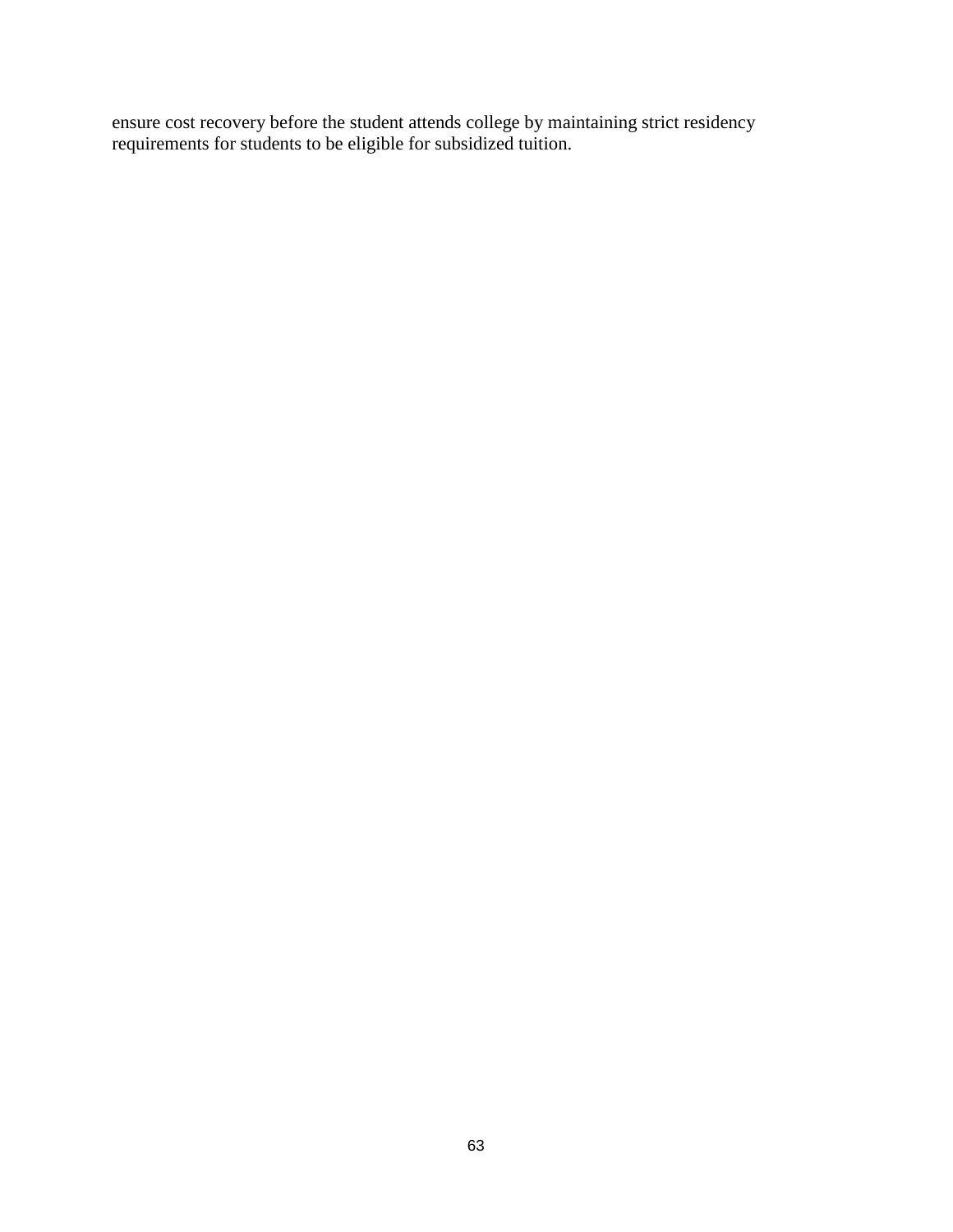#### **REFERENCES**

#### **Overview**

"Contributions of Arizona State University to the Arizona Economy FY 2002," Center for Business Research, L. William Seidman Research Institute, Arizona State University, April 2003, http://economist.asu.edu/arizona-universities

"Innovation and Opportunity: Harvard University's Impact on Boston Area Economy," report prepared by Appleseed Consultants, November 2004, http://www.allston.harvard.edu/background/invest\_future.htm

## **Chapter I**

U.S. Department of Commerce, Census Bureau, 2000 Census*.* Retrieved August 2005, from http://www.census.gov/main/www/cen200.html.

D. Black and J. Smith, "How Robust is the Evidence on the Effects of College Quality? Evidence from Matching," *Journal of Econometrics*, July/August 2004, pp. 99-124.

D. Card, "The Causal Effect of Education on Earnings," *Handbook of Labor Economics*, Ed. O. Ashenfelter and D. Card, Vol. 3A, North-Holland, 1999, pp. 1801-1863.

D. Card, "Estimating the Return to Schooling: Progress on Some Persistent Econometric Problems," *Econometrica*, September 2001, pp. 1127-60.

D. Card, "Education Matters: Commentary," *The Milken Institute Review*, Fourth Quarter 2002, pp. 73-77.

P. Carniero and J. Heckman, "The Evidence on Credit Constraints in Post-Secondary Schooling," *The Economic Journal*, October 2002, pp. 705-734.

R. Ehrenberg, "Econometric Studies of Higher Education," *Journal of Econometrics*, July/August 2004, pp. 19-37.

J. Monks, "The Returns to Individual and College Characteristics: Evidence from the National Longitudinal Survey of Youth," *Economics of Education Review*, June 2000, pp. 279-289.

G. Cameron and J. Heckman, "The dynamics of Educational Attainment for Black, Hispanic, and White Males," *Journal of Political Economy*, Vol. 109, No. 3, June 2001, pp. 455-499.

## **Chapter II**

R. E. Lucas, "On the Mechanics of Economic Development," *Journal of Monetary Economics*, 1988, 22, pp.3-42.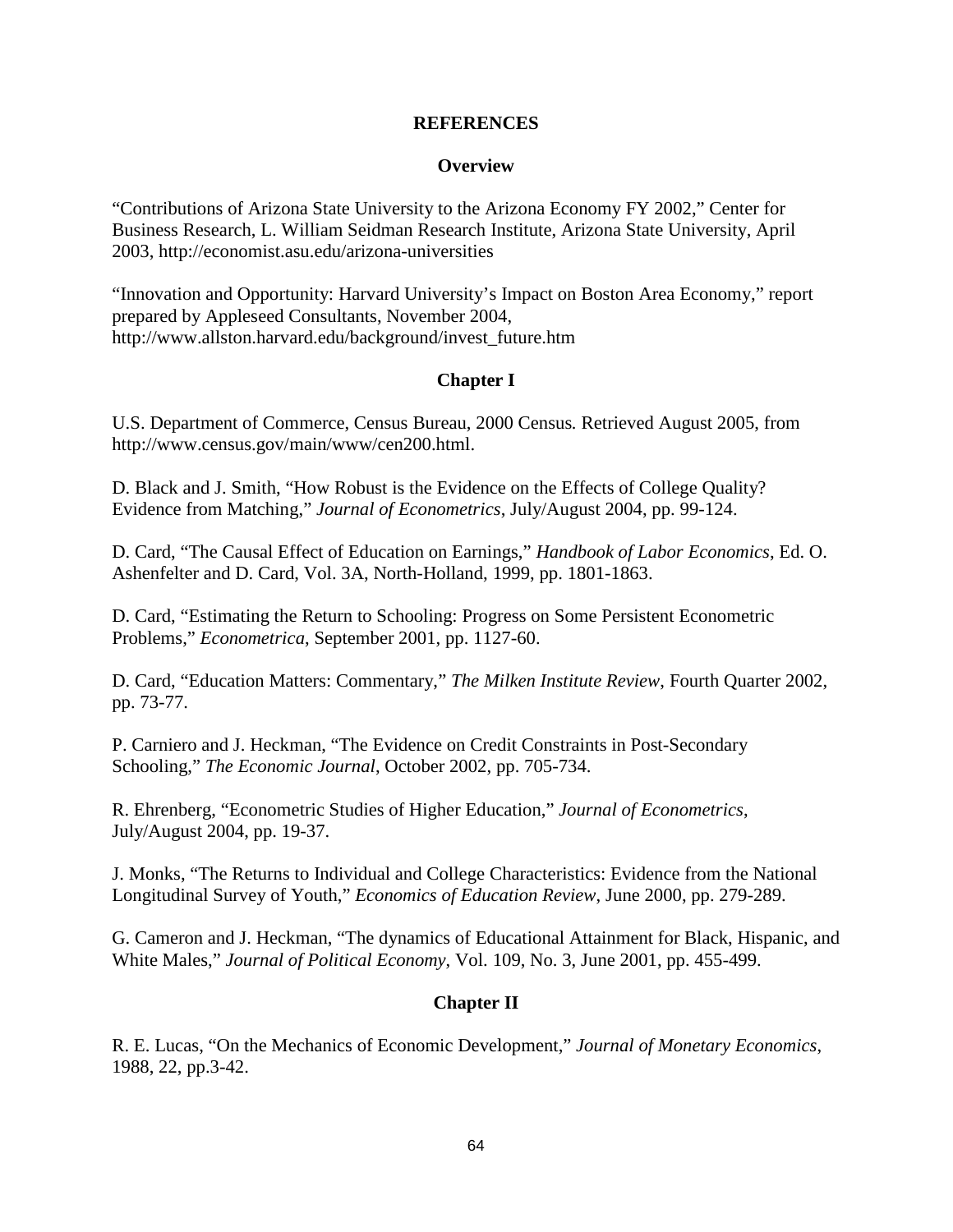P. M. Romer, "Increasing Returns and Long Run Growth," *Journal of Political Economy*, Vol. 98, No. 5, Part 2, October 1990, pp. 1002-1037.

B. Wolf and R. Havemen, "Accounting for the Social and Non-Market Benefits of Education," *The Contributions of Human and Social Capital to Sustained Economic Growth and Well-Being*, ed. J. Helliwell, International Symposium Report, OECD and HRDC, pp. 221-250, 2002.

E. M. King and J. P. Smith, *Computing Economic Loss in Cases of Wrongful Death* (R-3549- ICJ) Santa Monica: The Rand Corporation, 1988.

J. Pencavel, "Higher Education Productivity and Earning: A Review." *Journal of Economic Education*, Vol. 22, No. 4, 1991, pp 331-359.

D. Aschauer, "Is Public Education Productive?" *Higher Education and Economic Growth*, ed. William E. Becker and Darrel R. Lewis, Kluwer Publications, 1994.

W. J. Howe, "Effects of Higher Education on Unemployment Rates," *Higher Education and Economic Growth*, ed. William E. Becker and Darrel R. Lewis, Kluwer Publications, 1994.

S. Hoenick, "Higher Education and Economic Growth," *Higher Education and Economic Growth*, ed. William E. Becker and Darrel R. Lewis, Kluwer Publications, 1994.

E. Glaeser and D. Mare, "Cities and Skills," *Journal of Labor Economics*, April 2000.

P. Gotlieb and M. Fogarty, "Educational Attainment and Metropolitan Growth," *Economic Development Quarterly*, November 2003, pp. 325-336.

D. Jorgenson and K. Stiroh, "Raising the Speed Limit: U.S. Economic Growth in the Information Age," *Brooking Papers on Economic Activity*, 2000.

H. Wang, "Long-term Effects of Institutions of Higher Education on the Regional Economy," PhD Dissertation manuscript, University of Michigan, 2005.

## **Chapter III**

J.C. Palmer, E. R. Hines, and M. M. Chambers editors, *Grapevine: An Annual Compilation of*  Data on State Tax Appropriations for the General Operation of Higher Education, Center for the Study of Education Policy, Illinois State University, Retrieved August 2005, from http://www.coe.ilstu.edu/grapevine/Welcome.htm.

State Higher Education Executive Officers Organization. *State Higher Education Finance FY 2004*, August 2005.

National Center for Education Statistics, IPEDS Peer Analysis System, Retrieved August 2005, from http://nces.ed.gov/ipedspas/firstTime.asp.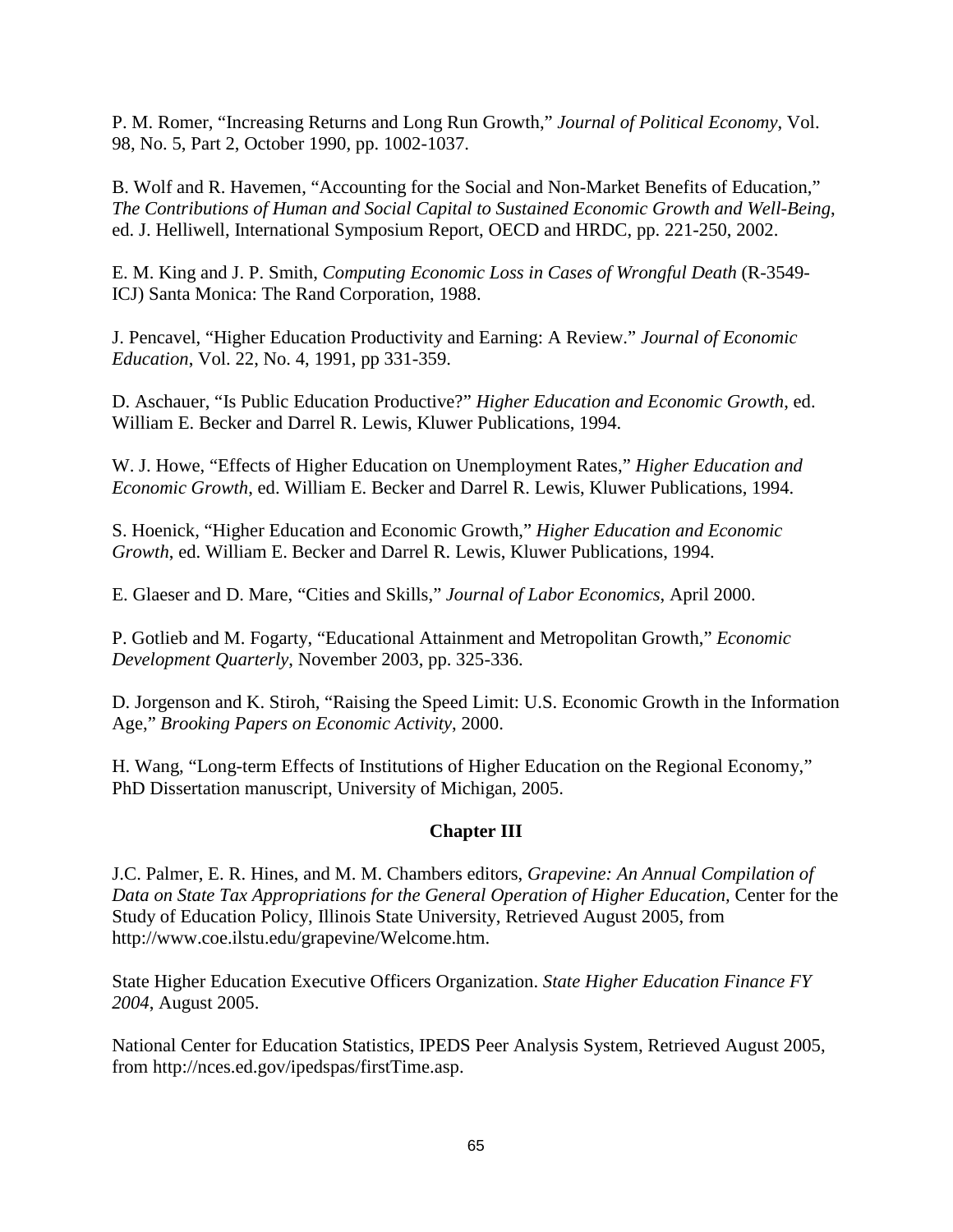U. S. Department of Commerce, Bureau of Economic Analysis, Retrieved August 2005, from http://www.bea.gov/.

U.S. Department of Commerce, Census Bureau, 2000 Census*.* Retrieved August 2005, from http://www.census.gov/main/www/cen200.html

### **Chapter IV**

U.S. Department of Commerce, Census Bureau, 2000 Census*.* Retrieved August 2005, from http://www.census.gov/main/www/cen200.html

## **Chapter V**

J. Bound, et al., "Trade in University Training: Cross-State Variation in the Production and Stock of College-Educated Labor," *Journal of Econometrics*, July/August 2004, pp. 143-173.

D. Costa and M. Kahn, "The Rising Price of Nonmarket Goods," *American Economic Review*, May 2003, pp. 227-232.

S. Gabriel, J. Mattey, W. Wascher, "Compensating Differentials and Evolution in the Quality of Life Among U.S. States," *Regional Science and Urban Economics*, 2003, pp. 619-649.

E. Glaeser, et al., "Economic Growth in a Cross-Section of Cities," *Journal of Monetary Economics*, 1995, pp. 117-143.

E. Glaeser, et al., "Consumer City," *Journal of Economic Geography*, January 2001, pp. 27-50.

E. Glaeser and A. Saiz, "The Rise of the Skilled City," *Brookings-Wharton Papers on Urban Affairs*, 2004, pp. 47-94, from http://post.economics.harvard.edu/hier/2003papers/2003list.html

C. Goldin and L. Katz, "The Shaping of Higher Education: The Formative Years in the United States, 1890 to 1940," *Journal of Economic Perspectives*, Winter 1999, pp. 37-62.

J. Groen, "The Effect of College Location on Migration of College-Educated Labor," *Journal of Econometrics*, July/August 2004, pp. 125-142.

B. Long, "How Have College Decisions Changed Over Time? An Application of the Conditional Logistic Choice Model," *Journal of Econometrics*, July/August 2004, pp. 271-296.

E. Moretti, "Estimating the Social Return to Higher Education: Evidence from Longitudinal and Repeated Cross-Sectional Data," *Journal of Econometrics*, July/August 2004, pp. 175-212.

J. Rappaport, "Moving to Nice Weather," Federal Reserve Bank of Kansas City Working Paper RWP 03-07, March 2004.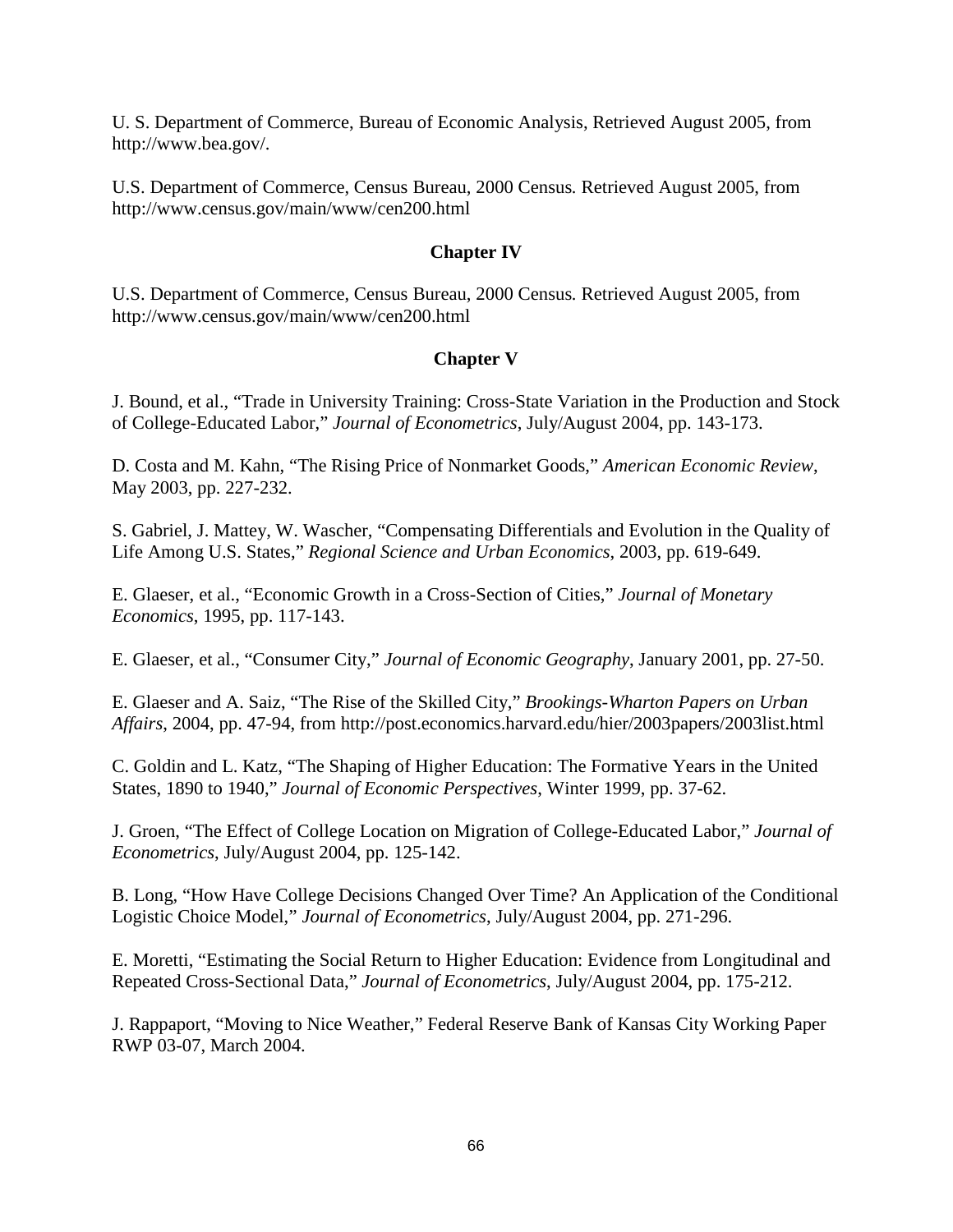U.S. Department of Commerce, Census Bureau, 2000 Census*.* Retrieved August 2005, from http://www.census.gov/main/www/cen200.html

National Center for Education Statistics, IPEDS Peer Analysis System, Retrieved August 2005, from http://nces.ed.gov/ipedspas/firstTime.asp

## **Chapter VI**

M. Lleras, "Investing in Human Capital: A Capital Markets Approach to Student Funding," Cambridge University Press, 2004.

Milton Friedman, "The Role of Government in Education," *Economics and the Public Interest*, ed. Robert A. Solo, New Brunswick, NJ. Rutgers University Press, 1955.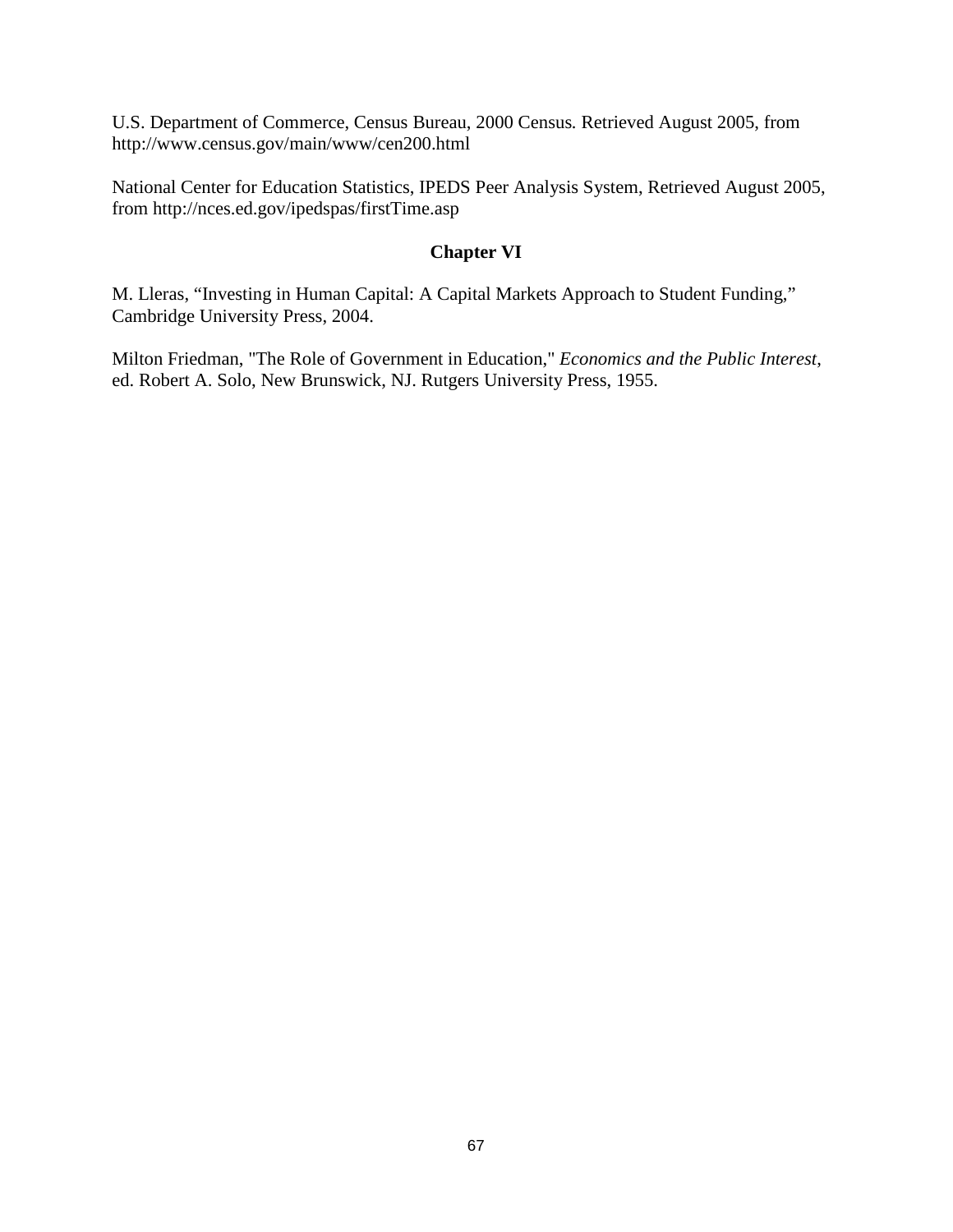### **BIOGRAPHICAL PROFILES OF THE AUTHORS**

#### **Dr. Kent Hill**

Kent Hill, Ph.D., is a Research Professor working jointly in the Department of Economics and the L. William Seidman Research Institute of the W. P. Carey School of Business at Arizona State University. For the Department of Economics he teaches an MBA course in global economics, and undergraduate courses in international trade and finance, honors macroeconomics, and principles of macroeconomics.

Dr. Hill was an assistant professor at ASU from 1978 to 1983. After leaving the university for seven years, he returned in 1991 and has been teaching at ASU since that time. He also has taught economics at Clemson University, Southern Methodist University, and the American Graduate School of Management.

From 1984 to 1991, Dr. Hill worked in the research department of the Federal Reserve Bank of Dallas. His responsibilities included briefing the Bank president and other officials on the state of the economy and contributing to and editing the Bank's *Economic Review*. From 1992 to 1996, Dr. Hill served as a consultant to Arizona Public Service Corporation. His work at APS included preparing forecasts of regional energy demand and investigating the impact of deregulation on electricity rate structures. His activities at the Seidman Research Institute include tax analysis, economic impact analysis, and industry studies. Dr. Hill's research has been published in such professional journals as the Journal of Political Economy, the Journal of International Economics, and the Journal of Development Economics.

#### **Dr. Dennis Hoffman**

Dennis Hoffman, Ph.D., is a professor of economics at Arizona State University, where he has published numerous academic articles and a book on the topics of macroeconomics and econometrics, and has chaired several Ph.D. committees. He received the Distinguished Faculty Research Award in 1992. His research has been funded by the National Science Foundation, a Fulbright Research Grant, and The Prochnow Foundation.

Dr. Hoffman holds the title of Dean's Council of 100 Distinguished Scholar, has won both undergraduate and graduate teacher of the year awards in the W. P. Carey School of Business, and was named Arizona professor of the year in 1997 by the Carnegie Foundation. Dr. Hoffman is the Associate Dean for Research in the W. P. Carey School of Business, directs doctoral programs as well as the L. William Seidman Research Institute, and administers the Office of the University Economist.

In addition to academic research, Dr. Hoffman has participated in numerous applied research projects in Arizona, including the construction and maintenance of the tax revenue forecasting model used by the Executive Budget Office of the State of Arizona. Spanning six gubernatorial administrations, Dr. Hoffman has served in this capacity since 1982. Dr. Hoffman headed groups of economists who measured the economic impact of several fiscal initiatives for the State of Arizona in 1989 and 1990. The 1989 study was commissioned by Governor Mofford as an input to fiscal initiatives that were contained in her State of the State speech in 1989. The 1990 study was requested by the Joint Select Committee on Fiscal Reform of the Arizona Legislature. In